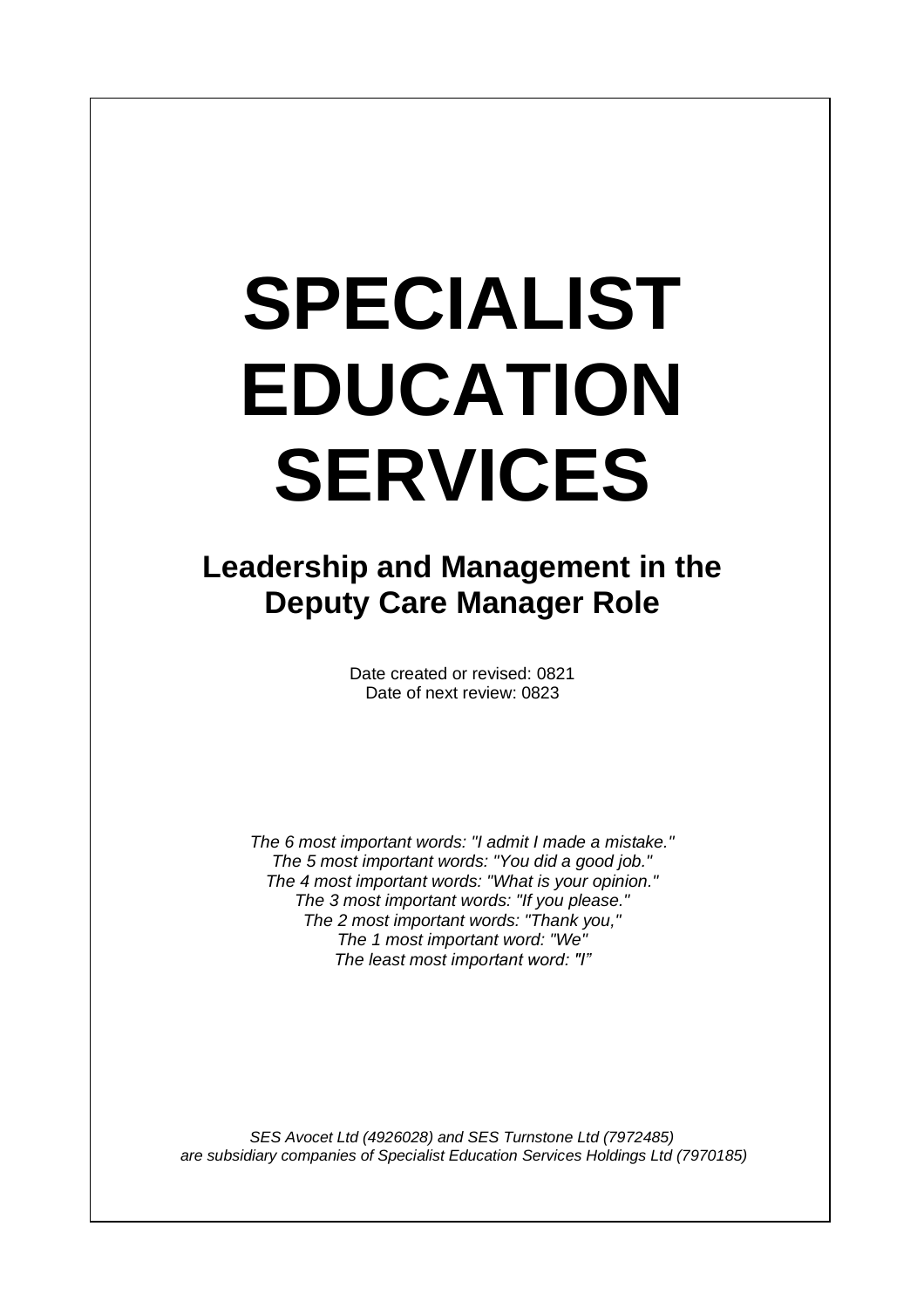#### *"Good Leadership is adopting a style which suits the situation and thereby both achieves the task and leaves the team stronger and the individual team member with a sense of satisfaction and pride."*

(Trethowan, D. 1989. Management in Education Series. Leadership)

## **CONTENTS**

## **1 INTRODUCTION**

## **2 LEADERSHIP AND MANAGEMENT**

|   | 2.1 | Leadership                     |                                                      | 5  |
|---|-----|--------------------------------|------------------------------------------------------|----|
|   | 2.2 | Principles Of Leadership       |                                                      | 5  |
|   | 2.3 |                                | Leadership Vs Management                             | 7  |
|   | 2.4 |                                | Helping The "No Limits" Vision Become A Reality      | 7  |
|   | 2.5 | <b>DCM Teamwork</b>            |                                                      | 8  |
|   | 2.6 | <b>DCM Code of Conduct</b>     |                                                      | 8  |
| 3 |     |                                | DIRECT FUNCTIONS OF THE DCM ROLE                     |    |
|   | 3.1 |                                | Children Missing from Care and Education             | 9  |
|   | 3.2 | <b>Tracking Staff Absences</b> |                                                      | 10 |
|   |     | 3.2.1                          | <b>Initial Reporting of Absence</b>                  | 11 |
|   |     | 3.2.2                          | <b>Sickness Absence Record Form</b>                  | 11 |
|   |     | 3.2.3                          | Record of Absence Other Than Sickness Form or Annual |    |
|   |     |                                | Leave Form                                           | 11 |
|   |     | 3.2.4                          | <b>Ongoing Absence Contact Slip</b>                  | 11 |
|   |     | 3.2.5                          | <b>Return to Work Meeting</b>                        | 12 |
|   |     | 3.2.6                          | <b>Staff Absence File</b>                            | 12 |
|   | 3.3 | <b>Alarms at Avocet House</b>  |                                                      | 12 |
|   |     | 3.3.1                          | <b>Burglar Alarm</b>                                 | 12 |
|   |     | 3.3.2                          | <b>Learning Centre Alarm</b>                         | 12 |
|   |     | 3.3.3                          | <b>SES Office Alarm</b>                              | 12 |
|   |     | 3.3.4                          | <b>Internal Alarms</b>                               | 13 |
|   |     | 3.3.5                          | <b>Coach House Alarms</b>                            | 13 |
|   |     | 3.3.6                          | <b>Pavilion Alarm</b>                                | 13 |
|   |     | 3.3.7                          | <b>Fire Alarms</b>                                   | 13 |

SES: Leadership and Management in the Deputy Care Manager Role: 0821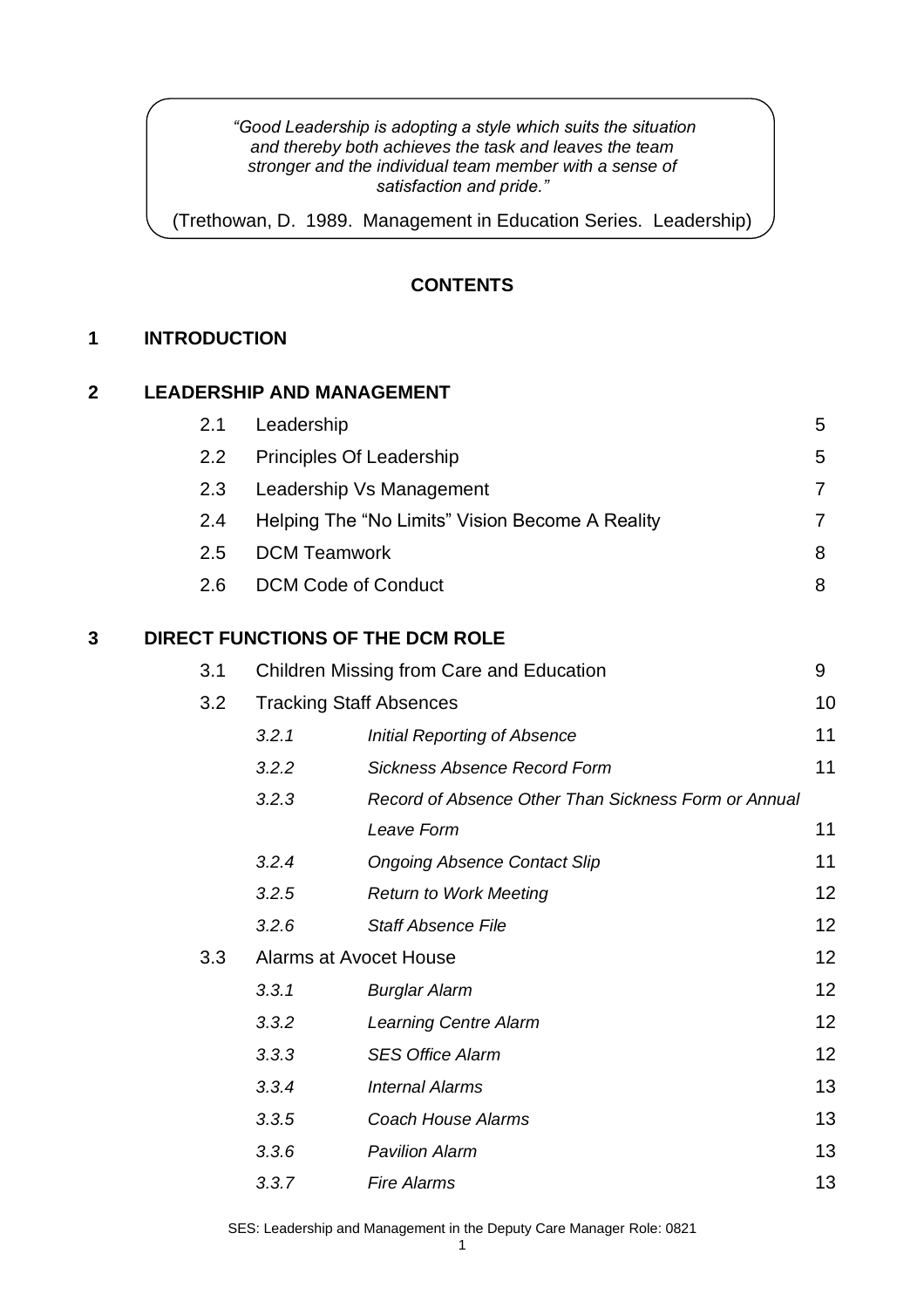| 3.4  | Alarms at Turnstone House                   |                                               | 13 |
|------|---------------------------------------------|-----------------------------------------------|----|
|      | 3.4.1                                       | <b>Burglar Alarm</b>                          | 13 |
|      | 3.4.2                                       | <b>Internal Alarms</b>                        | 14 |
|      | 3.4.3                                       | <b>Fire Alarms</b>                            | 14 |
| 3.5  | <b>Annual Leave</b>                         |                                               | 14 |
| 3.6  | <b>Basic Care</b>                           |                                               | 15 |
| 3.7  | Car Insurance Claims                        |                                               | 16 |
| 3.8  | <b>Care Team Meetings</b>                   |                                               | 16 |
| 3.9  |                                             | Safeguarding and Child Protection             | 16 |
| 3.10 | Complaints                                  |                                               | 17 |
| 3.11 | <b>Children's' Diaries</b>                  |                                               | 17 |
| 3.12 | <b>Cover Issues</b>                         |                                               | 18 |
|      | 3.12.1                                      | Holidays                                      | 18 |
|      | 3.12.2                                      | <b>Short Term Sickness</b>                    | 18 |
|      | 3.12.3                                      | <b>Longer Term Certificated Sickness</b>      | 18 |
|      | 3.12.4                                      | <b>Holidays and Weekend Cover</b>             | 18 |
| 3.13 | <b>Cover Criteria for DCMs</b>              |                                               |    |
| 3.14 | Daily Log                                   | 19                                            |    |
| 3.15 | Daily Recording File                        |                                               | 19 |
|      | 3.15.1                                      | Purpose                                       | 19 |
|      | 3.15.2                                      | How to Complete                               | 19 |
|      | 3.15.3                                      | <b>What You Need To Remember</b>              | 20 |
|      | 3.15.4                                      | <b>Special Cases</b>                          | 20 |
|      | 3.15.5                                      | Rotas                                         | 20 |
|      | 3.15.6                                      | <b>Booking Leave</b>                          | 20 |
| 3.16 |                                             | DCM As Custodian Of The Buildings And Grounds | 20 |
| 3.17 | Deputising For The RM: What Does This Mean? |                                               |    |
| 3.18 | Handovers                                   |                                               |    |
| 3.19 | <b>Incident Reports</b>                     |                                               |    |
| 3.20 | <b>Management Team Meetings</b>             |                                               |    |
| 3.21 | <b>Medication File</b>                      |                                               | 24 |
|      | 3.21.1                                      | <b>Personal Medication Records</b>            | 24 |
|      | 3.21.2                                      | <b>Medication Cards</b>                       | 24 |
|      | 3.21.3                                      | <b>Homely Remedy Cards</b>                    | 24 |
|      | 3.21.4                                      | <b>Off Site Medication Card</b>               | 25 |
|      |                                             |                                               |    |

SES: Leadership and Management in the Deputy Care Manager Role: 0821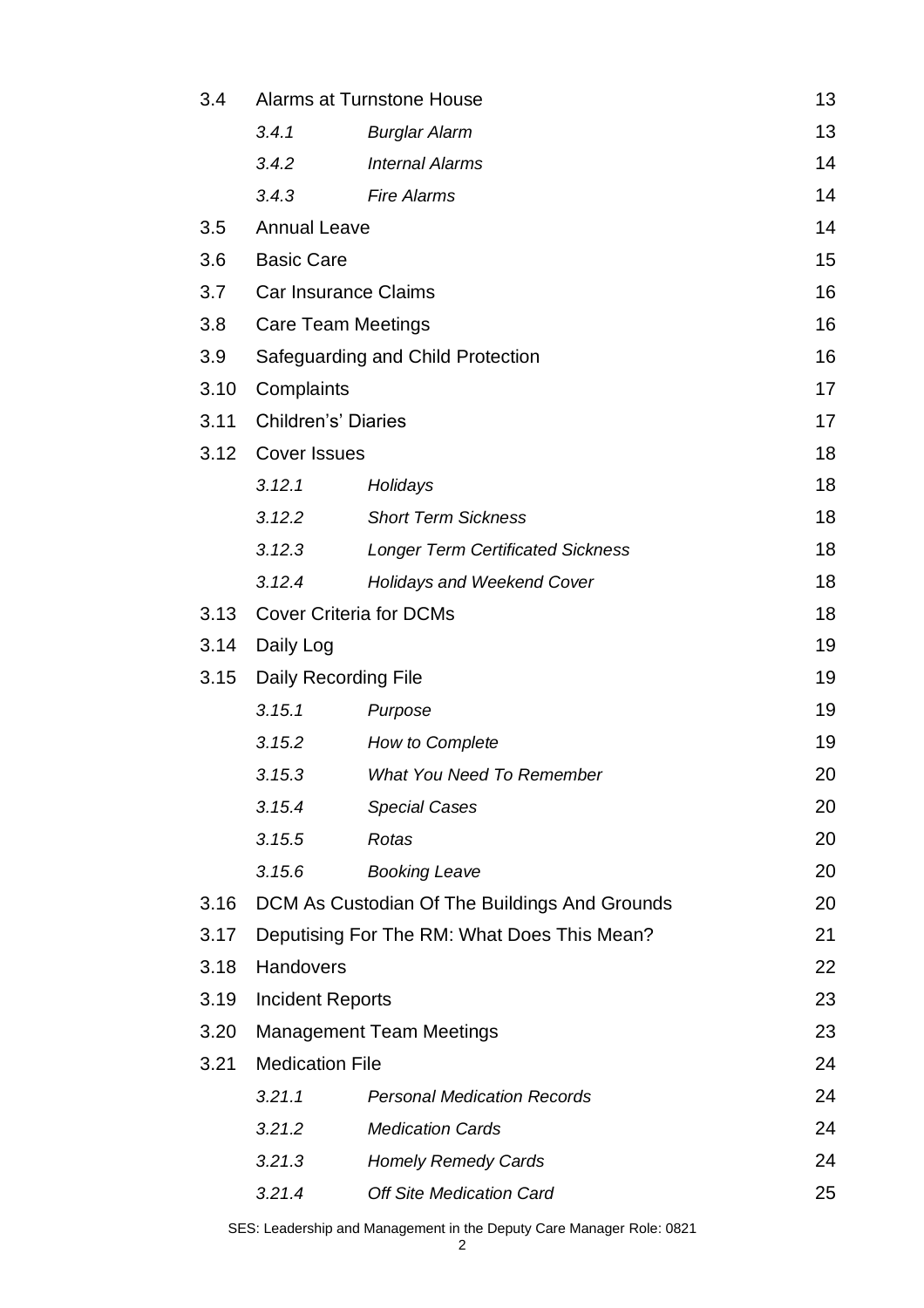|   |                     | 3.21.5                   | <b>Weekly Medication Check</b>                                       | 25 |
|---|---------------------|--------------------------|----------------------------------------------------------------------|----|
|   |                     | 3.21.6                   | <b>Further Guidelines</b>                                            | 25 |
|   |                     | 3.21.7                   | <b>First Aid Boxes</b>                                               | 26 |
|   | 3.22                |                          | Notification of Significant Events (Notifiable Events)               | 26 |
|   | 3.23                |                          | <b>Resolution of Notifiable Events</b>                               | 26 |
|   | 3.24                |                          | Police Involvement In Incidents                                      | 27 |
|   | 3.25                |                          | <b>Use Of Banked Hours</b>                                           | 27 |
| 4 | <b>DCM ROUTINES</b> |                          |                                                                      |    |
|   | 4.1                 | <b>Running The Shift</b> |                                                                      | 28 |
|   |                     | 4.1.1                    | <b>Planning and Preparation</b>                                      | 28 |
|   |                     | 4.1.2                    | <b>Planning Meetings</b>                                             | 28 |
|   |                     | 4.1.3                    | <b>Team Debriefs</b>                                                 | 29 |
|   |                     | 4.1.4                    | <b>Individual Feedback</b>                                           | 29 |
|   |                     | 4.1.5                    | <b>Your Practice</b>                                                 | 29 |
|   | 4.2                 | <b>Main House</b>        |                                                                      | 29 |
|   |                     | 4.2.1                    | <b>Taxis</b>                                                         | 30 |
|   | 4.3                 |                          | <b>Avocet House Coach House</b>                                      | 30 |
|   | 4.4                 | Weekends                 |                                                                      | 30 |
|   | 4.5                 | <b>Shift Exchanges</b>   |                                                                      | 31 |
| 5 | <b>FINANCE</b>      |                          |                                                                      |    |
|   | 5.1                 |                          | <b>Residential Budgets</b>                                           | 31 |
|   | 5.2                 | <b>Petty Cash</b>        |                                                                      | 32 |
|   | 5.3                 |                          | <b>Children's Allowances</b>                                         | 32 |
|   | 5.4                 |                          | <b>Personal Budget Records</b>                                       | 32 |
| 6 |                     |                          | <b>ROLE OF THE CASE CO-ORDINATOR</b>                                 |    |
|   | 6.1                 |                          | Supervision Monitoring and Evaluation of Casework                    | 33 |
|   |                     | 6.1.1                    | <b>Practical Pointers for Monitoring</b>                             | 33 |
|   | 6.2                 | <b>PAN Meetings</b>      |                                                                      | 34 |
|   | 6.3                 | 24 Hr Learning           |                                                                      | 35 |
|   | 6.4                 | Admissions               |                                                                      | 35 |
|   | 6.5                 |                          | <b>Contact with Outside Agencies</b>                                 | 36 |
|   | 6.6                 | <b>Home Visits</b>       |                                                                      | 36 |
|   | 6.7                 | <b>Reviews</b>           |                                                                      | 36 |
|   |                     |                          | SES: Leadership and Management in the Deputy Care Manager Role: 0821 |    |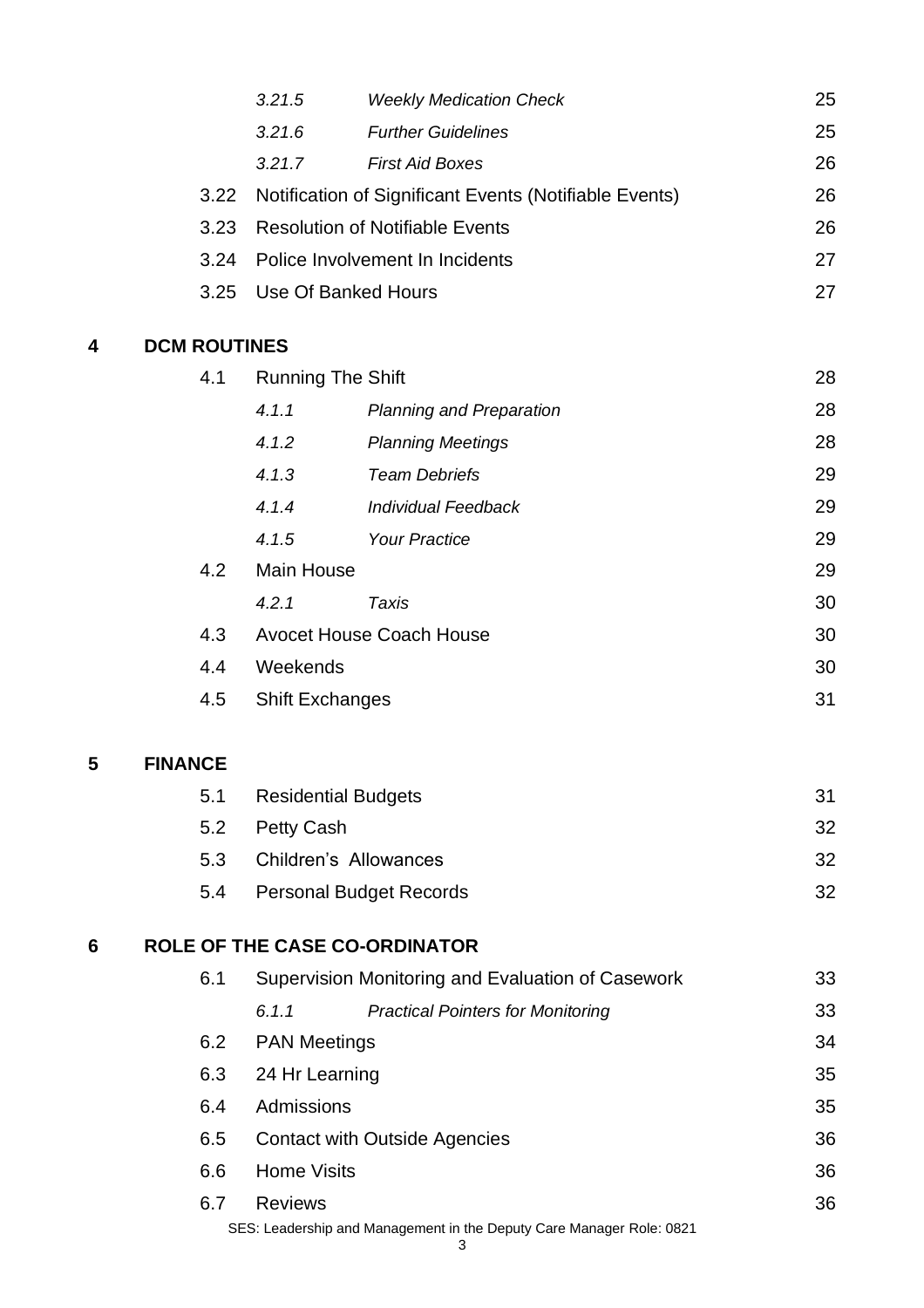## **7 LINE MANAGEMENT RESPONSIBILITIES**

| 7.1                     | <b>Quality Assurance</b>                           |                                                           |    |
|-------------------------|----------------------------------------------------|-----------------------------------------------------------|----|
| 7.2                     | <b>Quality Of Service To Children</b>              |                                                           |    |
| 7.3                     |                                                    | <b>Quality Of Service To Adults</b>                       | 39 |
|                         | 7.3.1                                              | <b>Personal Support Meetings</b>                          | 39 |
|                         | 7.3.2                                              | <b>Stress</b>                                             | 39 |
| 7.4                     |                                                    | <b>Your Communication Skills</b>                          | 40 |
| 7.5                     |                                                    | Managing Change and Helping Others Manage Change          | 41 |
| 7.6                     |                                                    | <b>Resolving Staff Conflict Situations</b>                | 42 |
| 7.7                     | <b>Motivating Staff</b>                            |                                                           |    |
| 7.8                     |                                                    | <b>Personal Self-Evaluation</b>                           | 43 |
| 7.9                     | <b>Staff Personal and Professional Development</b> |                                                           |    |
| 7.10                    | <b>Professional Development Plans</b>              |                                                           |    |
| 7.11                    | Running a Professional Development Meeting<br>45   |                                                           |    |
|                         | 7.11.1                                             | The Difference Between Managing Staff and                 |    |
|                         |                                                    | <b>Working with Staff Development</b>                     | 45 |
| 7.12                    |                                                    | <b>Personal Support Meetings</b>                          | 45 |
| 7.13                    |                                                    | Preventing Confusion Between Professional Development and |    |
| <b>Personal Support</b> |                                                    |                                                           | 46 |

## **8 HOW DOES THE L5 DIPLOMA LINK WITH YOUR ROLE**

## **9 APPENDICES**

| Appendix A: Delegation of Authority Policy and Practice document | 47  |
|------------------------------------------------------------------|-----|
| Appendix B: Registered Manager's Job Description                 | .52 |
| Appendix C: Head of Care Job Description                         | 55. |

*A Leader is best when people barely know he exists Not so good when people obey and acclaim him Want when people despise him But of a good leader who talks little When his work is done, his aim fulfilled They will say, "We did this ourselves."*

> Chinese Philosopher Lao-Tse 2500 years ago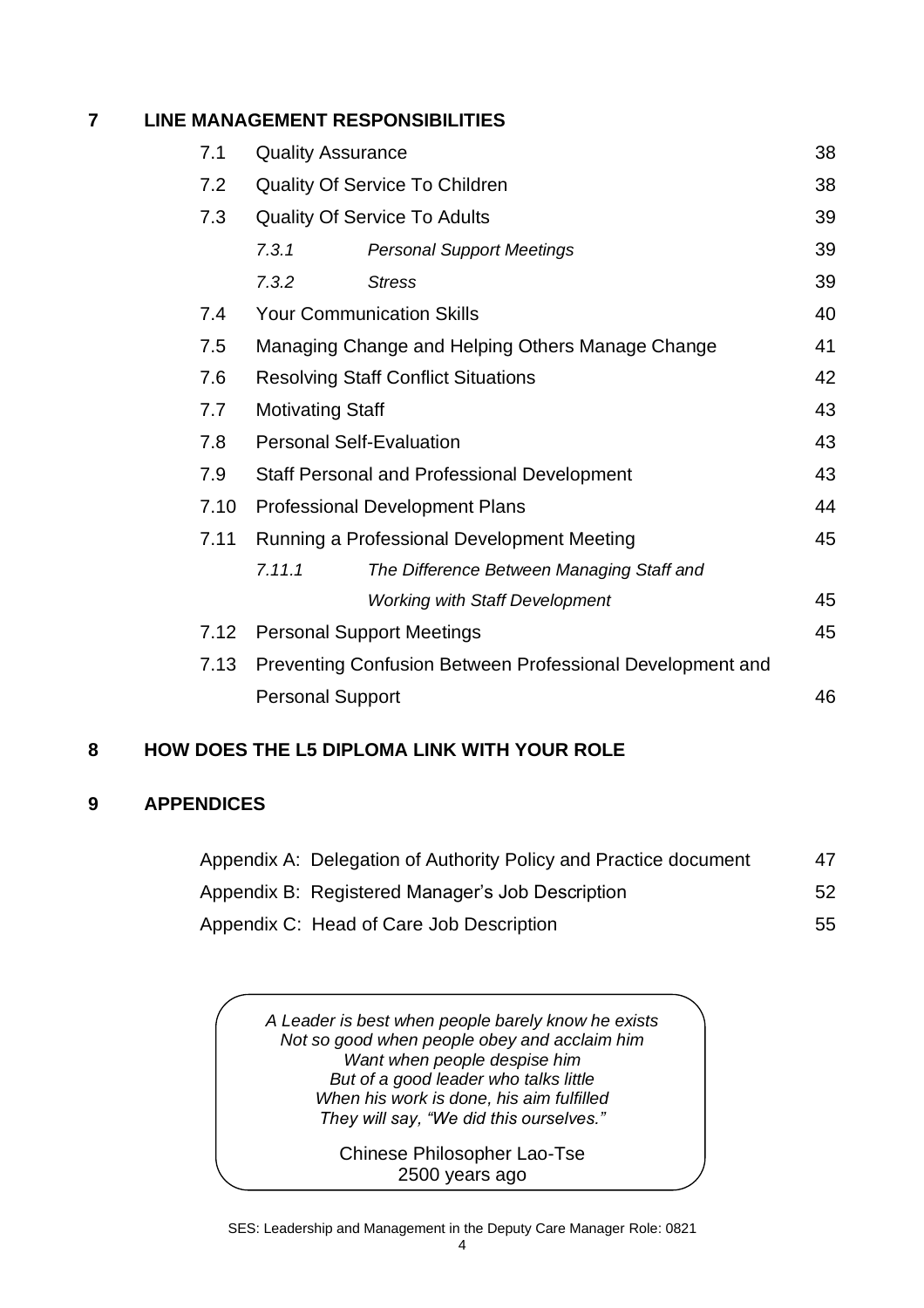## **1 INTRODUCTION**

This document has been prepared specifically for members of the DCM Team. It is aimed at giving you the basic tools to make the most of your leadership and management role. Rather than unnecessarily repeating information it assumes a knowledge of other established policy and practice documents. It should act as both an additional element of induction and as an aide memoir to developing practice.

## **2 LEADERSHIP AND MANAGEMENT**

## 2.1 LEADERSHIP

Research has identified that:

Trust and confidence in leadership and management was the single most reliable predictor of employee satisfaction in an organization.

Effective communication by leaders in three critical areas was the key to winning organizational trust and confidence:

- ➢Helping employees understand the company's vision.
- ➢Helping employees understand how they contribute to achieving this vision.
- ➢Sharing information with employees on both how the company is achieving the vision and how an employee is contributing to that achievement.

So in a nutshell – you must be **trustworthy** and you have to be able to **[communicate a vision](http://www.nwlink.com/~donclark/leader/vision.html)** of where the organization needs to go and how people are contributing to getting there.

## 2.2 PRINCIPLES OF LEADERSHIP

The key principles of leadership are: know yourself and seek self-improvement. In order to know yourself, you have to understand the following key attributes. Seeking self-improvement means continually strengthening these attributes.

- **Be technically proficient** As a leader, you must know your job and have a solid familiarity with your team members' tasks.
- **Seek responsibility and take responsibility for your actions** Search for ways to guide the organization to new heights. When things go wrong, and they always do sooner or later – do not blame others. Analyse the situation, take corrective action, and move on to the next challenge.
- **Make sound and timely decisions** Use good problem solving, decision making, and planning tools.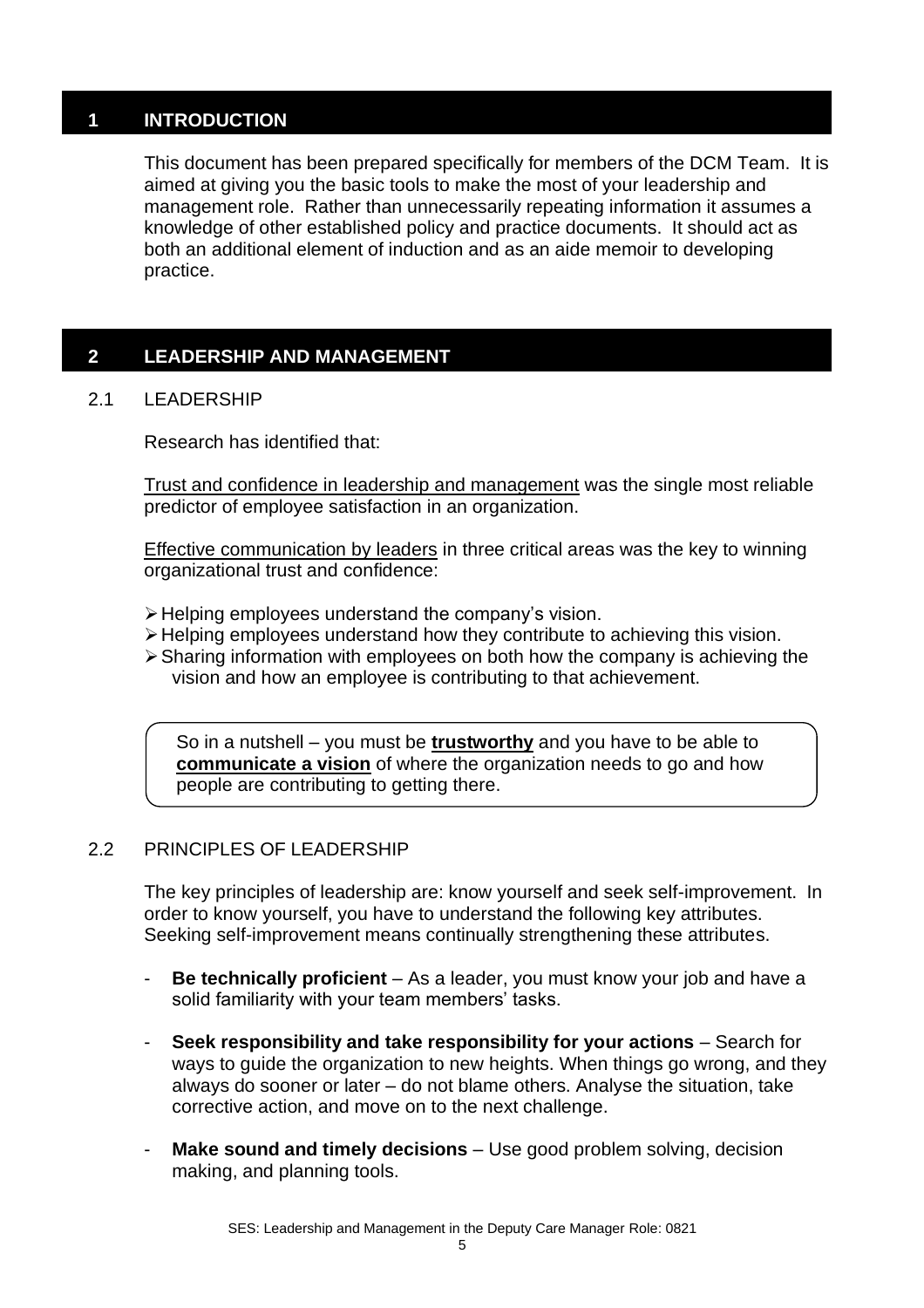- **Set the example** Be a good role model for your team. They must not only hear what they are expected to do, but also see. *We must become the change we want to see* – Mahatma Gandhi
- **Know your team and look out for their well-being** Know human nature and the importance of sincerely caring for your team members.
- **Keep people informed** Know how to communicate with individuals and the team.
- **Develop a sense of responsibility in your team** Help to develop good character traits that will help them carry out their professional responsibilities.
- **Ensure that tasks are understood, supervised, and accomplished** Open, no-blame communication is the key to this responsibility.
- Use the full capabilities of the organization By developing a team spirit and team skills, you will be able to develop the work of SES to its fullest capabilities.

## **Effective Leadership vs Ineffective Leadership**

**A feature of effective leadership is visibility. Leaders need to be seen.** *Ineffective leaders generally hide or remain unobserved.*

**Leaders, to be effective, need to be able to communicate thoughts and feelings and describe behaviours to others.**  *Ineffective leaders usually have poor communication skills.*

#### **Leaders need to accept others, not to reject them.**

## **One feature of acceptance displayed by effective leaders is openness and genuineness.**

*Ineffective leaders tend to be secretive and not genuine.*

## **To be able to follow a leader others need to know why it is they are following.**

*Ineffective leaders rarely declare their intentions.*

#### **Effective leaders face problems, share them and seek to learn from them.**

*Ineffective leaders do not face problems but seek to avoid them.* 

#### **Effective leaders seek appropriate responses to particular circumstances.**

*Ineffective leaders resolve difficulties in a punitive fashion.*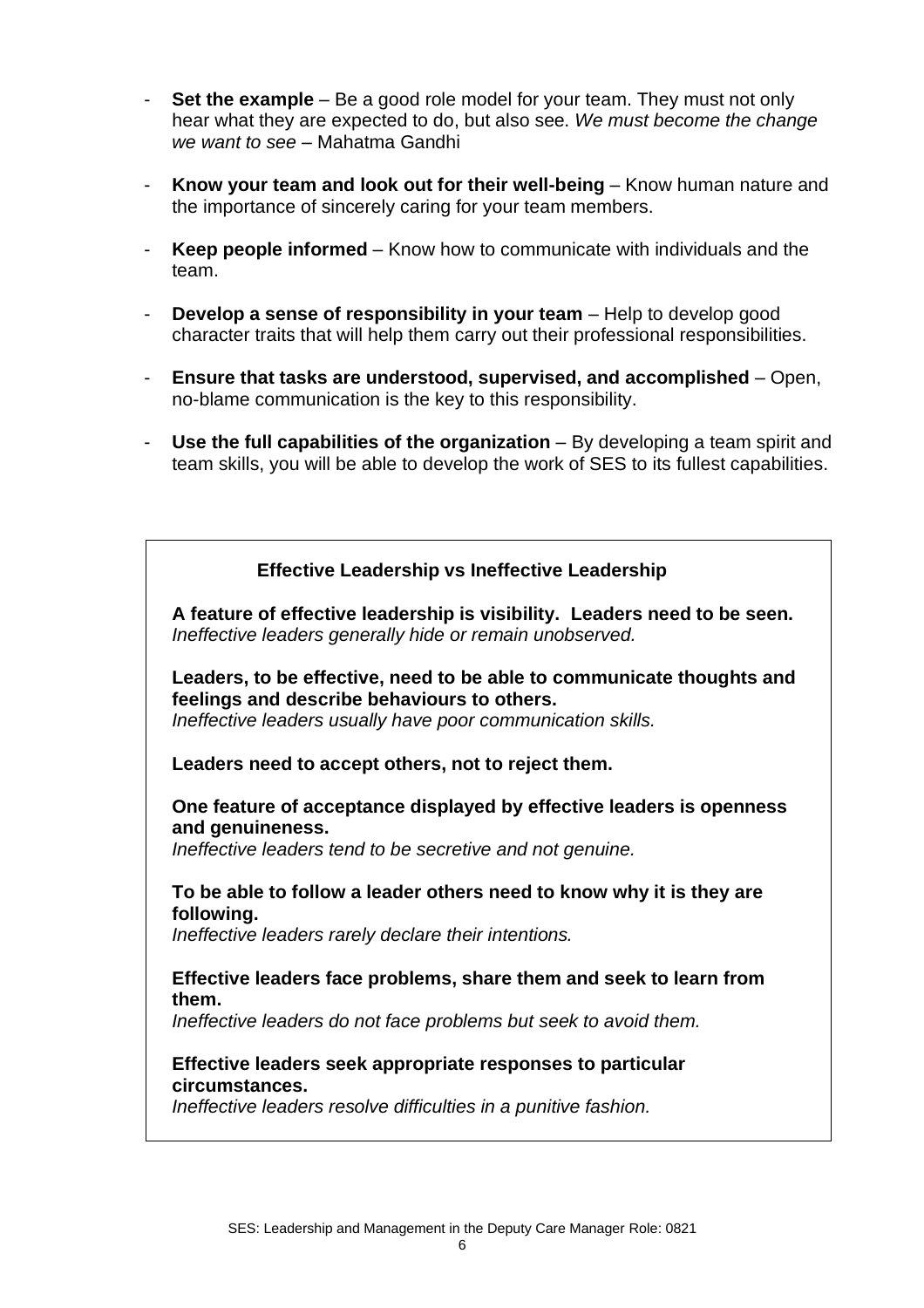## 2.3 LEADERSHIP vs MANAGEMENT

It is very important that although this document is primarily to help you in the DCM role and manage the work of Avocet or Turnstone House, the effectiveness of the establishment depends on your leadership of the staff team. Leadership is not a one person issue. It is not merely a Principal's or Registered Manager's or Head of Education's responsibility but one that we all share. We want to develop leadership within the staff team. In your quest to 'manage' well don't lose track of the need to lead.

"Management is a bottom line focus: How can I best accomplish certain things? Leadership deals with the top line: What are the things I want to accomplish? In the words of both Peter Drucker and Warren Bennis:

#### **'Management is doing things right; leadership is doing the right things.'**

Management is efficiency in climbing the ladder of success; leadership determines whether the ladder is leaning against the right wall."

*(Covey, S. R. 1990 The 7 Habits of Highly Effective People: Powerful Lessons in Personal Change.)*

The following table is given in illustration of the differences between leading and managing:

LEADING is concerned with: MANAGING is concerned with:

Vision **Implementation** Strategic Issues **Contact Contact Contact Contact Contact Contact Contact Contact Contact Contact Contact Contact Contact Contact Contact Contact Contact Contact Contact Contact Contact Contact Contact Contact Contact Cont** Transformation Transaction Ends Means People Systems Doing the Right Things Doing Things Right

*(West-Burnham, J. 1992. Managing Quality In Schools.)*

## 2.4 HELPING THE "NO LIMITS" VISION BECOME A REALITY

Everything you do and say contributes to making the vision live for people. All your work must be an example to others of how the vision is translated into reality.

All your interactions with colleagues and children support the vision. Your development work for yourself and others, the personal support work you do for colleagues, the way you explain the reasoning beneath judgements on issues and interactions with children, the way you help the team deal with disappointments as well as the excitement of seeing children achieve successful outcomes, all support the vision.

Being positive, optimistic, open minded and enthusiastic yourself will help the vision come alive for your colleagues.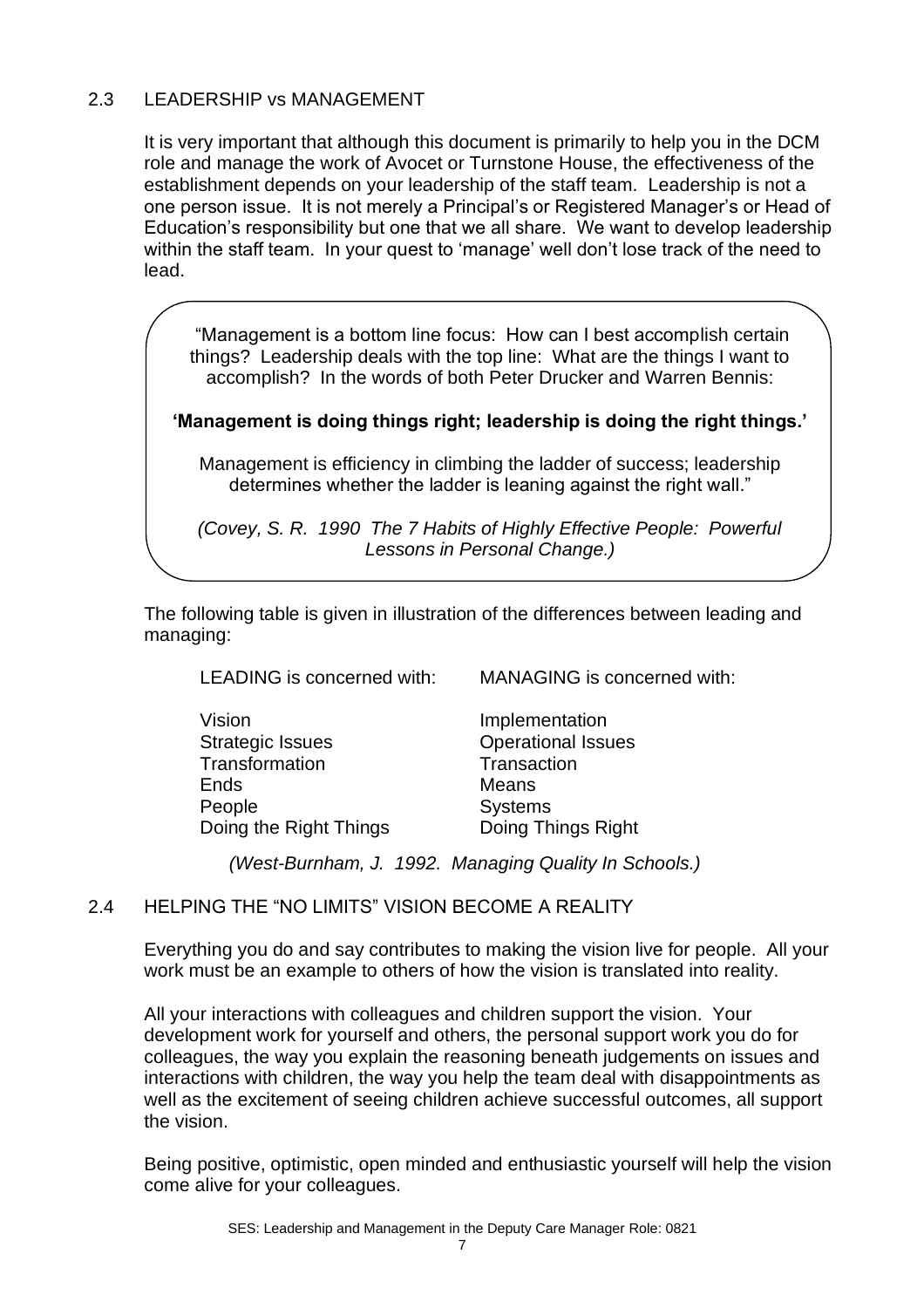#### 2.5 DCM TEAMWORK

You are part of creating a professional team and have to act professionally in everything you do.

The staff need to be able to depend on you to be consistent with each other, work in support of each other and represent each other professionally, whether as a team or as individuals. That means that whatever difficulties or different views are held within the team this is always sorted out individually and privately or in management team meetings.

Not in front of the team and not in front of children.

This is a critical piece of role modelling.

The place to air issues is with the RM, in the management team meetings or in your PD sessions or your PSM sessions. Open and frank professional discussion is expected and supported in the right place at the right time and done in the right way. You can't expect the team to act in this way if you don't.

The team need this professional approach not least of all because they will have come in to work sometimes in trying times, and they need you to be part of the solution not part of the problem. You undermine their confidence if you act otherwise and that affects children and makes the work more difficult

## 2.6 DCM CODE OF CONDUCT

- **Professional relationships** take precedence over personal relationships.
- **Support**  avoid undermining each other with direct or implied criticism of decisions made on previous shifts. Support any agreed corporate line of action.
- **Respect** each other's work and strengths and show this respect with the use of both professional and caring language.
- **Trust** both actions and intentions.
- **Follow-up** if work is left incomplete don't leave a job undone because you think someone else should be responsible, you can always discuss it later.
- **Show unity** portray an image that shows our support of each other. We sort problems out in private or in management team meetings.
- **Give and receive feedback** professional constructive feedback to each other that increases individual and group development is a good thing.
- **Role model** respectful and professional relationships.
- **Protect confidentiality** within the management team.
- **Dress code** a very visual display of our professional attitude.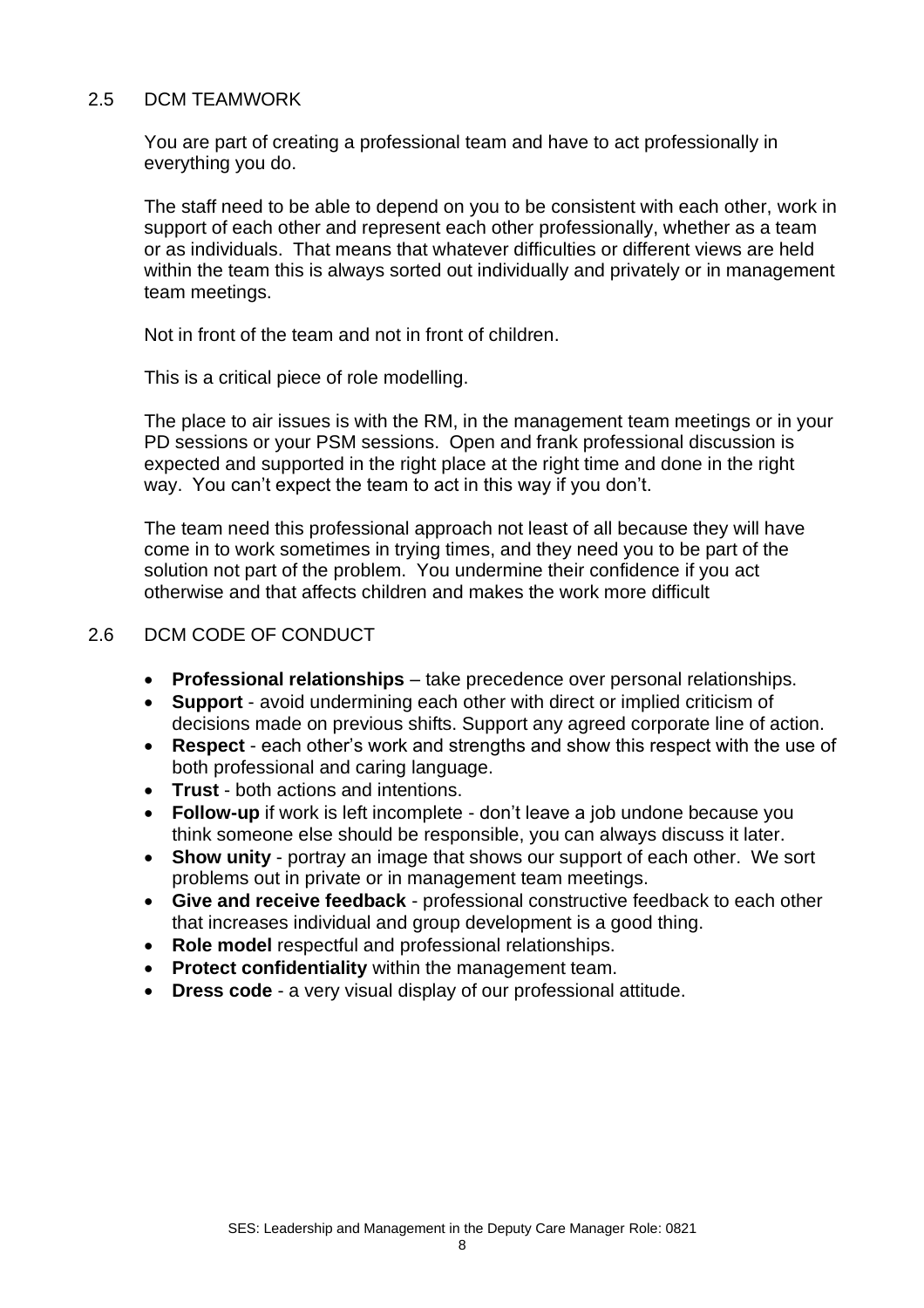## **3 DIRECT FUNCTIONS OF THE DCM ROLE**

*Read and understand the Staff Handbook. This document will answer many of the questions that come your way from the team. You should know its contents thoroughly and at least be able to direct staff to appropriate sections. Make them use it – that way they will gradually absorb the information.*

## 3.1 CHILDREN MISSING FROM CARE AND EDUCATION

## *Read and understand the SES Missing From Care And Education Policy and Practice document.*

You need to know and understand the different definitions of:

- Missing
- Absent Without Consent, and
- Absconded

Young people who are at significant risk when absent without authority may have specific programmes designed to restrict or reduce incidents of absence, these measures will have been agreed in advance with the young person, parents (if appropriate) and the placing authority. All such programmes will be recorded in a written format and will be included within the young person's individual Risk Assessments.

If staff are aware of a child intending to leave the premises without authority, they should verbally persuade them from doing so where possible. Restrictive Physical Intervention should only be considered as a last resort, when you judge the child to be at significant risk should they leave site unsupervised.

If a child's whereabouts is unknown:

- Check the house and grounds.
- Experience shows that after 15 minutes it is worth checking again.
- Check the local area.
- After 30 minutes inform the most senior person available (usually the Registered Manager). If this occurs out of working hours then contact the 'First Port of Call' senior manager, this information is kept on the rota.
- If eventually the decision is made to inform the police, then parents and Placing Authority (Social Worker) should also be informed
- In contacting the Police be ready to give essential information, full name, date of birth, description including clothing, time last seen, vulnerabilities, any monies the child might have and any other relevant information relating to the individual child. Report the child as absent without consent, the police decide if it is a missing person.
- A copy of a Police missing person's report with all non-changing personal details completed will be kept on each child. This can be photocopied and handed to the police on arrival.
- An up to date colour photo image will be kept on file of each child to give to the police.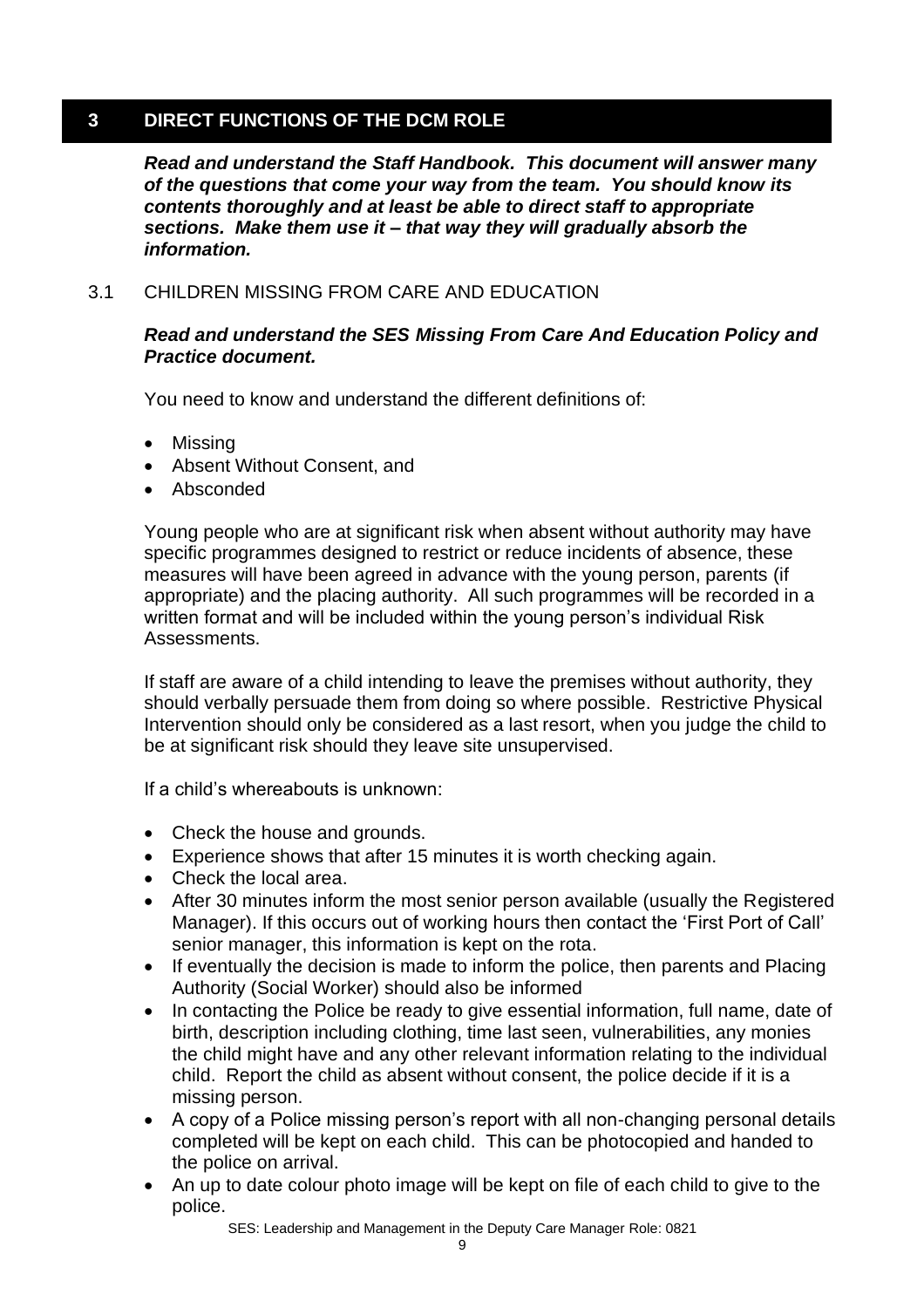- Always defer to individual risk assessments that on occasion may require even more prompt action, and discuss with the person on First Port of Call.
- If the child is absent long enough to be deemed missing this will trigger the Notification of a Significant Event (see section 3.22). This would only in reality relate to children missing across a 24hr period and/or overnight, or if there is a suspicion they are at significant risk of harm, e.g. drug use or Child Sexual Exploitation.
- A child can only be classed as missing from care after full consultation with the First Port of Call (or Registered Manager).

It will be necessary to:

- Complete a serious incident form (Non-RPI).
- Make an entry in the Serious Incidents log (Non-RPI).
- Possibly complete an electronic Notification of Significant Events (check with First Port of Call).
- Maintain communication with family and Social Worker during the absence and on the child's return.

When the child returns there is often a difficult balance to keep between:

- Allowing the child to see that the adults are pleased they are back and safe.
- Showing disapproval of the inappropriate behaviour.
- Coming to an understanding of why the child left site without permission.

It is always preferable to treat the behaviour in a low key manner as responding in a highly reactive way can increase the power the young person feels they have in absconding. It is likely that newer admissions use leaving site without permission to test us out – it may well have been a previously powerful tactic.

Nevertheless the child should be welcomed back and offered food and drink, especially if they have been absent for a number of hours.

## **The process of how the child has been returned to the house needs to be clearly recorded on the Non-RPI form. If deemed a missing from care event, details of statutory missing from care interviews carried out by the placing authority also needs to be clearly requested and recorded.**

If a notification has been completed, it is the responsibility of the Deputy Care Manager to record this in the green notification log including the reference number provided via the online system. Following the event, a resolution email including details of all actions taken and completed must be send to Ofsted. The date of this email needs to be recorded in the green notification log. If the missing from care episode concerns child protection, the resolution must be completed using the online Ofsted system.

## 3.2 TRACKING STAFF ABSENCES

## *Read and understand the SES Staff Attendance Policy and Practice document.*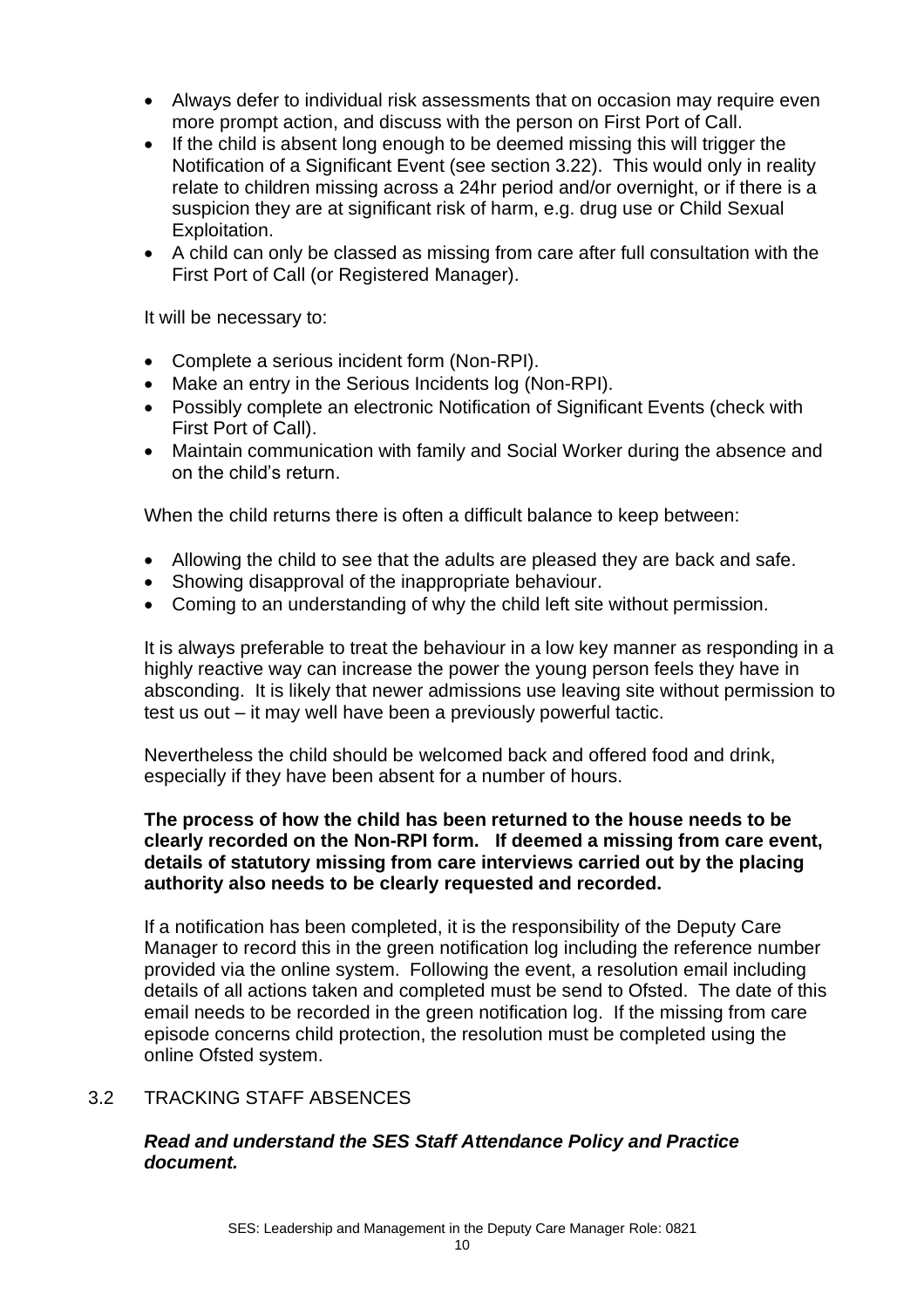*(When a member of staff reports absent it is essential to refer to the staff rota, establish what cover is needed and take the necessary action to put this cover in place).* 

Forms used for tracking staff sickness absences

- Initial Absence Action Slip
- Ongoing Absence Contact Slip
- Return to Work Meeting
- Sickness Absence Record
- Record of Absence Other Than Sickness or Annual Leave

## 3.2.1 Initial Reporting of Absence

The person receiving the call from a member of staff reporting sickness (or unexpected absence for another reason) completes an INITIAL ABSENCE ACTION SLIP. The details are passed to the Head of Education or duty DCM. The completed slip is then taken through to the main office and placed in the 'admin in' tray, in a confidential envelope. It is copied to the Registered Manager for information.

#### 3.2.2 Sickness Absence Record Form

On return to work **the absentee** is responsible for completing an appropriate Absence Form, depending upon the type of absence. **The absentee** is responsible for ensuring that their Absence Form is handed in to the Main Office within 7 days. Failure to do so will result in loss of pay.

## 3.2.3 Record of Absence Other Than Sickness or Annual Leave Form

Forms for short notice absences to cover an emergency are initiated by the duty DCM or the Head of Education when the absence is reported. For planned absences, the form is completed in advance and authorised by the Head of Education or Registered Manager. In both cases the staff member must sign the form on return to work and take it to the main office and place in the 'admin in' tray, in a confidential envelope.

#### **Planned absence needs to be requested in advance and the form completed.**

It is the responsibility of the staff member to complete this form within 7 days of return to work and forward it to the main Office within 7 days. Failure to do so will result in loss of pay.

## 3.2.4 Ongoing Absence Contact Slip

A brief record of any contact with the absent staff member by any person, whether the call is made or received, or a visit takes place, should be recorded on the ONGOING ABSENCE CONTACT SLIP. The slip is taken through to the main office and placed in the 'admin in' tray in a confidential envelope.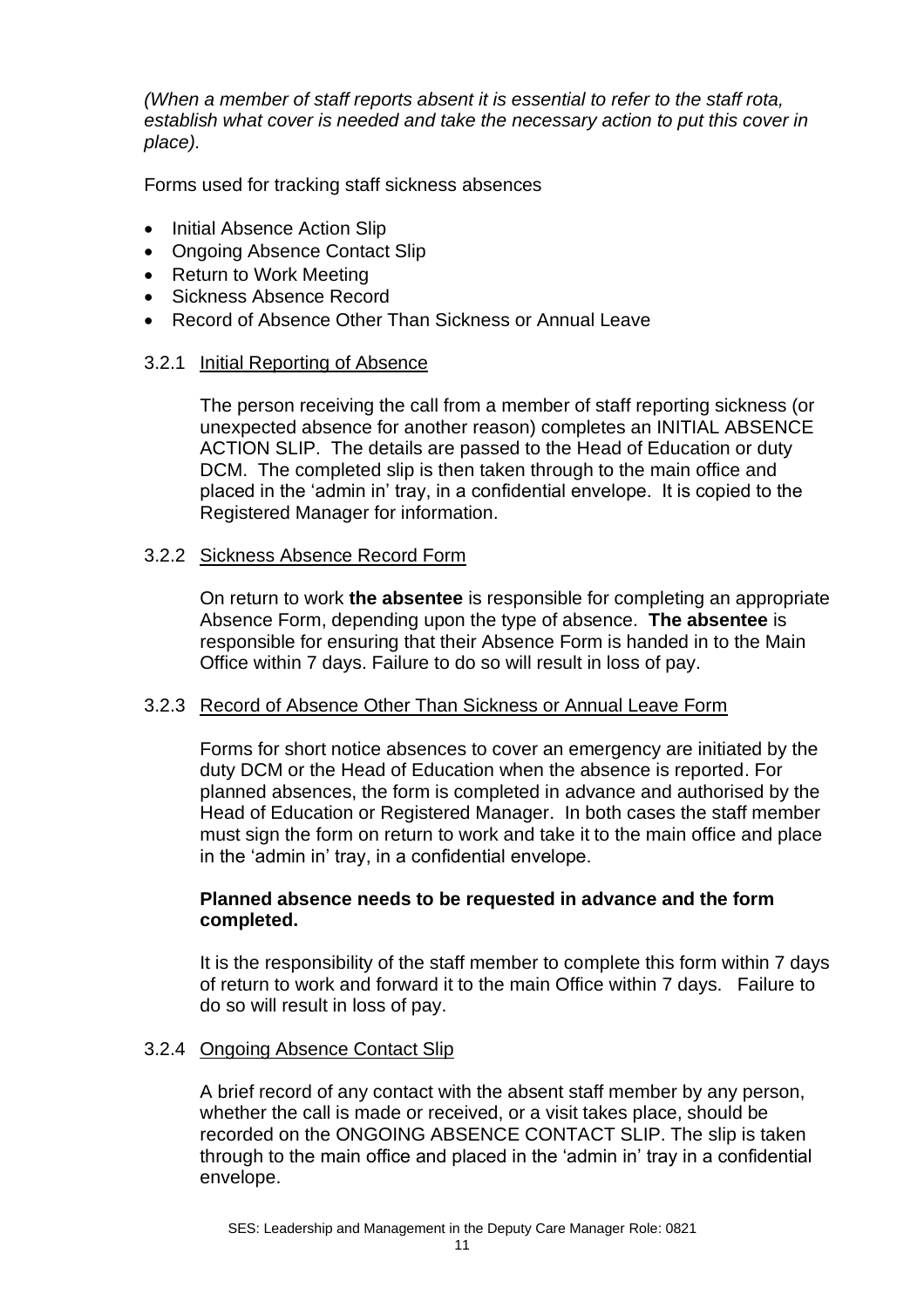## 3.2.5 Return to Work Meeting

This meeting is held with a line manager (Duty Care Manager (which may be a Team Leader), Head of Education, Deputy Head of Education, Registered Manager or Head of Care), and is recorded on the RETURN TO WORK MEETING FORM. The completed form is taken through to the main office and placed in the 'admin in' tray in a confidential envelope.

## 3.2.6 Staff Absence File

The Learning Centre maintains a central staff absence file for the Learning Centre team. The contents of this are:

- Sickness Absence Record Forms
- Pending forms for those currently absent
- Initial Absence Action Slip **Blue**

• Ongoing Absence Contact Slip Green

- Return to Work Meeting Form Pink
- Master of each document

## **Note: master documents are also in the Admin Forms folder in the staff area of the network.**

#### **IN SUMMARY**

- 1 Initial absence Action Slip is completed.
- 2 Ongoing Absence Slip is completed, if necessary.
- 3 Return to Work Meeting Forms is completed.
- 4 Sickness Absence Record or Absence Other Than Sickness Form is completed by the staff member within 7 days of return.

## 3.3 ALARMS AT AVOCET HOUSE

There are 5 alarm systems to consider:

## 3.3.1 Burglar Alarm

The code for this is confidential to the Management Team. The panel is situated in the front hall near the under-stairs cupboard. It is to be set when the house is to be left empty. If this is the case then a check is necessary to ensure that all windows are closed and the building is secure.

## 3.3.2 Learning Centre Alarm

It is situated just inside the LC front door, to the right. It is set whenever the Learning Centre is left empty.

## 3.3.3 SES Office Alarm

The code for this is confidential to the Management Team. It is situated to the right just inside the main door and set outside of office hours.

SES: Leadership and Management in the Deputy Care Manager Role: 0821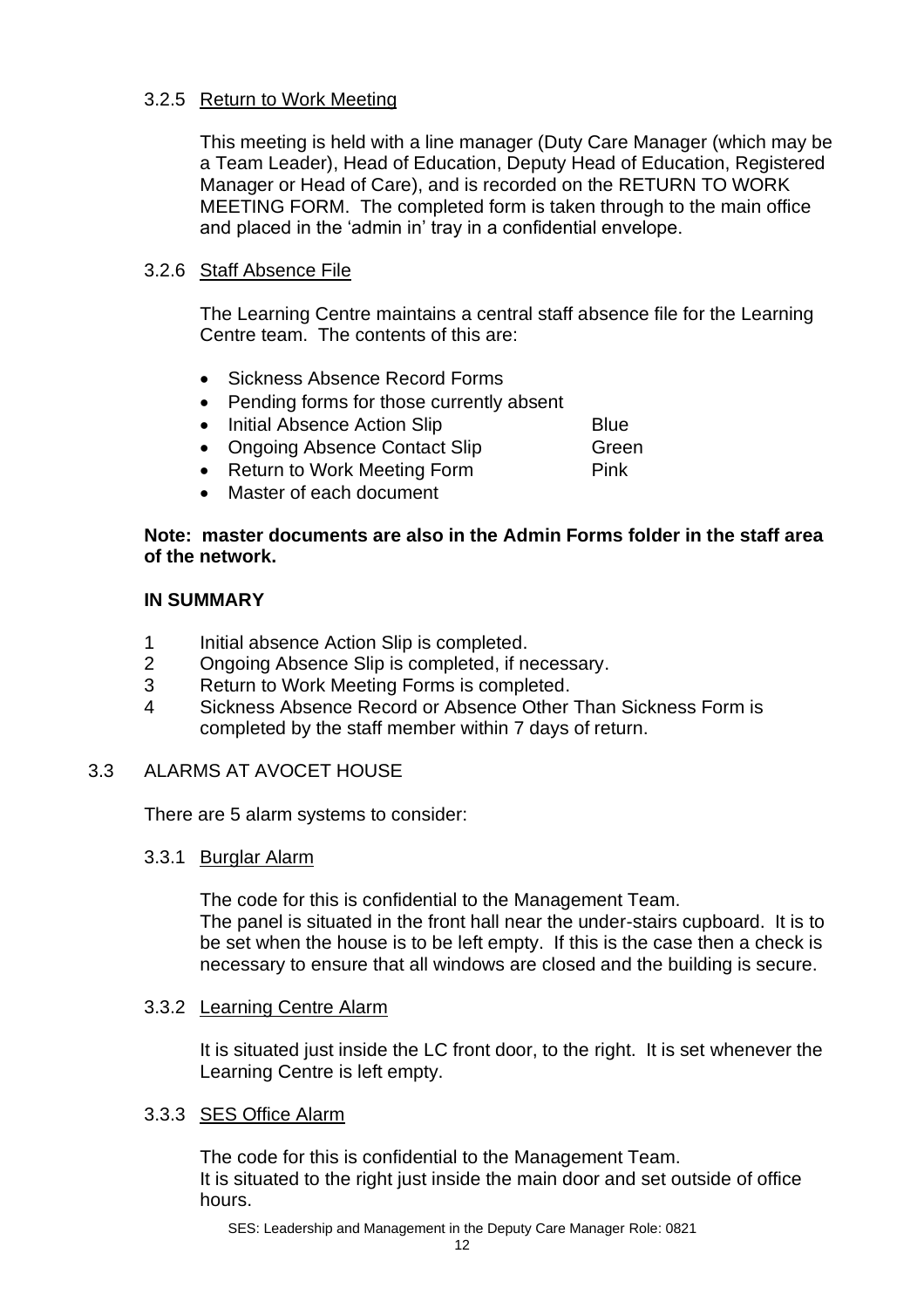## 3.3.4 Internal Alarms

The control panel is situated in the corner of the house office. Each of the child's bedroom doors is connected to this system, as are the front and laundry outside doors and each of the double doors into the conservatory. It is set to alert the duty DCM to any child leaving their bedroom at night or anyone opening the exit doors.

## 3.3.5 Coach House Alarms

There are two control panels. One is situated in the corner of the office/sleeping in room and is connected to each of the child's bedroom doors and the outside doors. It is set by the person sleeping-in to alert them should a child get up in the night or should anyone enter or exit through the external doors.

The second control panel is for the burglar alarm, and is situated just inside the roadside external door. The code for this is confidential to the Management Team. It should be set if the premises are left unattended or on the rare occasion that the Coach House is empty overnight.

## 3.3.6 Pavilion Alarm

The Pavilion alarm panel is situated on the kitchen wall above the worktop. It is set whenever the Pavilion is left empty.

## 3.3.7 Fire Alarms

The information panel is situated in the front hall adjacent to the burglar alarm.

On each shift the DCM is responsible for checking that it reads "Normal Operation", which is then noted in the Daily Log. In the event of a fault showing:

- Reset the panel and/or refer to the Handyman.
- Contact First Connect for advice only (Emergency Numbers List).
- Inform the Registered Manager or First Port of Call and ask for authorisation if a call out is required.

Fire Alarm testing is the responsibility of the Handyperson and in their absence the Duty DCM. The Fire alarm test is carried out between 09:45 and10:00 each Monday.

For further details of fire drill procedures refer to:

- Health and Safety Policy and Practice document
- The Staff Handbook.

## 3.4 ALARMS AT TURNSTONE HOUSE

There are the following alarm systems to consider:

3.4.1 Burglar Alarm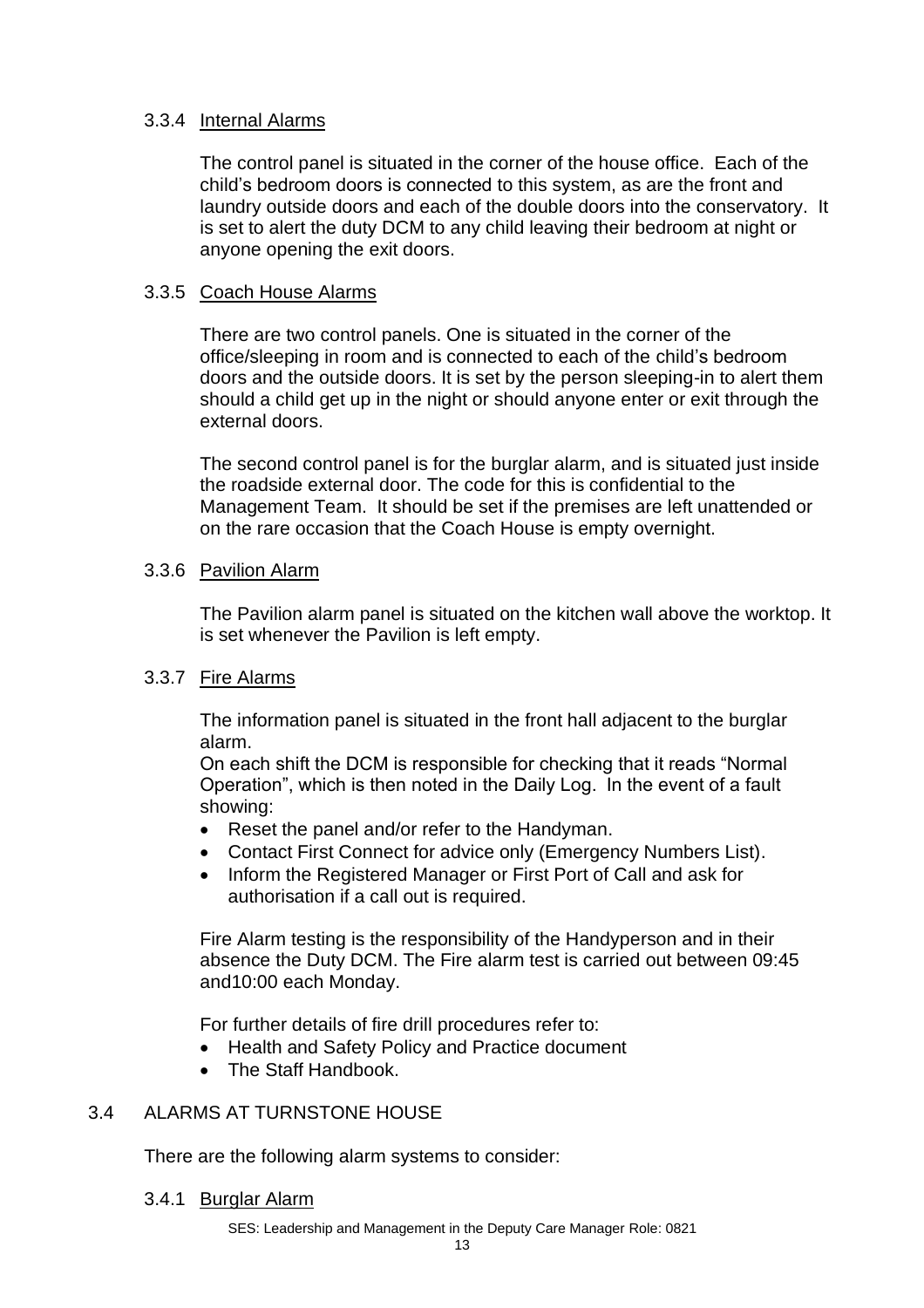The code for this is confidential to the Management Team. The panel is situated in the small corridor by the boiler. There is a main burglar alarm set for the whole house should it ever be left totally unoccupied. This is only a rare event but if this is the case then a check is necessary to ensure that all windows are closed and the building is secure.

The Learning Centre has a separate system by the side door for the same eventuality. The Learning Centre alarm is set each evening once the last person leaves.

## 3.4.2 Internal Alarms

Bedroom alarms are activated from the House Office and are designed to provide additional security to bedrooms and alert adults to any children who leave their rooms once they have been set. There is an additional panel in the sleeping in room on the first floor for the same purpose.

## 3.4.3 Fire Alarms

The information panel is situated in the small corridor next to the boiler.

Fire Alarm testing is the responsibility of the Handyperson and in their absence the Duty DCM. The Fire alarm test is carried out at 1000 hrs each Monday.

For further details of fire drill procedures refer to:

- Health and Safety Policy and Practice document
- The Staff Handbook.

## 3.5 ANNUAL LEAVE

Annual leave must be booked at least four weeks in advance. Any leave requested to take place during Learning Centre closures is discussed at the management Team Meeting.

You need to ensure that during your absence your particular responsibilities are met, for example:

- Any report writing due for completion during or immediately after your leave is in place.
- Any committees you normally attend are aware of your absence.
- Any ongoing work is appropriately delegated.
- That the children, especially those you Case Co-ordinate, are aware of your absence and return date.
- Liaise with Personal Tutors and those you line manage to ensure they are supported and their needs are met in your absence.

On return from annual leave:

• Allow time to update yourself before running a shift.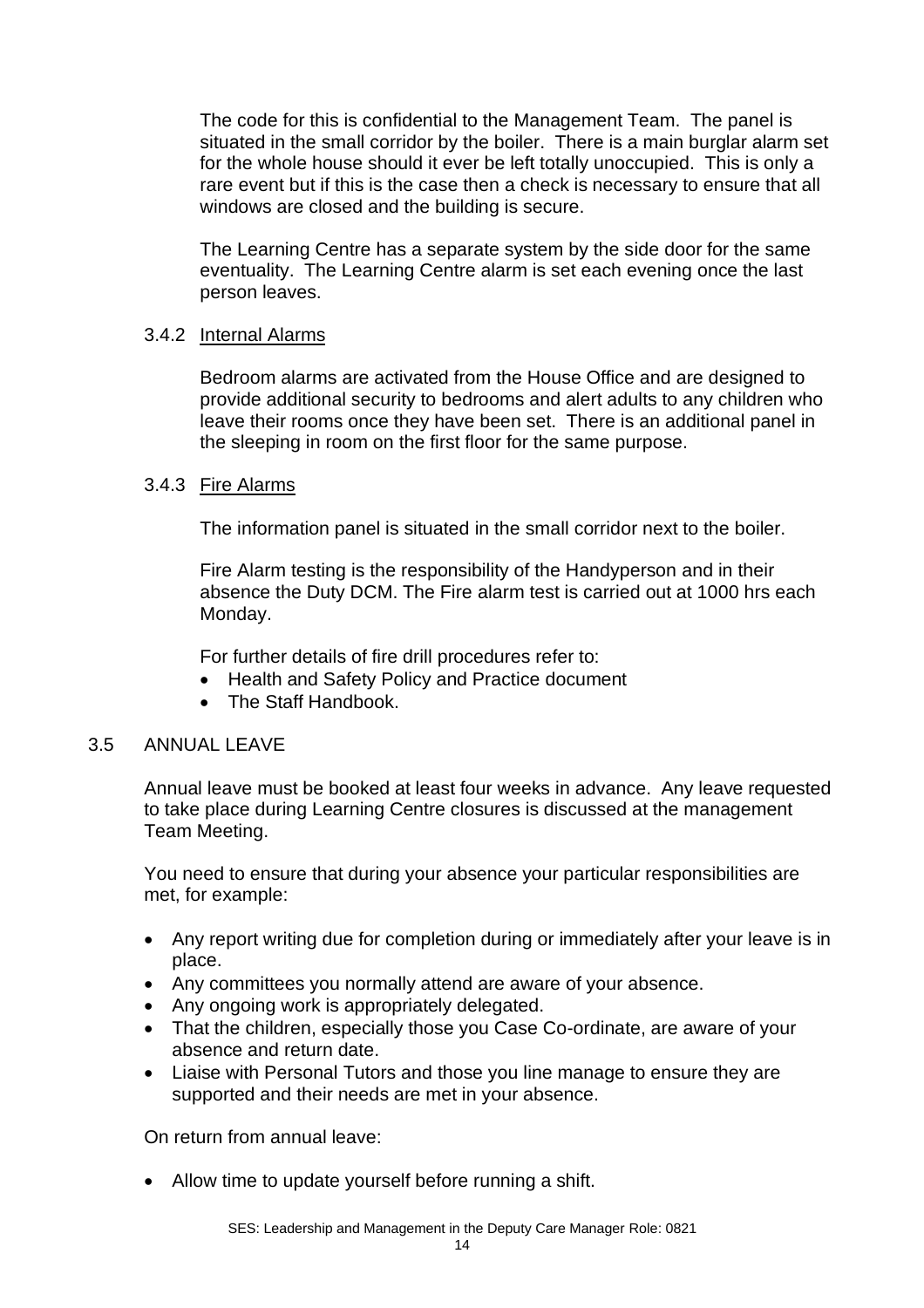- You will need to read the Daily Log, Care Plan updates, Risk Assessment updates, minutes of meetings missed and Children's Diaries.
- Meet with Personal Tutors regarding any developments in your absence.
- Re-acquaint yourself with the children, with particular attention to those you Case Co-ordinate.

#### 3.6 BASIC CARE

As a DCM you are responsible for maintaining a high quality of care and nurture that is also consistent with individual Care Plans.

Basic Care is essentially about good quality parenting but its components are too often underrated as lesser tasks that are without status. This is a falsehood. The considered delivery of good basic care is powerfully therapeutic, it builds relationships, delivers nurturing, educates and sets standards. It is the shared responsibility of all adults and is the hallmark of good practice.

Basic Care should be the touchstone of a high standard of professional practice that might be illustrated by:

- the manner of waking children in the morning or greeting children
- support in getting ready for the day/event suitably dressed and properly equipped
- preparation of breakfast
- knowing where the children are and what they are doing
- care and individualisation of bedrooms, care and presentation of personal belongings with adequate storage and shelving
- changing, or supporting a child to change, bed-linen
- laundry, care of clothes and ensuring children know where to find their clothes
- letting children know what will be done on their behalf while they are in the Learning Centre or asleep, such as arranging an outing or doing laundry
- care of the home in terms of cleanliness and presentation
- insistence on high standards of personal hygiene and dental care.
- nurturing by washing a child's hair or trimming finger and toe nails.
- preparation and presentation of meals
- ensuring children have a balanced diet and adequate drinks throughout the day
- instigating relaxation time and bedtime routines, with supper and bedtime conversations or story reading
- giving time and reassurance
- helping to build a child's confidence
- supporting children's interactions with peers and adults
- helping children learn from whatever they are doing
- engaging children in meaningful and interesting activities
- being a role model in how you conduct yourself
- listening to children

All these and many more are but illustrations of what basic care means. However high quality care is not institutional or oppressive. If it is subtle it conveys indirect messages of attention to detail, value and a natural affection for the youngsters.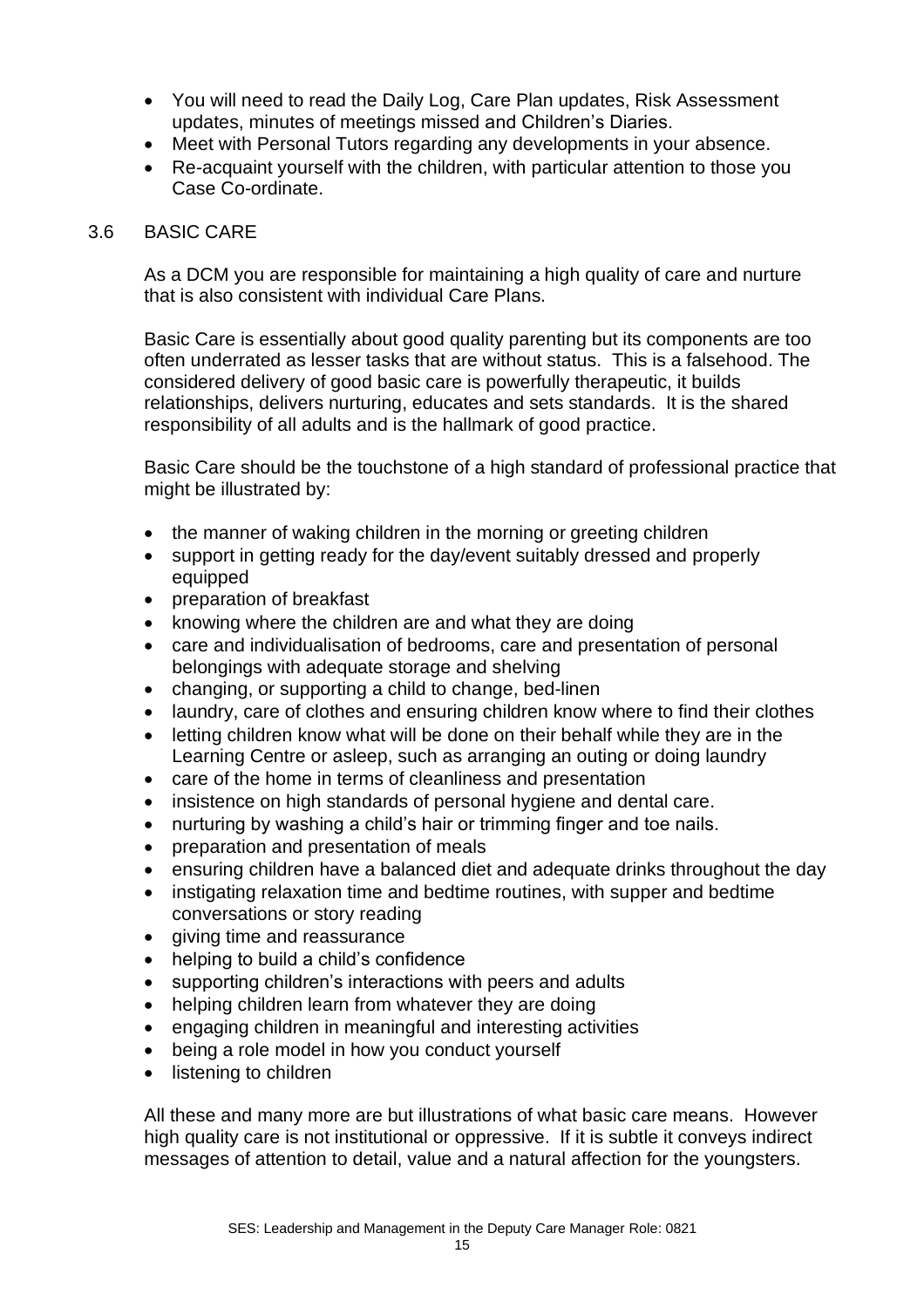## 3.7 CAR INSURANCE CLAIMS

During office hours any insurance claims relating to pool cars or use of own cars for business use will be handled by the admin team. In an emergency if you need to contact insurers outside office hours please liaise with the Registered Manager or in their absence the Duty DCM. Once you have permission to make contact the following information will be of use:

- the insurance policy is in the name of "Avocet / Turnstone House School" on 0345 609 1284 (pool cars – number to be used in emergency only).
- the occasional business user insurance (own cars whilst on SES business) is by Royal and Sun Alliance on 0345 984 8383

## 3.8 CARE TEAM MEETINGS

These are held every Wednesday between 09:30 and 11:30. The preparation and chairing of the Care Team meeting is the responsibility of the Registered Manager or their delegate.

Minutes from this meeting are taken and directly after the meeting the minutes are checked by the chair and then posted in the Minutes folder in the Staff area of the network

## 3.9 SAFEGUARDING AND CHILD PROTECTION

## *Read and understand the SES Safeguarding and Child Protection Policy and Practice document.*

As a DCM you are required to be a Designated Person for Child Protection. You will attend a one day training course delivered by the Norfolk Safeguarding Children Partnership. This training is then updated at appropriate intervals.

In the event of a disclosure/concern:

- Listen to the concern being expressed.
- If necessary instruct the member of staff expressing the concern to complete a Disclosure form clearly outlining the disclosure or the concerns and reasons for them. This must be dated and signed.
- Ensure the immediate safety of the child or young person.
- Consult with the Registered Manager (lead designated person); if for any reason this is not immediately possible proceed as designate to the Head of Care or SES Principal.
- If the child is from Norfolk inform the Child's designated Social Worker. In their absence inform the Norfolk Safeguarding Children Partnership Child Protection Team, initially by telephone through the Children's Advice and Duty Service (CADS).
- If the child is from out of county inform the Child's designated Social Worker. In their absence inform that Placing Authority's Child Protection Team and the Norfolk Safeguarding Children Partnership Child Protection Team, initially by telephone through CADS.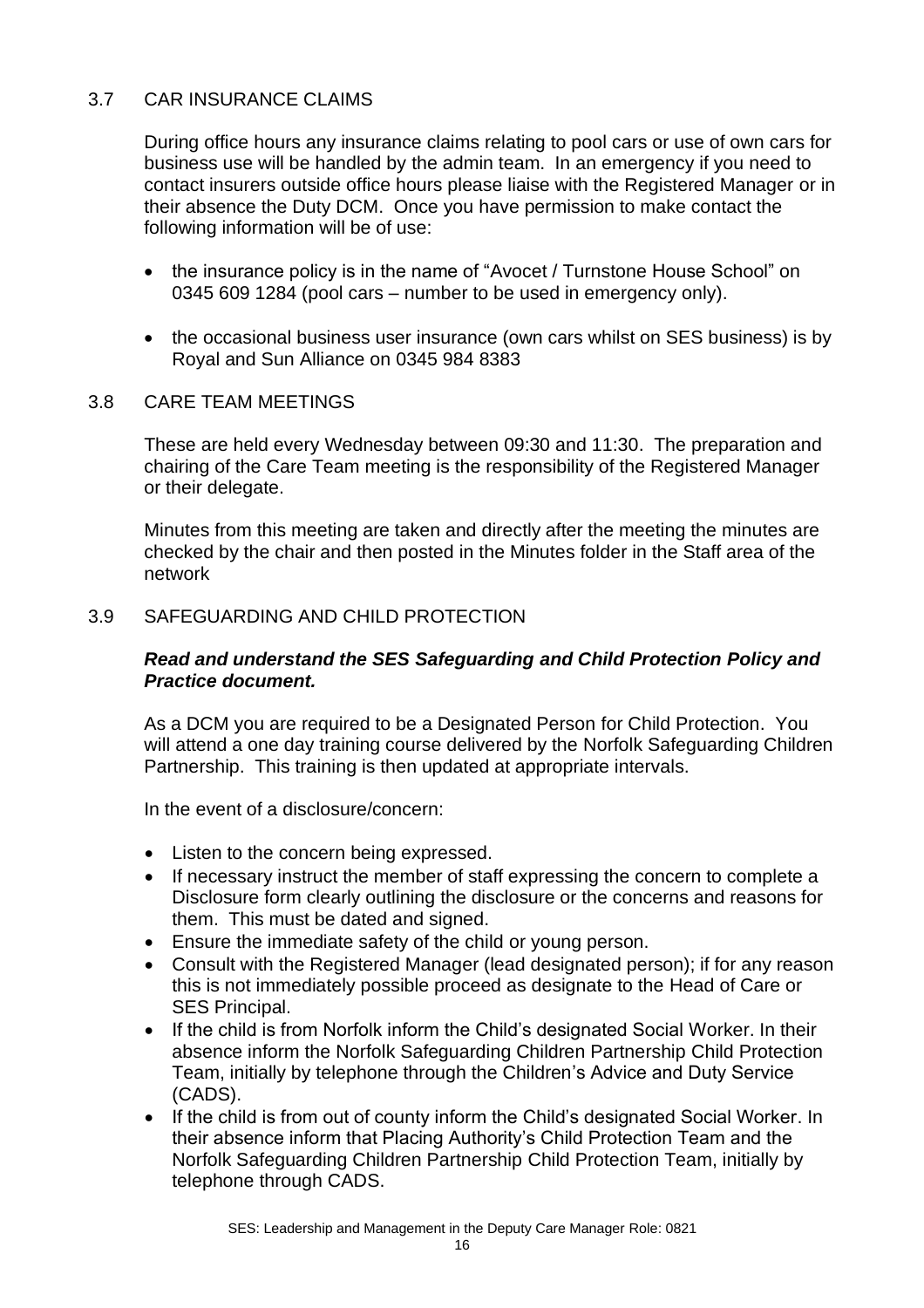- Email (secure) the Disclosure form to the child's Social Worker or the Child Protection Team worker.
- When two placing authorities are involved they are responsible for their liaison with each other, you take your lead from the child's own Placing Authority who are duty bound to provide advice and assistance and will be responsible for coordinating the further conduct of the case. However the MASH team in Norfolk must be contacted at this point, potentially through CADS. The DCM should hold the social workers accountable and not be led into taking actions other than those laid in the CP protocols, e.g. any phone call to the police must come from the social worker.
- Take no further action without first consulting the Child Protection Team. Keep them informed of any further developments.
- Immediately notify Ofsted of a Child Protection referral by completing the online notification form that is emailed directly to Ofsted, a copy is saved and printed before being placed in to the Young Person's Child Protection file. Ofsted is informed of the instigation and outcome of any child protection enquiry.
- Make an entry in the Notification of Significant Events book.
- If there is an allegation made against an adult, this must be referred directly and immediately to the Lead Designated Person who will involve the SES Principal.

## 3.10 COMPLAINTS

## *Read and understand the SES Complaints and Representations Policy and Practice document.*

The above document will help you to understand the crucial difference between a CONCERN and a COMPLAINT. You need to understand this before you do anything else.

The contents of the above document cannot be summarised here without detracting from the important key information you need, so make sure that you are completely up to speed with it.

Any complaint made by a child, parent or member of the team may first be handled by you as a DCM. It is very important that you handle this correctly and in accordance with the due process.

## 3.11 CHILDRENS' DIARIES

The Diaries are a means of communicating and recording the child's progress. New staff in particular may need your support in completing diaries.

Entries should be:

- made towards the end of each shift
- dated and signed
- non-judgemental, factual and without expressed opinion
- cross-referenced with incident reports, the sanctions log, the reparation book etc.
- others mentioned in the diary should be identified by initials only
- made with consideration to children and families who may choose to access the information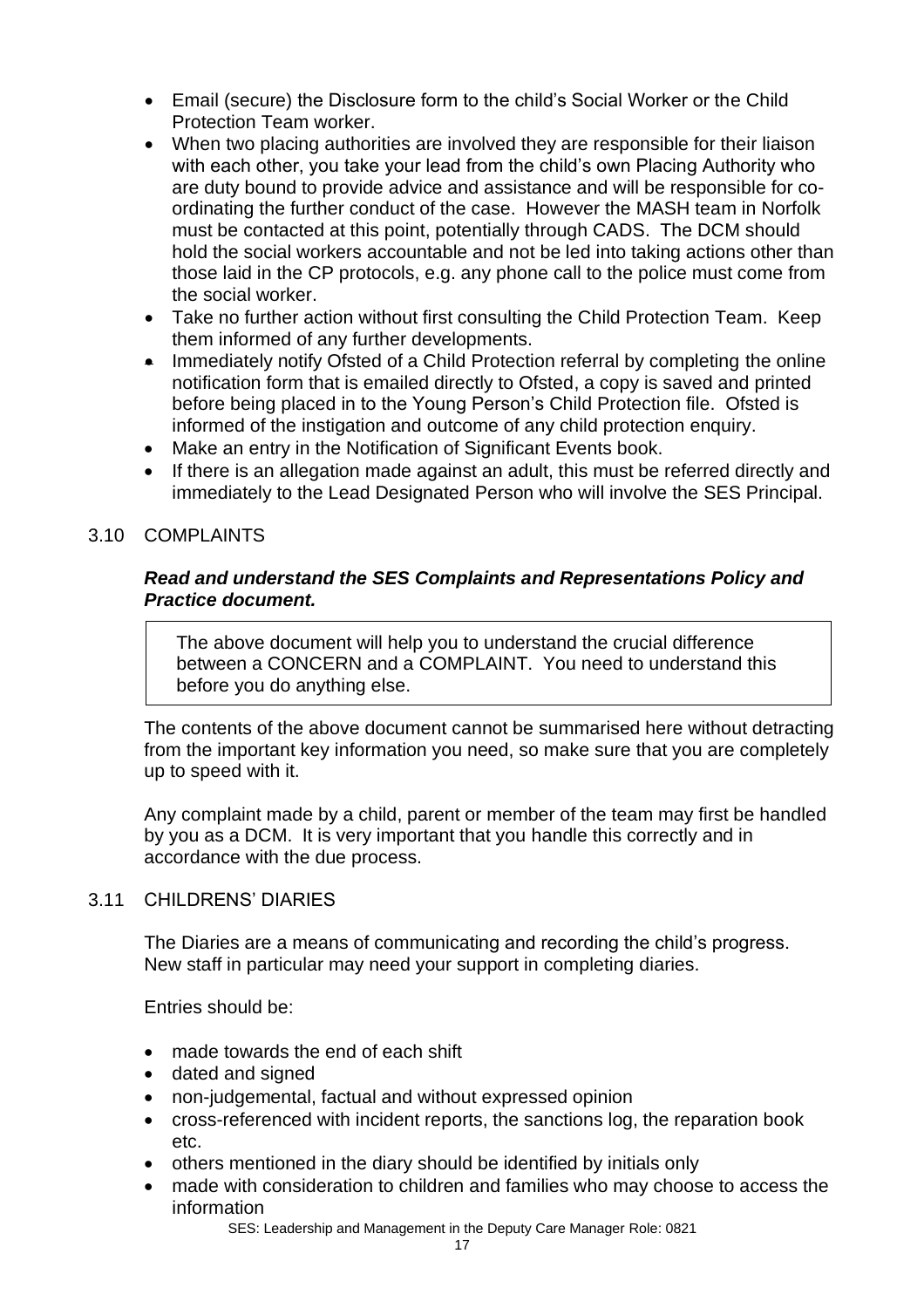## 3.12 COVER ISSUES

## 3.12.1 Holidays

Required holiday cover is indicated on the rota printouts. These are available to staff in the Daily Recording file kept in the house office. They are printed 16 weeks in advance allowing staff to record the shifts they prefer to cover when utilising their Banked Hours; if cover has not been signed up for by 14 days in advance of it being required then the Registered Manager uses the agreed Cover Criteria to allocate the cover. The Registered Manager will attempt to ensure that staff have at least one week's notice of such cover except in emergency situations when this may not be possible.

## 3.12.2 Short Term Sickness

To cover absence due to staff sickness the duty DCM should:

- 1 Refer to the ACCP Availability list and telephone those potentially available on that day to request cover.
- 2 Use the Cover Criteria to prioritise whom to contact to request cover (see section 3.13; criteria for Care Team and DCMs is the same)
- 3 If in the rare event that cover has not been secured the DCM will refer to the Cover Criteria to direct a member of the existing team to stay on shift.

#### NB **A record of who has been contacted needs to be entered into the daily log which resides in the house office.**

## 3.12.3 Longer Term Certificated Sickness

This is covered in the same way as holidays.

## 3.12.4 Holidays and Weekend Cover

- 1 Care staff cover weekends on a rotational basis.
- 2 The cover person for each weekend is indicated on the rota printouts.
- 3 If a staff member wants to book leave when they are due to cover, they should arrange for a replacement.
- 4 They must then note the name of the replacement on the rota printout.
- 5 This is then confirmed when the printout is updated.
- 6 Leave cannot be granted until this process is complete.

## 3.13 COVER CRITERIA FOR DCMs

The Criteria for short notice cover is to call the DCM who is on call for that week. In the rare event that they cannot cover the shift the following criteria will need to be applied:

- Consecutive hours on shift.
- Hours: Relative balance of current banked hours.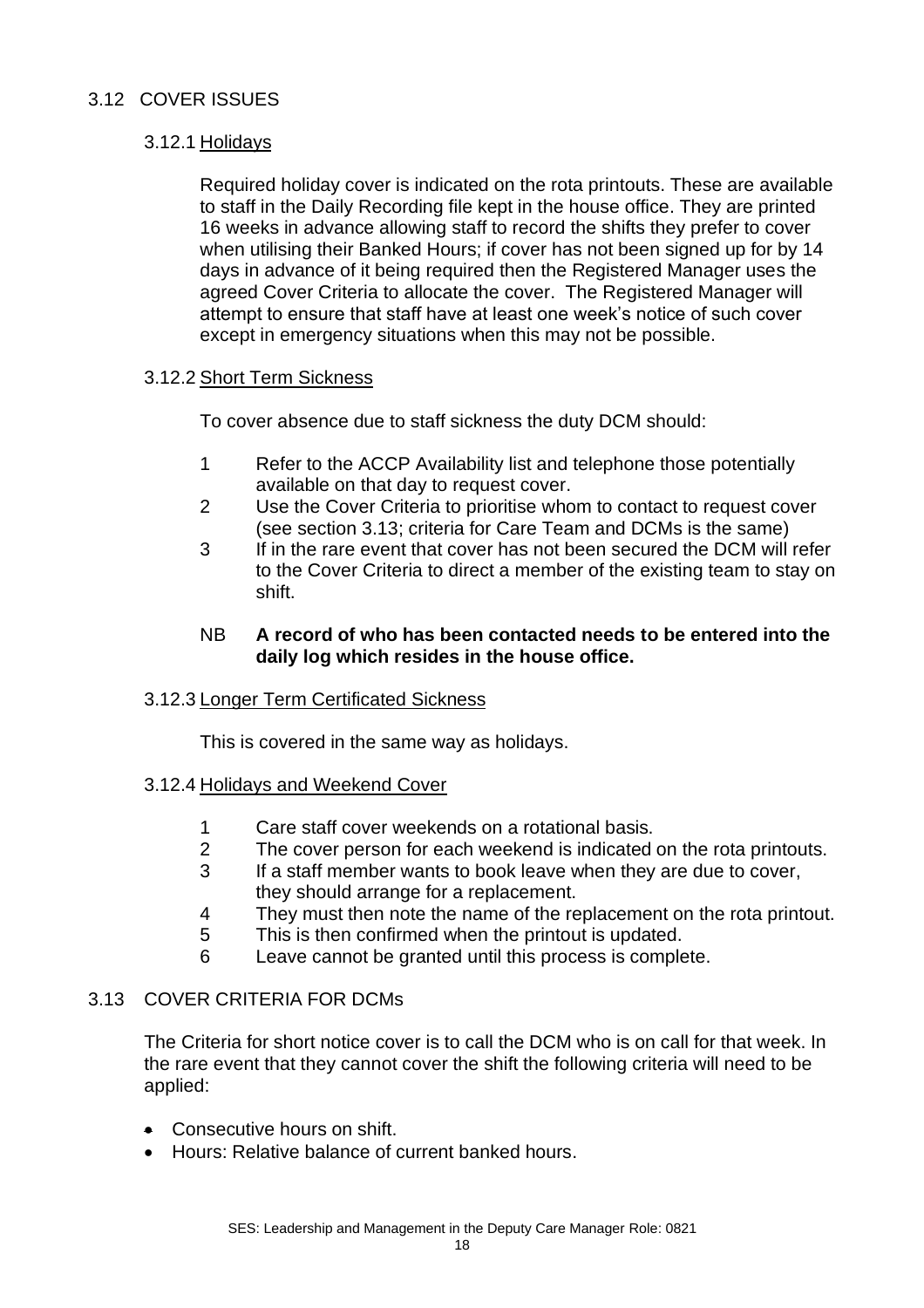## 3.14 DAILY LOG

The purpose of this log is:

- To meet Ofsted requirements.
- To aid communication.
- To record key pieces of information in relation to the daily operation of the house

The log is to be read at the start of each shift. Entries are more usually, but not exclusively made by the duty DCM. The outgoing DCM must carry forward any entries pertaining to unresolved issues, even if this means re-writing the entry in that day's report.

## 3.15 DAILY RECORDING FILE

## 3.15.1 Purpose

- To provide information for Ofsted about who is in the house when i.e. how shifts are covered in staff absences.
- A protective mechanism should there be an incident in the house.
- A means of monitoring worked hours.
- To enable an up to date and accurate record of individuals' banked hours to be produced on a weekly basis.

## 3.15.2 How to Complete

- DCM should check the whole sheet at the end of their shift. Gaps from the early shift should be investigated and completed.
- Sheets to be forwarded, every Monday morning to the Administrator.
- **Due on and due off** times are already completed for the whole shift team. These should not be altered.
- **If covering for a colleague**, and not scheduled to work, record actual time on and off, and record hours in the plus column. Give reason.
- **Actual time worked.** If this is different from the due on/due off times, enter plus or minus hours and give reason.
- **If an adult is in to complete their non-direct time** then these hours should be indicated in the correct column.
- Leave actual times blank if ill or on lea**ve** for whole shift. Do not record plus or minus hours. Tick the appropriate column with reference to the Rota File and Holiday File as necessary.
- A **sickness record form or leave form** must be completed.
- **Sleep Overs** must be recorded here. This is used to work out pay.
- **Off site** tick this column to record if staff members are off site and the reason for this. Still record the times and plus or minus hours, if necessary.
- If an adult from Turnstone house works as part of the Avocet House Care team then this needs to be clearly marked at the bottom of the daily recording sheet. Similarly if for any reason an adult from Avocet (in negotiation with the first port of call) is deployed to Turnstone this needs to be entered clearly on the sheet. The same process would apply to either homes.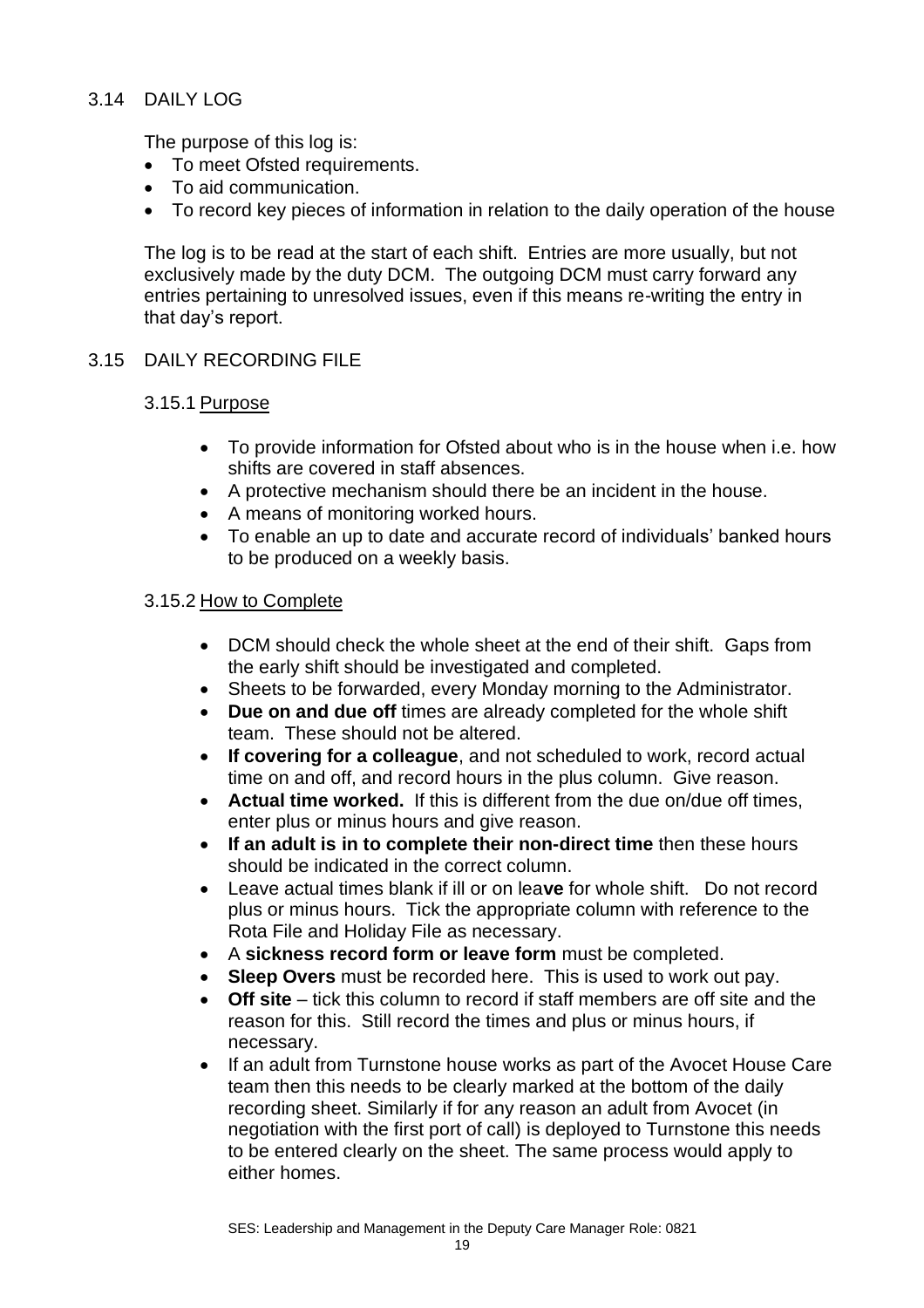## 3.15.3 What You Need To Remember

- Work out the number of plus or minus hours, using decimals, i.e. 0.25, 0.5, etc.
- Use the 24 hour clock
- Include Assistant Care Workers (this is the only record to work out their pay)

More detail of how to complete the daily recording sheets can be found on the management area of the network in the Management Meetings folder under Related Documents folder.

## 3.15.4 Special Cases

- If a person is on leave, but comes in for a few hours during that period, e.g. to attend training, record this time as plus hours. The leave record should not be adjusted.
- **See also notes on Banked Hours.**

## 3.15.5 Rotas

Printouts of the Rotas are kept in the Daily Recording File and updated weekly by the Registered Manager. The printouts give details of who is on each shift, sleeping over, on weekend cover, on holiday, off-site training or off sick.

The rotas are available 16 weeks in advance and also show where cover is required, enabling staff to commit to working banked (flexible) hours by putting their name in a space labelled COVER.

## **If you need to 'phone for cover at short notice refer to 3.12**

## 3.15.6 Booking Leave

- Refer to the **Holiday File.** This is a calendar showing who has booked holiday and when. Up to 3 care staff and 1 DCM are permitted to take leave on any one day so you can check what is available. No more than 1 care staff member from a team to be on leave at the same time. The Registered Manager reserves the right to deviate from the maximum number of adults permitted to be annual leave at any point if staffing levels are a concern.
- Complete a Holiday Request Form at least four weeks in advance of the dates requested and pass it to the Head of Care or Registered Manager.
- Your name being entered into the Holiday File by the Registered Manager confirms the holiday has been granted.

## 3.16 DCM AS CUSTODIAN OF THE BUILDINGS AND GROUNDS

As DCM you are responsible for ensuring the buildings and grounds are looked after whilst running your shift. This means that you should be very aware of the state of the place, its tidiness and appearance to others, staff and visitors. By attending quickly to litter, graffiti, etc., as well as the state of shared rooms and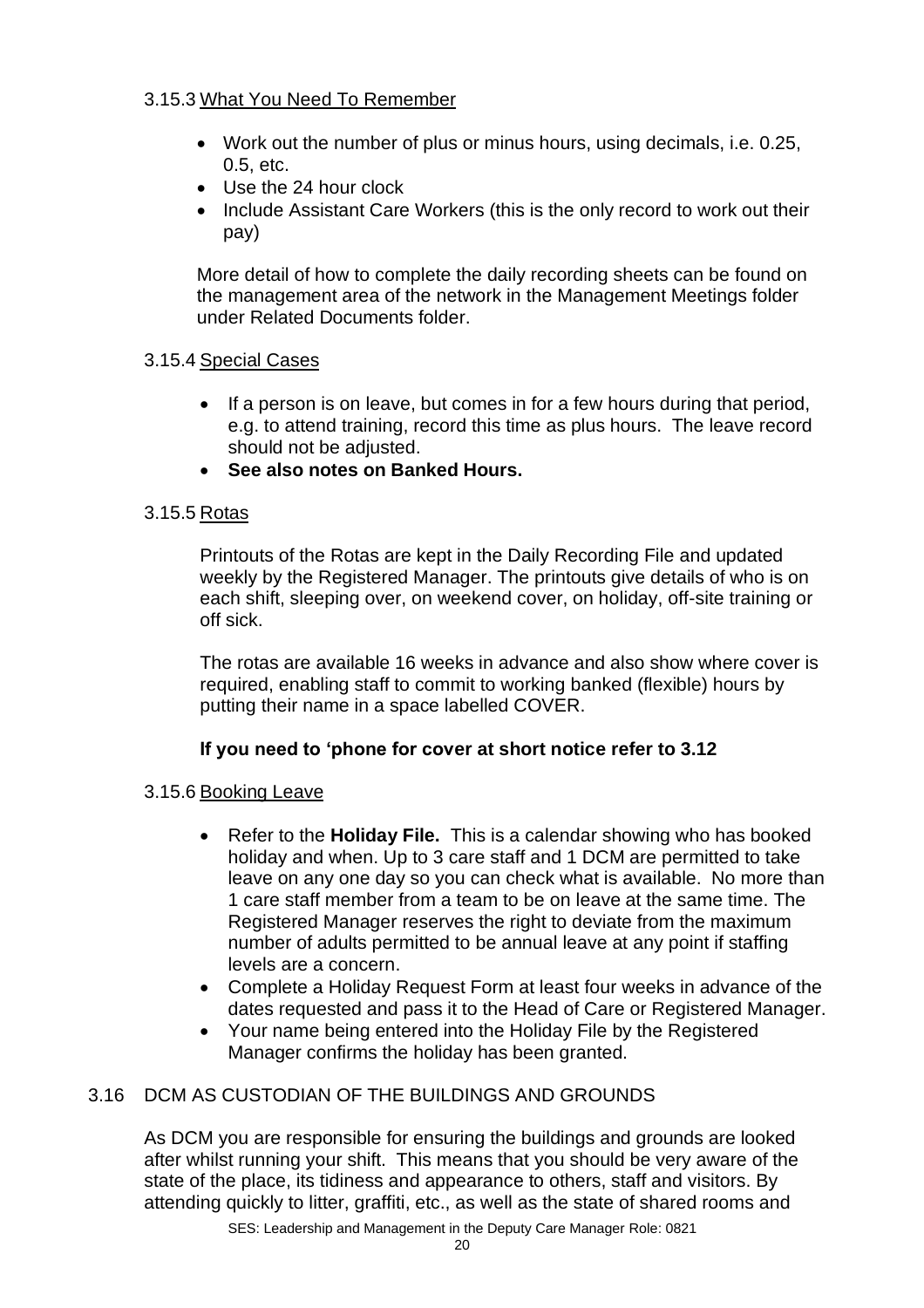communal areas we signal standards and expectations to the team and visitors. It is also part of signalling care and positive regard to children.

Part of this overall responsibility is a clear view of issues that need to go in the maintenance book and a clarity on whether they require follow up in some way in addition to the purely practical response of the handyman.

The same is true of the care of pool cars. Ensuring by your monitoring that they are returned and kept in a clean and tidy condition inside signals the importance to the team and lifts their practice.

## 3.17 DEPUTISING FOR THE REGISTERED MANAGER: WHAT DOES THIS MEAN?

In the absence of the Registered Manager staff and children need an easily available person as a point of reference who has the authority to make decisions, carry concerns forward, listen and respond where required, etc. In fulfilling this function DCMs are automatically deputising for the Registered Manager.

As duty Deputy Care Manager you are responsible for:

- safeguarding the children
- ensuring care needs are met
- efficient operation of the house
- deployment and well-being of staff
- allocation of resources

As a Deputy Care Manager you must:

- be aware of all operational issues
- be aware of all aspects of policy and provision
- implement systematic planning and clear communication
- have the ability to take an overview
- have good decision making skills

There are certain circumstances in which the Registered Manager and/or SES Principal MUST be contacted:

- in the instance of a notifiable event
- where any doubt exists or advice is required
- before making major decisions
- where there is a financial commitment that needs authorisation by the budget holder

However we are required by regulation to be more specific and formally hold a policy on the Delegation of Authority. (See Appendix A).

The Job Descriptions of the Registered Manager and The Head of Care are also attached, (see Appendix B), in order for DCMs to better understand their deputising responsibilities.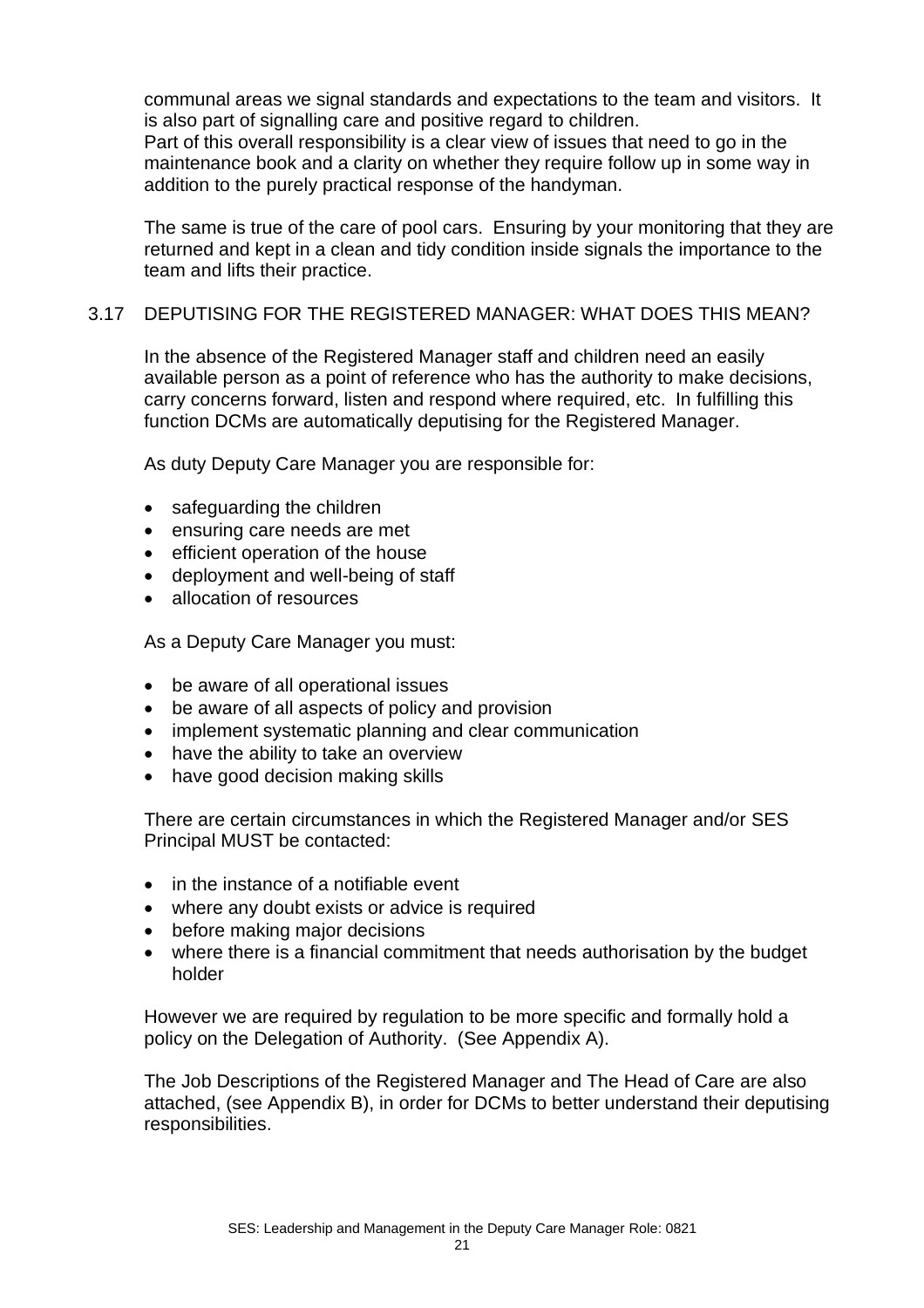## 3.18 HANDOVERS

A handover is given by the out going DCM to the incoming DCM and the new team of adults. It should start promptly and be finished within 30 minutes to allow the team to begin planning for the shift ahead. -DCM's need to finalise the handing over of Petty Cash and the completion of a medication handover.

Prior to handover complete the Handover Sheet, which then acts as a prompt to ensure you have covered everything required.

## **When giving the handover you need to:**

- relay significant information about the individual young people, be factual and brief, there is no time for anecdotes,
- highlight any issues related to Individual Programmes,
- inform incoming shift team of any reparations or sanctions in place
- pass on any staff cover requirements,
- relay any information regarding medical issues,
- highlight any matters still outstanding in the daily log.
- make the in-coming team aware of any diarised appointments,
- give update on domestic tasks completed and those outstanding,
- refer to your previous plans for the shift (see running a shift),
- instruct your team as to where and how you wish to deploy them.
- plan and structure the breakfast/lunchtime period,
- listen without interruption and anecdotes.

Remember that you are setting the tone for the incoming staff who will be best served by your positive attitude and concern that they get the information they need.

Before finishing the shift you must ensure:

- the Daily Recording Sheets are up to date,
- any pending issues relating to Incident Reports are addressed,
- that you officially sign off the Petty Cash Tin,
- that you have completed a medication check,
- both you and the in-coming DCM to sign the Handover Sheet,
- roll forward any outstanding issues in the Daily Log.

## **When receiving the handover you need to:**

- be attentive to the information being relayed to you,
- take notes as an aide-memoir,
- refer to your previous plans for the shift (see running a shift),
- Check logs, medication, and petty cash,
- Designate an adult to complete the team handover sheet.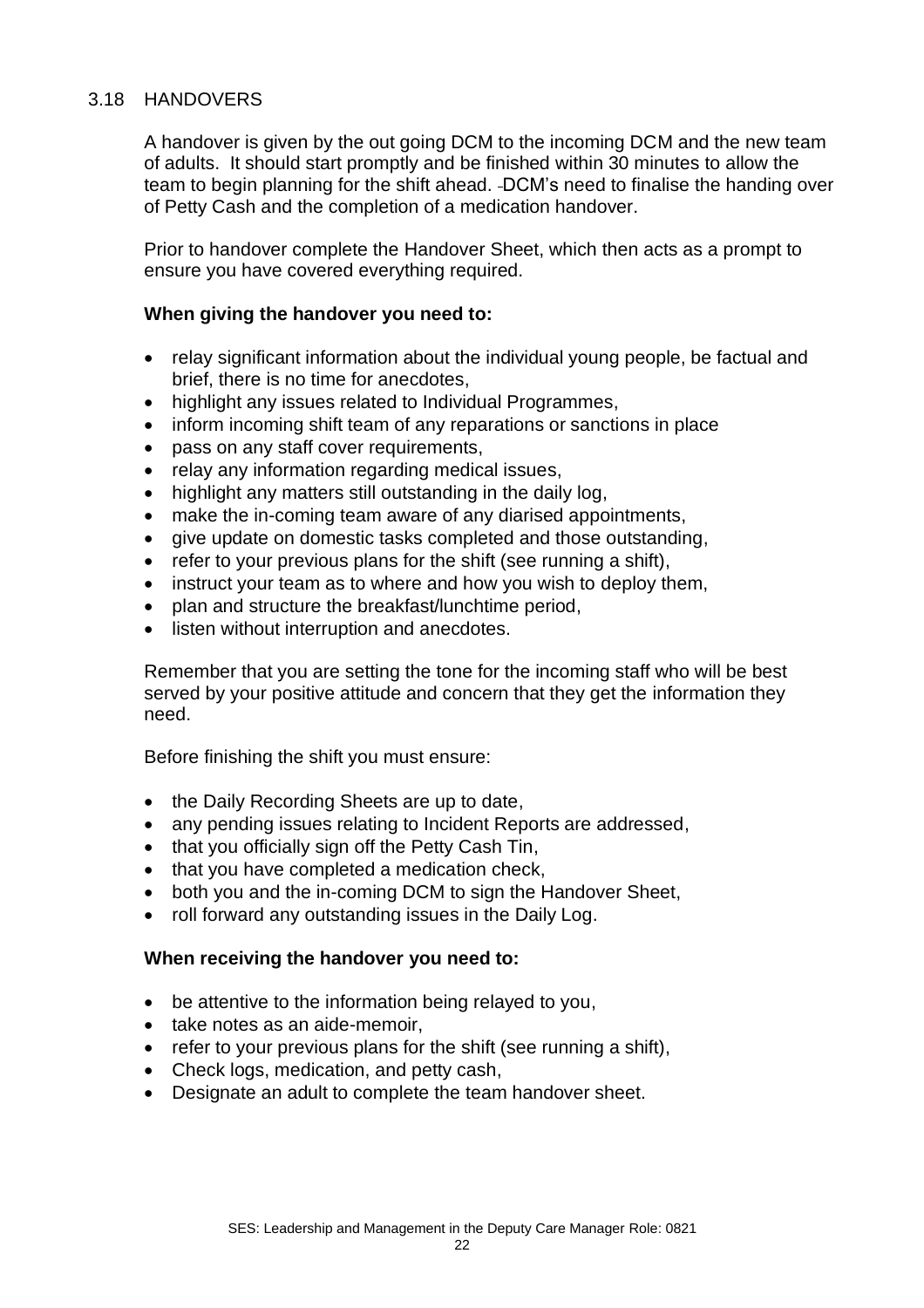## 3.19 INCIDENT REPORTS

#### *Read and understand entries about Incident Reports in the SES Staff Handbook and the SES Positive Management of Behaviour Policy and Practice document.*

There are two types of Incident Reports:

- 1 for incidents resulting in Restrictive Physical Intervention (RPI)
- 2 for any other Serious Incidents (Non-RPI)

Following an incident resulting in an RPI you must:

- in the case of a Ground Hold complete and record health checks,
- ensure the staff member instigating the hold completes a report in the RPI book before going off shift,
- check that the RPI has been entered into the log,
- ensure that a response form is completed with the child,
- hold a post incident discussion and ensure those involved are supported and debriefed,
- inform parents (where necessary) and Placing Authority (social worker) and finalise the report ,
- inform the Registered Manager, who reads and signs the form,
- make 2 copies of the report send 1 to the Social Worker and 1 to main file,
- many placing authorities request that report copies are emailed, this can be facilitated if authorised by the SES Principal or Registered Manager.

A Serious Incident (Non-RPI) is:

- physical attack on staff or another child
- leaving site without authority
- any deliberate damage to property
- any unusual incident of extreme behaviour e.g. indecent exposure

Following a Serious Incident (Non-RPI):

- ensure the staff member completes a report in the Non RPI book before going off shift,
- ensure the incident is entered in the Serious Incident (Non RPI) log,
- inform parents (where necessary) and Placing Authority (social worker) and finalise the report ,
- inform the Registered Manager, who reads and signs the form,
- make 2 copies of the report send 1 to the Social Worker and 1 to main file.

## 3.20 MANAGEMENT TEAM MEETINGS

Management Team Meetings are held every Tuesday morning at 10.00.

Chairing meetings:

• Positive recognition of contributions from others.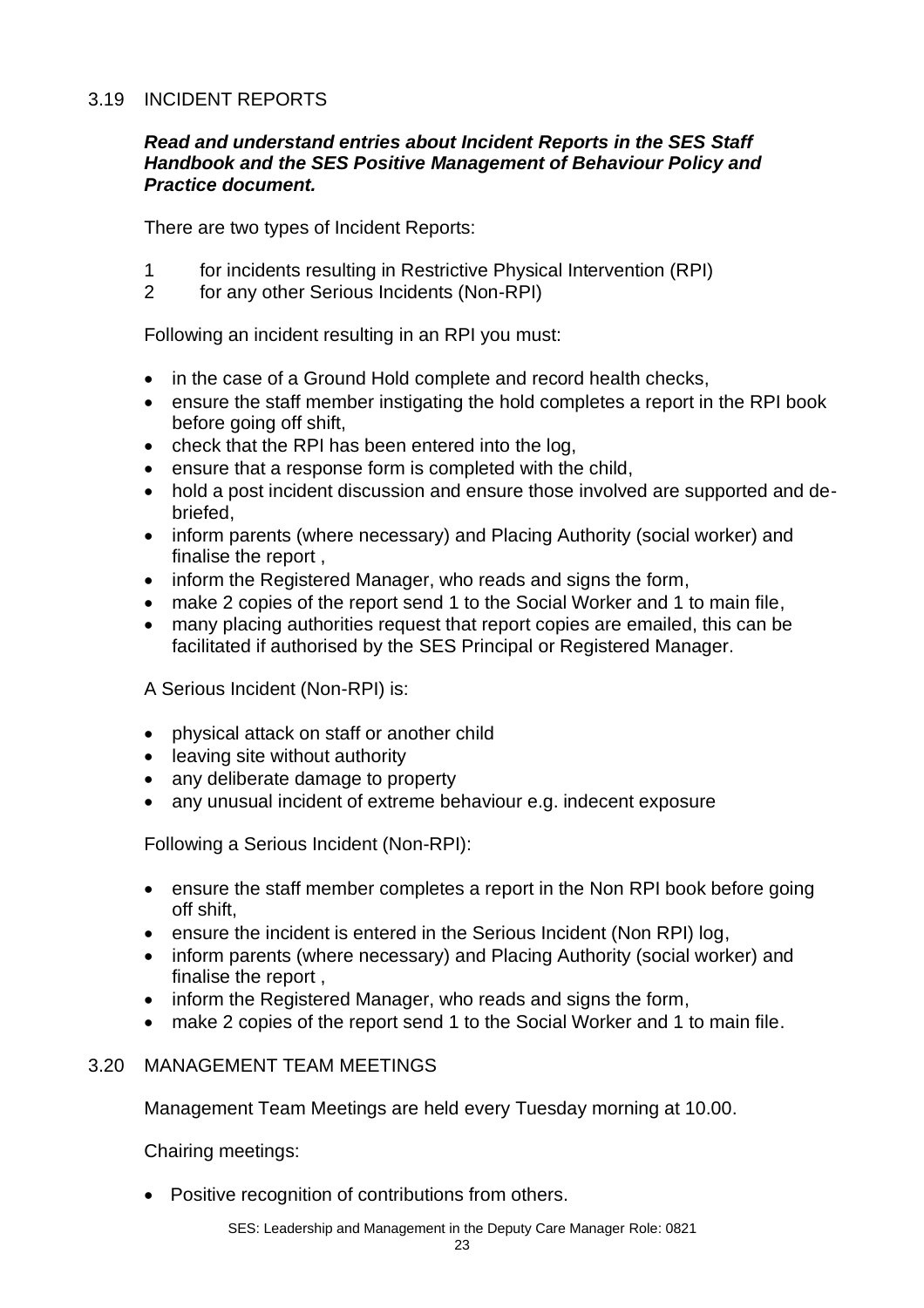- When someone else has specific responsibilities or knowledge defer to them to explain a point.
- Try to use 'we' instead of 'I'.
- At the end of discussion summarise key points and clarify who's doing what.
- Role model giving people time to complete answers and bring others in so that all have chance to contribute.
- Try to think through and be clear and concise in your description of the task in hand or when you offer a contribution.

## 3.21 MEDICATION FILE

## *Read and understand the Administration of Medicines Policy Statement in the SES Health and Safety Policy and Practice document*

## 3.21.1 Personal Medication Record

This is the front sheet of each young person's section in the medication folder. It includes;

- Details of doctor, dentist and optician, NHS number.
- Details of any allergies and operations.
- Details of medication, past and present.
- Major illnesses and vaccinations.

## 3.21.2 Medication Cards

Filed by name of young person, when giving medication:

- check name, dose and time the medication is to be administered
- wash hands
- young person should be given privacy and individual attention
- give the prescribed medication
- complete medicine card with signature, date and complete the 'amount left' column. **(Do not delay - record as medication is administered)**.
- adjust the amount in the 'amount left' column
- count the medication that is left and sign the daily meds check
- waste medication needs to be returned to the doctors and recorded in the waste book which needs to be signed by the surgery once medication is returned

## 3.21.3 Homely Remedy Cards

Filed by name of young person, when giving a remedy:

- check the remedy is on the permitted remedies list
- administer as for medication detailed above
- complete Homely Remedies Card with date, remedy, dose, reason and signature

Homely Remedy Supplies are checked and updated weekly by a delegated team member and are restocked immediately if anything has been used.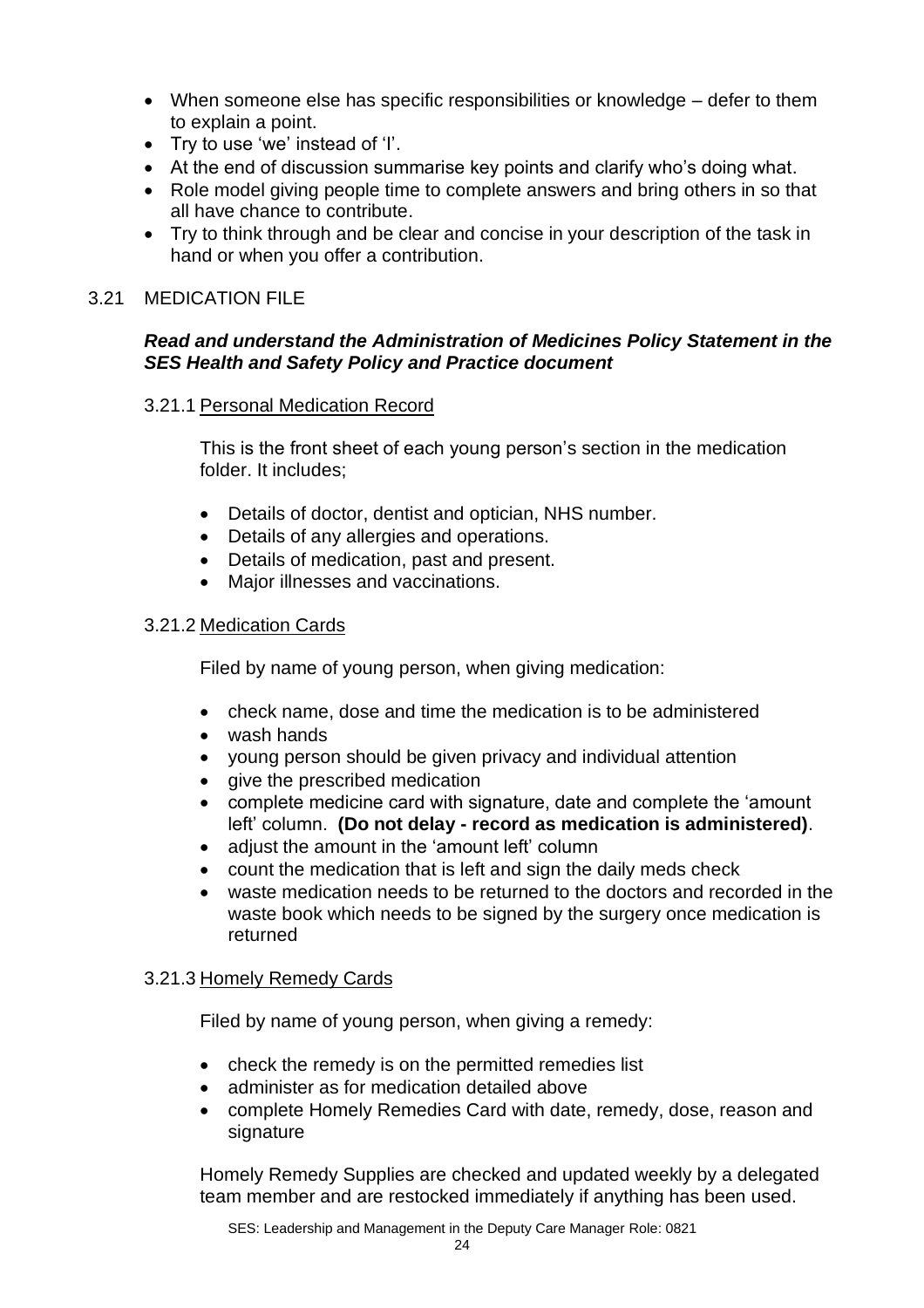Homely remedies that are locked in medication cupboard form part of the daily medication check.

## 3.21.4 Off Site Medication Card

The back of the individual medication card is used to record medicines taken for periods off site such as time at home or residential camps. When preparing medicine to be taken off site:

- count out enough doses to cover the period the young person will be away
- complete Off Site Medication Card with name, quantity, medicine, date/time booked out, date/time booked in, reason and signature

## 3.21.5 Weekly Medication Check

The weekly checks occur on a Sunday morning (Avocet House) or Monday morning (Turnstone House) and preparation for the ordering of repeat prescriptions ready to be taken to the surgery each Monday morning as and when needed and when medication is ordered on a Wednesday. When checking the medication:

- Count the stock to confirm that it tallies with the number in the 'Amount Left' column of the Medicine cards.
- Complete the **Weekly Medication Check** card with Date, Name of Medication, Amount, Comments and Action Taken, Name and Signature.
- Any medication that has less than eight days supply left is the trigger for you to order a repeat prescription. This is to be prepared at the time of the Monday stock check and taken to the surgery on Monday morning.
- To complete an order, you must complete a medication order sheet, which details the child's name, date of birth and medication required.

Medication is kept in:

- cupboard for medication in use
- medication fridge
- cupboard for stock medication if required
- controlled drugs cabinet for controlled drugs only

## 3.21.6 Further Guidelines

- date any medications the day you open them
- return to pharmacy any medication on or just prior to expiry date and record returned medication in the **Waste Book**
- never share medication unless prescribed
- never double a quantity e.g. give 4 X 100ml instead of 400ml, this can result in overdose as each strength tablet has a different release time.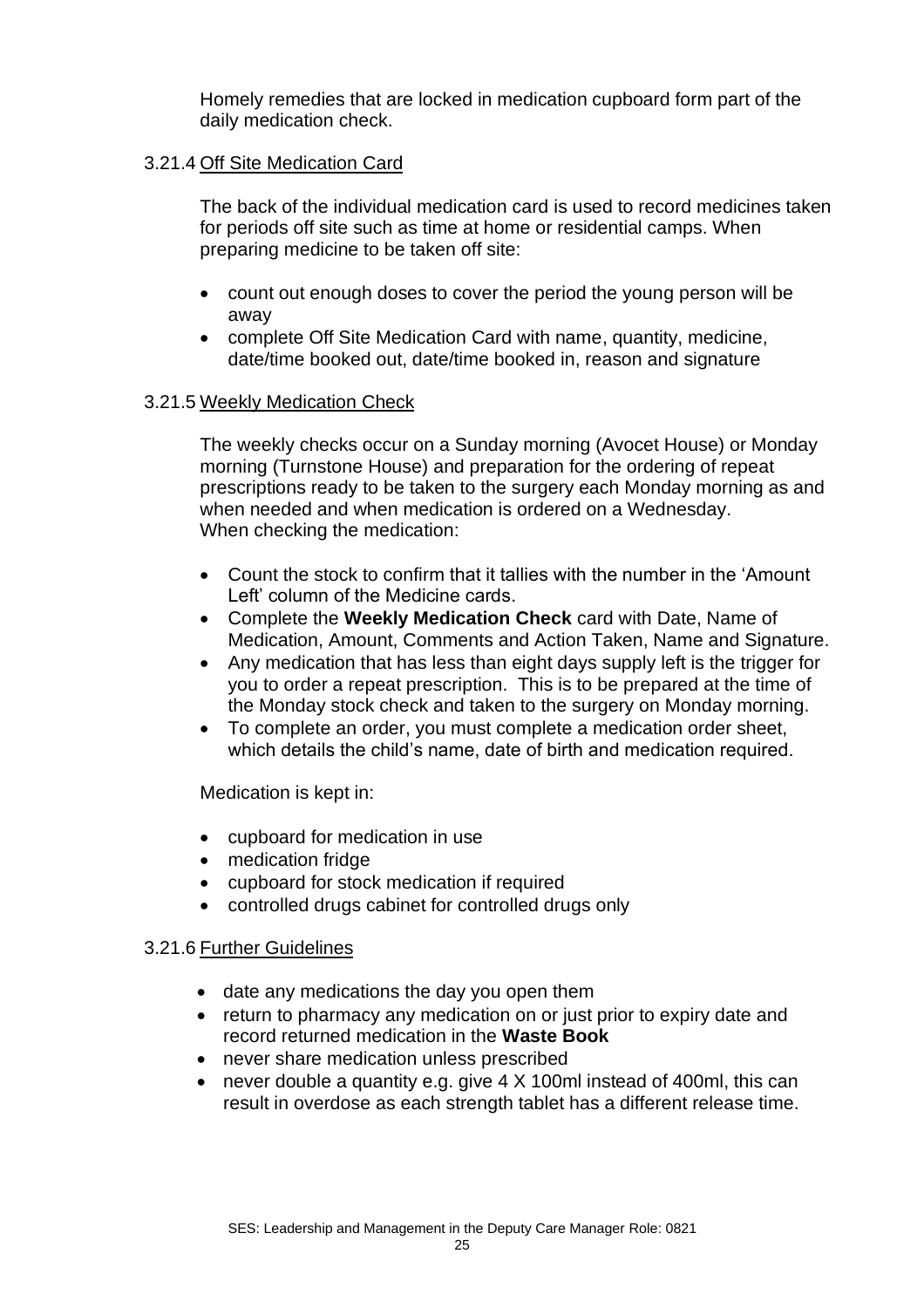## 3.21.7 First Aid Boxes

These are checked on a specified day each week by a designated team member and are restocked immediately if anything has been used.

## 3.22 NOTIFICATION OF SIGNIFICANT EVENTS (NOTIFIABLE EVENTS)

## *Read and understand the Notification of Significant Events Policy and Practice document.*

Notifiable Events are those listed in the Children's Homes Regulations 40.

In accordance with the 'Guide to the Children's Homes Regulations including the quality standards' (April 2015) the Homes' Registered Manager or designate has a responsibility to notify the appropriate authorities within 24 hours of the event.

On the occasion of a Notifiable Event the duty DCM must:

- Consult with the First Port of Call, and inform the appropriate authorities and other relevant persons in accordance with Regulation 40 of the Children's Homes Regulations.
- Complete an electronic notification form which is located on the Ofsted website and submit within 24 hours
- Save and submit the form to Ofsted, the electronic copy is placed on to the network under the relevant section and a copy is printed and placed in the child's main file (for Child protection incidents please refer to section 3.9).
- The confirmation email of receipt needs to be kept and placed in the main file in addition to the notification.
- Pass the completed **Notification of Significant Events** form to the RM immediately on completion.
- Make an entry into the Notifiable Events book.

## 3.23 RESOLUTION OF NOTIFIABLE EVENTS

Ofsted also require notification of outcomes (resolution) following an event. This is found on their website in the same way as the online notification form. This is the responsibility of the DUTY DCM in liaison with the Registered Manager.

The DUTY DCM should:

- Identify when the significant event has a resolution and/or an agreed strategy in liaison with the placing authority.
- In the case of a child protection issue, secure a copy of agreed strategies and outcomes from the Placing Authority.
- For child protection notifications complete and send the resolution using the Ofsted online notification form and cross referencing the previous notification sent.
- For all other notifications, the outcome of the notification must be communicated in email to the allocated Ofsted Inspector for the establishment.
- A copy of the resolution must be printed off and retained for our records. An electronic version is saved and kept in the individual child's folder located on the network (for Child protection incidents please refer to section 3.9)

SES: Leadership and Management in the Deputy Care Manager Role: 0821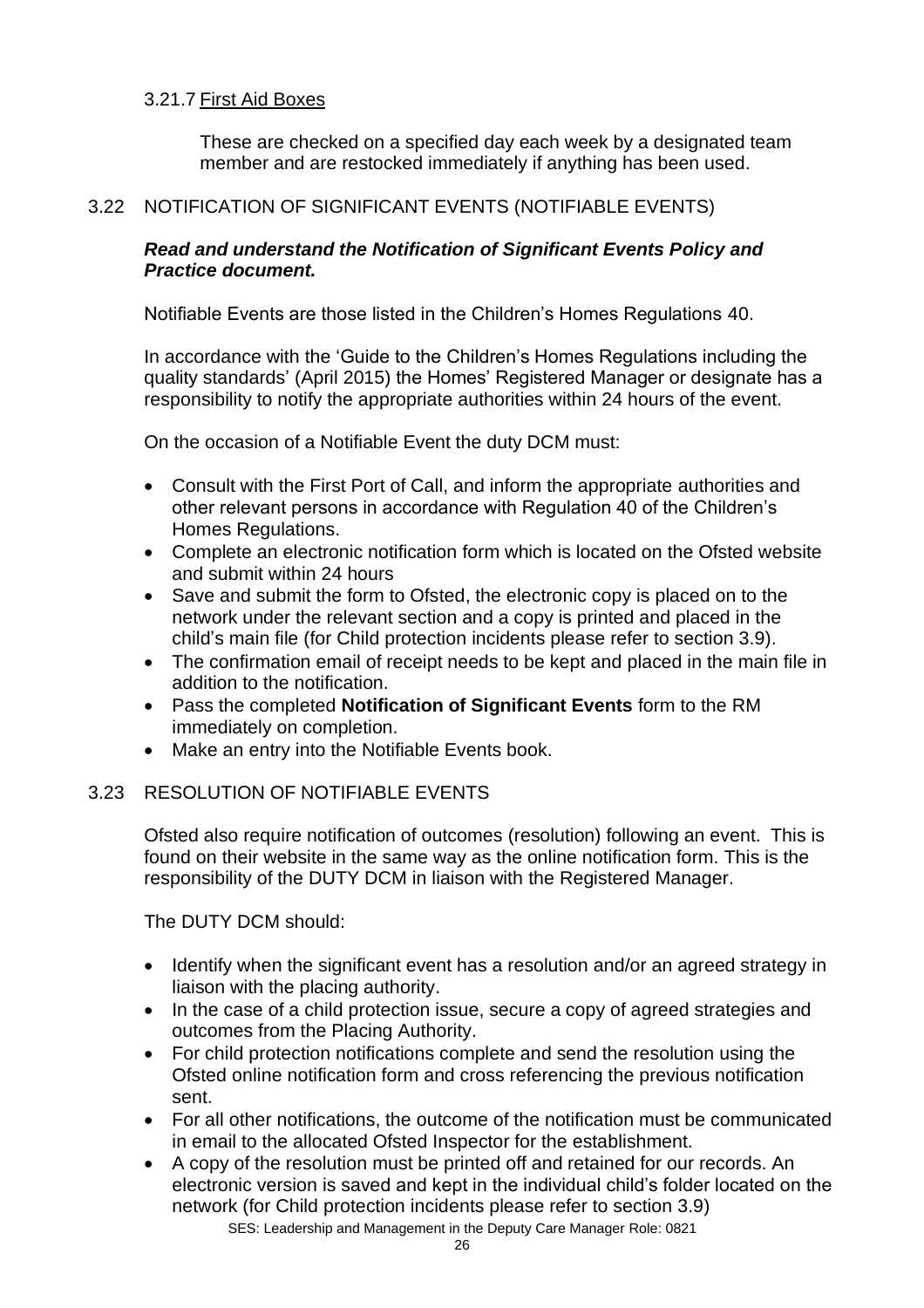- The confirmation email of receipt needs to be kept and placed in the main file in addition to the resolution.
- Complete the resolution sent section in the Notification of Events log.
- Communicate the event to colleagues as appropriate.
- Please note that the resolution should be with Ofsted within 24 hrs.

## 3.24 POLICE INVOLVEMENT IN INCIDENTS

The decision to involve the police in issues at the house is a serious one and cannot be taken lightly or without full and complete information, as well as reference to the Head Of Care/RM and/or SES Principal/Deputy Principal. Once an incident is formally reported to the police it is logged onto their system as a reported crime and as such it gathers its own momentum. It cannot be undone.

The two likeliest reasons for triggering consideration about police involvement are extreme violence or reporting a young person absent without consent.

We have a close working relationship with the local Police. Decisions about what level an incident should be dealt with and what action we are requesting should be clear before the call is made. In most circumstances this will have been a product of a conversation with the Registered Manager and/or SES Principal or Deputy Principal. Wherever possible any police involvement should be planned in partnership with the assigned Police Liaison Officer.

If police support is required rather than the reporting of a crime you must make this clear in the phone call. The utmost care should be taken to avoid any phraseology that suggests you are reporting a crime, unless this is the specific intention.

The decision to report a crime or not should be taken after consultation with the RM/Head of Care and/or SES Principal/Deputy Principal. This is in order to offer you the fullest support and help talk over with careful consideration the best way of dealing with an incident. This does not negate an individual staff member's choice to report a crime following any such consultation.

If it is necessary to involve the police the number is available on the emergency numbers list. For a summary of the steps we need to consider when contemplating police involvement see the Positive Management of Behaviour Document.

## 3.25 USE OF BANKED HOURS

All adults have banked hours, which are hours that you have been paid for but are not rostered. These can be used in following ways:

- To pre-book cover for colleagues' holidays
- Any sickness cover
- To pre-book specific targeted activities with the young people outside your normal shift pattern, but during residential time. This should be arranged in liaison with the DCM who will be leading that shift and validated by the RM and/or HoC.
- Support children to attend specific activities during Learning Centre time
- Attending statutory training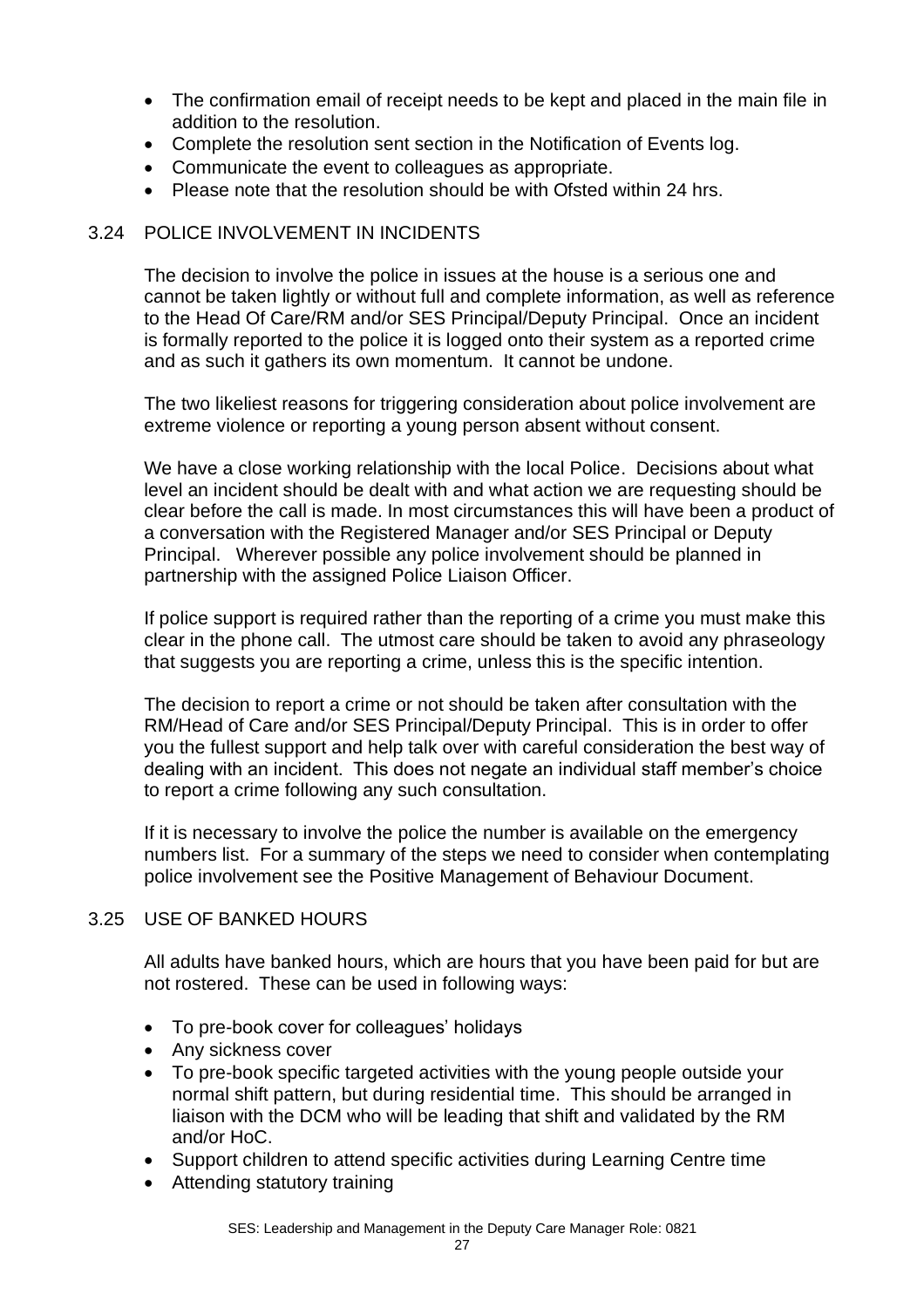## **4 DCM ROUTINES**

The day-to-day routines make for the smooth running of a day or evening shift. To enable a smooth operation the DCM must be clear, concise and effective in delegating and managing his/her team. Total familiarisation of all day-to-day routines will assist in achieving this end. Concentration on the quality of its delivery should be a priority. A breakdown of the daily routines is given in an appendix at the end of this document.

## 4.1 RUNNING THE SHIFT

#### 4.1.1 Planning and Preparation

While doing one shift start planning your next.

The Care Team are required to complete the Activity Planners at least two weeks in advance so you should check this and know what Activities will be on offer. Check the staff rota to see if there are any variations to the usual team (holiday cover/sickness, etc) this way you know which staff you will be deploying and if those on cover have also offered an activity for your shift. Check the diary as there may be some last minute appointments to consider on the day, but most of those you will have to accommodate will be in the diary already.

#### 4.1.2 Planning Meetings

A planning meeting with the team takes place in the house office at 1330.

The purpose of the planning meeting is to:

- Liaise with the team to finalise the arrangements for the shift.
- Identify specific, clear primary aims and objectives for the shift.
- Lead, direct and motivate the team.

This should be done by:

- Making reference to the activity list, diary, house log, handover sheet, restorative log, daily care and risk assessments.
- Consider the deployment of team members with regard to the main house the coach house (at Avocet House) and individual young people.
- Recording the plans on a Planning Meeting format.

The planning meeting format is used in the first instance to record your planning decisions and then for you and the team to record comments, reflections and an evaluation at the end of the shift as part of the debriefing process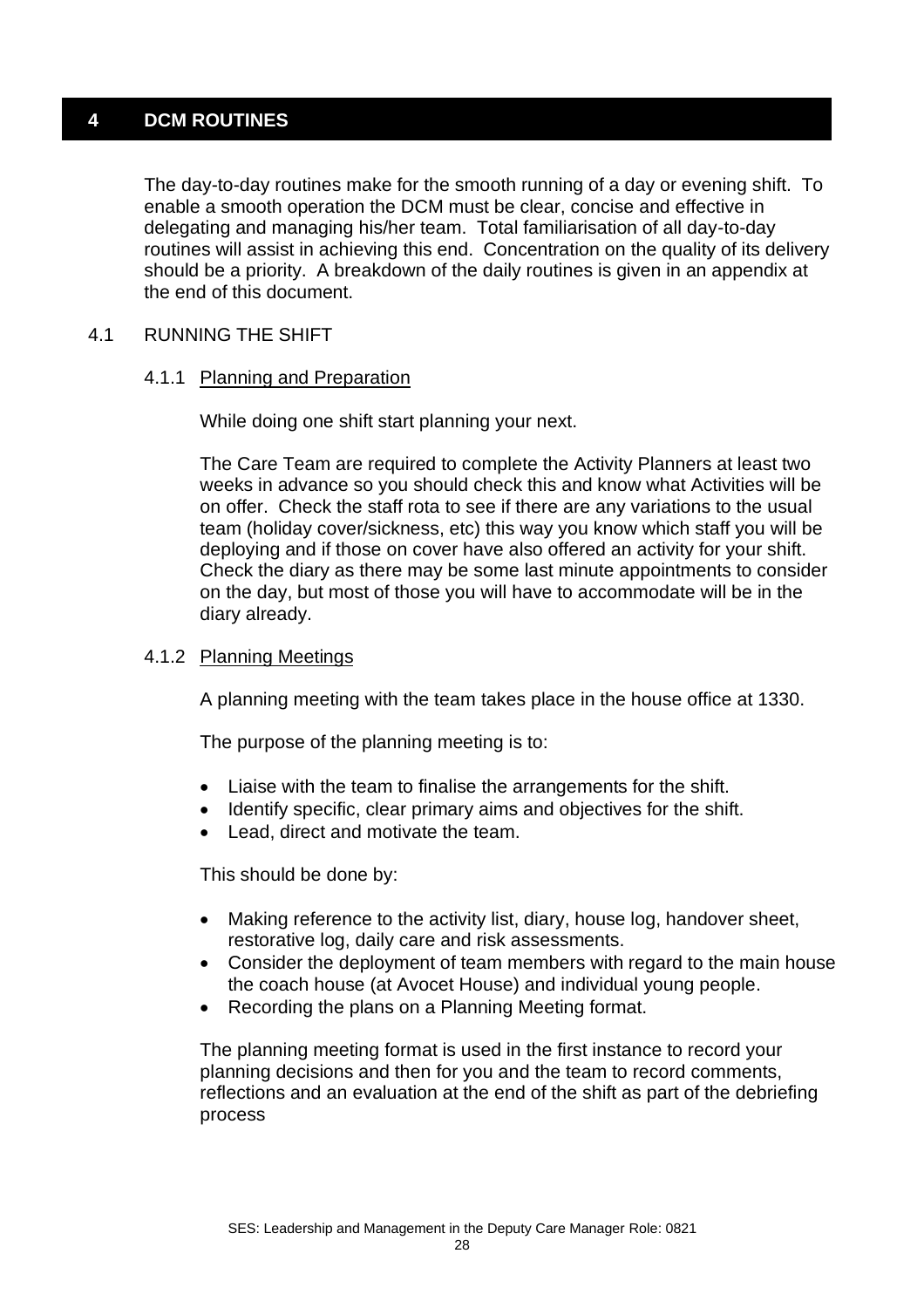## 4.1.3 Team Debriefs

The debrief should be led by the DCM and held with the team at the end of the shift once the household tasks have been completed.

The purpose of the debrief is to:

- Reflect on the original planning meeting and the objectives set
- To discuss the evening activities and young people's engagement
- To look at possible improvements that could be made
- To consider opportunities for restorative approaches.
- To celebrate positives

## 4.1.4 Individual Feedback

Giving individual feedback is something that should be part of day-to-day practice, but sometimes it is useful as a summary at the end of a shift. Remember that critical friend feedback should reinforce good practice and also correct unwanted practice where that exists. The end of the probationary period (and formal feedback) should hold no surprises for team members.

## 4.1.5 Your Practice

A positive, relaxed but professional attitude is essential. Your demeanour in the house will affect the mood of your team and in turn that of the children. Your confidence and good humour will have a positive effect on those around you.

The DCM Day Schedule gives you a detailed prompt list of the practical aspects of running a shift. It is useful to print one off and use it as a checklist. These can be found on the Management area of the Network.

## 4.2 MAIN HOUSE

As duty DCM running a shift the main considerations are:

- take Handover (see section 3.17)
- read the log
- deploy staff with reference to the Activities List, washing days, basic care and cleaning routines, Children's Individual Budgets and the House Diary
- a member of the care team will be given responsibility for the completion of the team handover sheet
- consider staff needs in relation to their individual roles:
	- a. Personal Tutors needing time to attend to casework
	- b. Link Tutors needing time to research and organise activities as well as supporting in specific casework tasks
	- c. All staff needing time complete recording tasks in the Daily Log, Children's diaries, File Notes and Behaviour Programmes
- consider time to give Medication and complete Medicine Cards (see section 3.20)
- refer to DCM Check List as a prompt to ensure all routines and the Basic Care issues are covered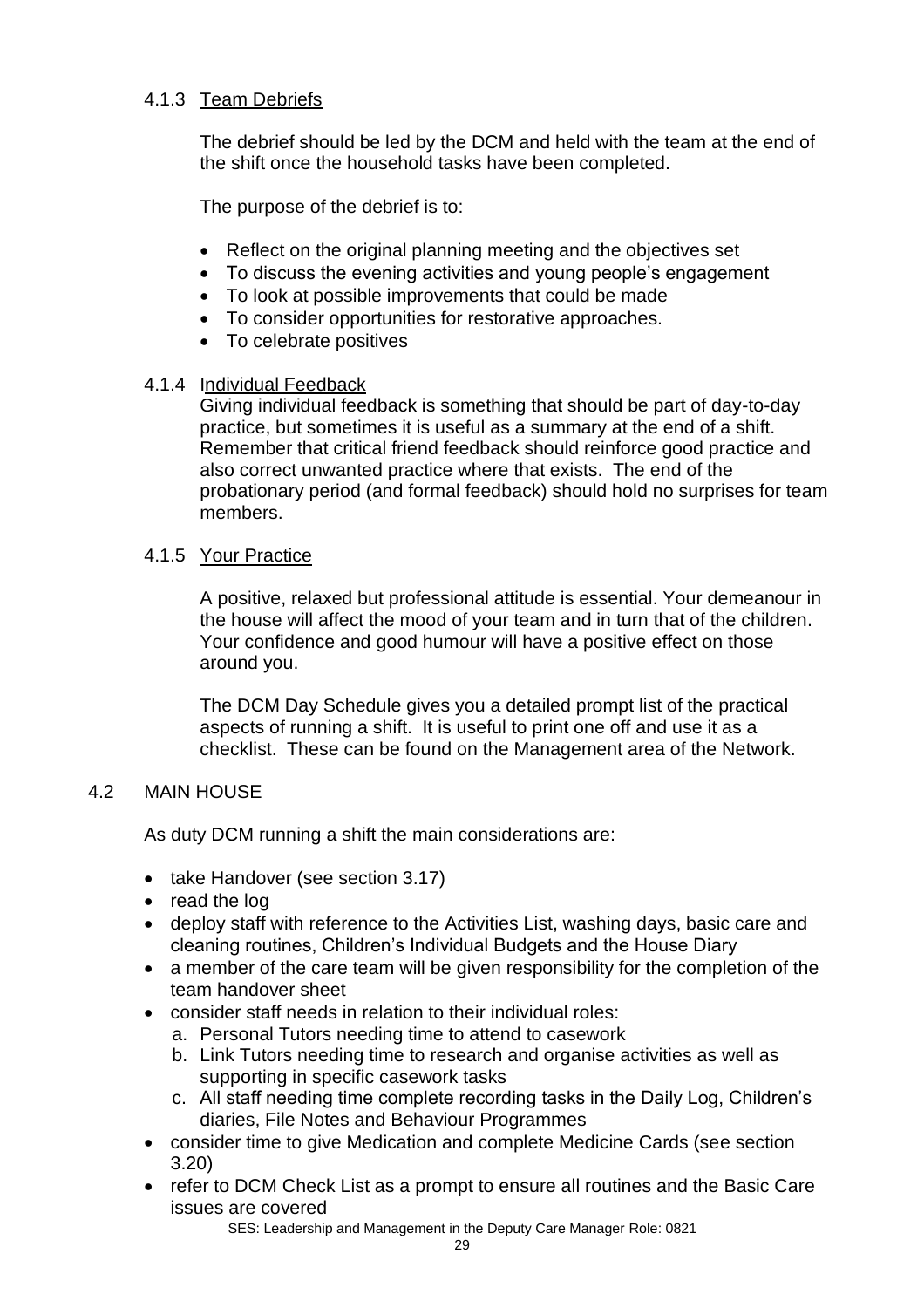- attend to the Daily Recording File (see section 3.14)
- consider throughout the shift all necessary recipients of any communication Learning Centre, main office, Registered Manager, Principal, Outside Agencies etc
- consider throughout the shift all avenues of communication to be utilised Daily log, E-mail, House Diary, Children's Diaries, Voice Mail etc
- prepare for Handover by completing the Handover Sheet thoroughly, planning your handover to give your colleagues, concisely, all the information they will need
- ensure that you and your team leave the house and office tidy for colleagues on the next shift

## 4.2.1 Taxis

The taxi file documents all details of any child's taxi journeys, with taxi firms or with SES casual drivers. The file will have been taken by the administrator to the House office prior to any journey booked. Before letting a child go in a taxi refer to the file:

- check to see if we have a copy of the drivers DBS check on record, failing this he/she will have been instructed to bring it with him/her for you to photocopy
- take the drivers mobile number, evidence of identity and that of any escort
- check section on medication arrangements
- consider the child's need for a snack on the journey
- inform parents of any significant change to routine
- record notification of safe arrival, if parents haven't phoned at the estimated time of arrival phone them
- sign and record any comments you have
- return file to main office on the following morning, or Monday morning if used over the weekend.

## 4.3 AVOCET HOUSE COACH HOUSE

The Coach House is an extension of the main house and as such is run in the same way, dependent of the age and need of the young people living in the coach house. Any variations relate to individual care plans of the young people based in the coach house.

- At least one member of staff should be deployed there at all times.
- If the young people have left for a brief visit to the main house the staff deployed in the Coach House should remain there, this avoids children returning to an empty building or being followed back and forth.
- As duty DCM you should make at the very least, one visit to the Coach House on each shift. This allows you to monitor the cleaning routines and increases the inclusion of the Coach House as part of Avocet House as a whole.

## 4.4 WEEKENDS

On weekends the atmosphere in the house as in any home should be more relaxed: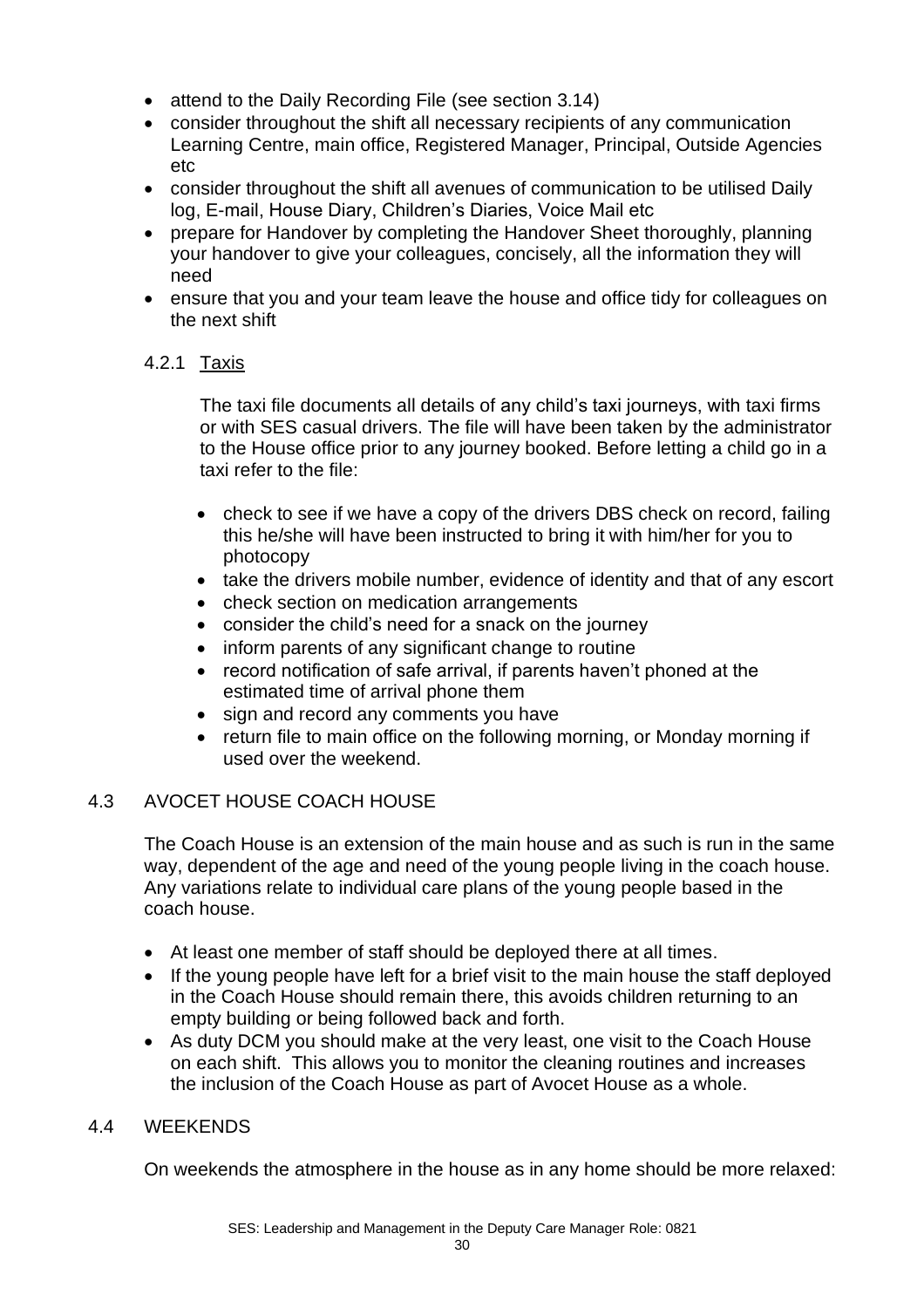- there can be flexibility on the timing of the morning routines
- children may sleep longer
- utilise the early morning period for those tasks related to individual roles detailed above and care of the house
- finalise the planning of the days activities, there can be last minute changes required e.g. due to changes in staff and the changing needs of individual children
- consider the preparation of meals as the cook does not work at the weekends
- if there is a staff absence at the weekend refer to the cover list
- start planning your next weekend as duty DCM, this includes requiring the care staff to complete the Weekend Planner 2 weeks in advance

#### 4.5 SHIFT EXCHANGES

An exchange of shift must be requested and agreed in advance using a **Shift Exchange Form,** which needs to be signed by the person requesting the exchange, the person fulfilling the exchange and the DCM whose shift it affects. This form then goes to the Registered Manager for information that relates to rota planning.

If the individual agreeing to cover a shift becomes unavailable through sickness then the responsibility reverts to the rostered person who must work the shift themselves or find alternative cover.

If it is known in advance that the rostered person would be unable to revert to filling the shift then they should book leave from their annual leave allowance instead of swapping shifts.

If, in rare and exceptional circumstances, an unexpected domestic crisis arises which prevents the rostered person reverting to their own shift, their absence may be recorded as dependency and taken from their sickness allowance, or compassionate leave, or an assessment made which may result in an unauthorised absence. This must be discussed with the Registered Manager before a final decision can be made.

Where an unrostered member of staff is unable to fulfil an agreed swap because of sickness, this will also be recorded as sick leave.

## **5 FINANCE**

## 5.1 RESIDENTIAL BUDGETS

Residential budgets are managed primarily by the Registered Manager, though individual staff may hold responsibility for parts of this budget, e.g. the food budget is managed in the first instance by the Cook.

Residential Budgets can be accessed in two ways:

- as Petty Cash, or
- by submitting a Requisition form to the Registered Manager.

SES: Leadership and Management in the Deputy Care Manager Role: 0821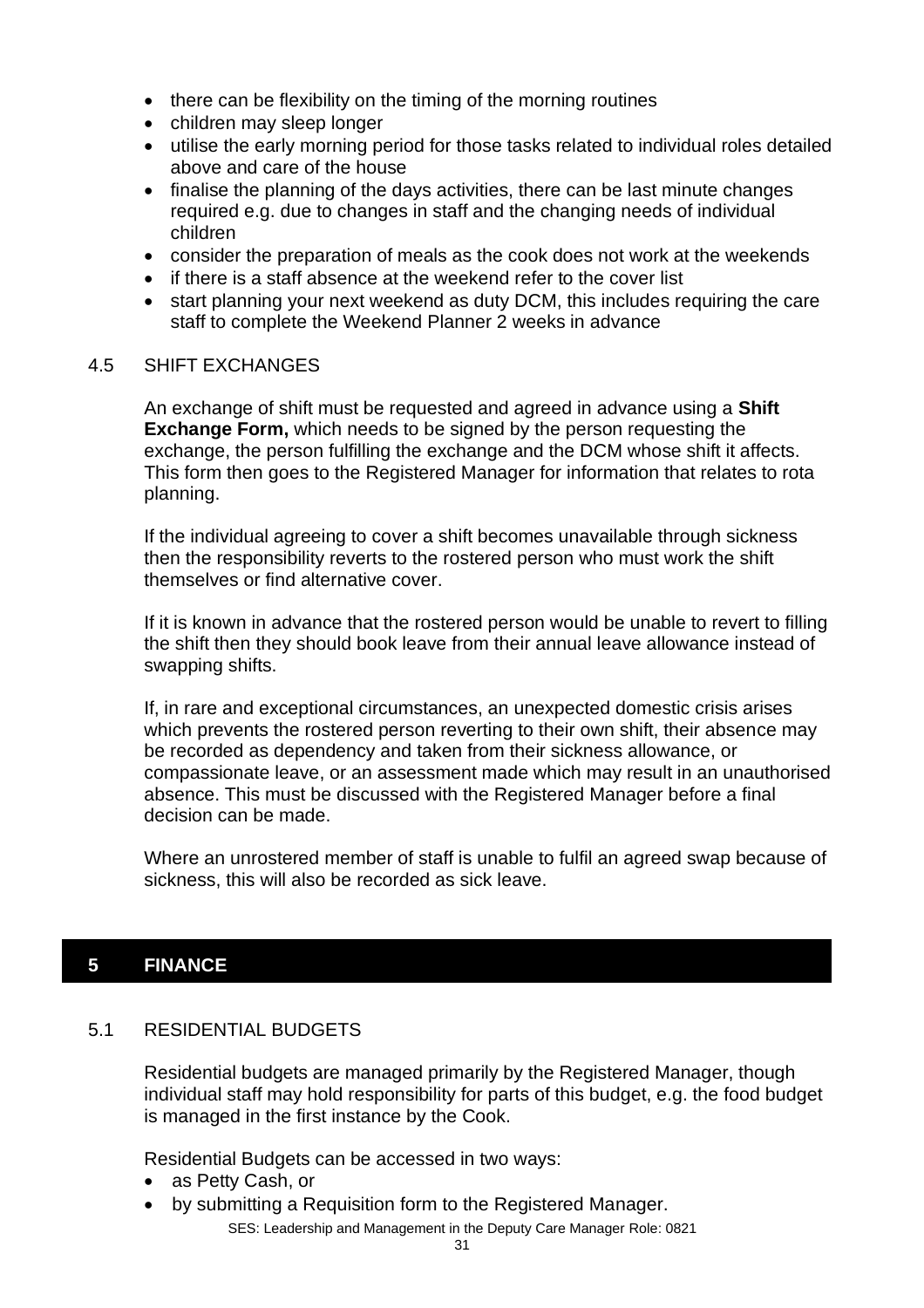Requisition Forms are to be used by all staff wishing to access finance from a budget line other than those on the petty cash sheet.

5.2 PETTY CASH

Petty cash is provided for everyday expenditure under the budget headings on the petty cash sheet.

It is the responsibility of the duty Deputy Care Manager to ensure all cash spent is accounted for accurately, by:

- Ensuring staff sign for all cash taken, and that they understand their responsibility to return change and annotated receipts that reconcile.
- Recording the expenditure under the appropriate headings, including total spent and change, substantiated by receipts.
- Calculating the balance after each transaction.
- Transcribing the detail of each transaction to the reverse of the sheet; simultaneously, where the transaction includes expenditure under young people's personal budgets, this information is transcribed to the Personal Budgets Sheets.
- Counting the cash twice per shift, when you take over and again as you hand over, signing the sheet to confirm this reconciles with the calculated balance.
- Ensuring petty cash is part of every handover.

## **ANY INACCURACIES MUST BE INVESTIGATED IMMEDIATELY AND ERRORS RECTIFIED.**

On a weekly basis, (Monday morning) a new petty cash sheet is started and those from the previous week along with all receipts are transferred to the main office.

## 5.3 CHILDRENS' ALLOWANCES

Pocket money is given to the children by the duty DCM on a Saturday (Turnstone House) or Sunday (Avocet House), or as dictated by the child's individual care plan. The amount of pocket money differs according to age. It is booked out of Petty Cash and also recorded in the child's Pocket Money folder where the child signs to confirm their receipt of it.

## 5.4 PERSONAL BUDGET RECORDS

Weekly expenditure for each young person is recorded under the following headings: activities, toiletries, and behaviour programmes. The children's personal clothing budgets must be agreed by the Registered Manager and accessed through a requisition form.

The expenditure is recorded on the petty cash sheet. At the same time, it is recorded on the Personal Budget Record Sheet. These tasks are the responsibility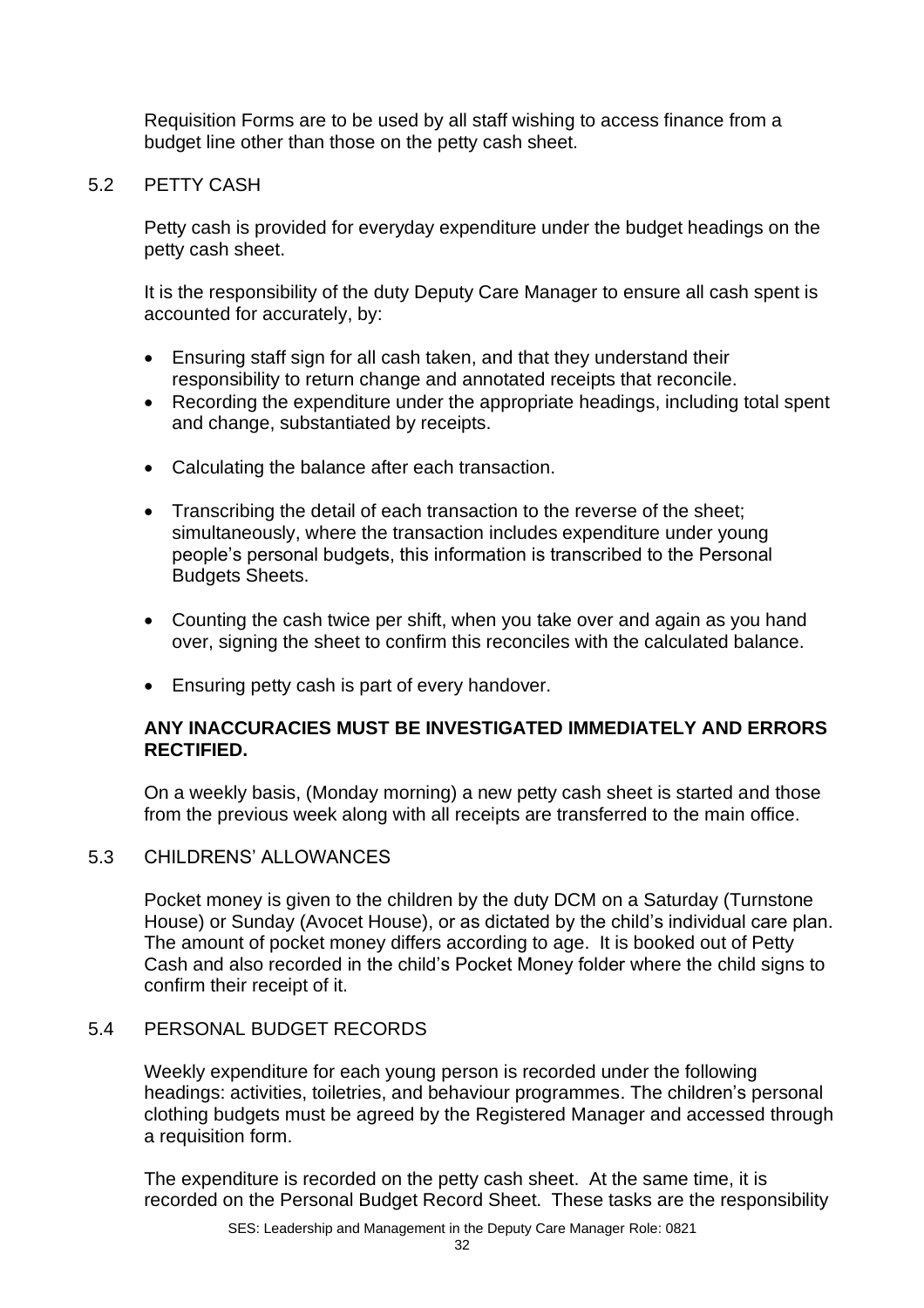of the duty DCM. Both sheets must be completed in full. Where expenditure is for a group activity the total figure should be divided and recorded against each individual child.

A new Personal Record Sheet is started each week and resides in the Petty Cash folder.

The Personal Record Sheet is taken through to the main office on a Monday morning with the petty cash sheet.

On a weekly basis, retrospectively, the administrator:

- Cross references the petty cash sheet with the personal budgets sheet
- Transfers the data from the personal budgets sheet, to the spreadsheet. The sheet is not removed from the central file.

The spreadsheet resides in the staff area of the network, in the Personal Budgets folder. All staff may access this to check budgets. Spare blank forms are kept in the back of the file, along with a master copy for replenishing stock of these.

The spreadsheet is used keep an up to date record of expenditure for each young person.

#### **6 ROLE OF THE CASE CO-ORDINATOR**

## 6.1 SUPERVISION, MONITORING AND EVALUATION OF CASEWORK

The Case Coordinator is responsible for the supervision, monitoring and evaluation of casework for a specific number of children. In performing this role:

- you should have detailed knowledge of each of your allocated children
- you should monitor the overall provision for specific children
- you should provide advice and support to the Personal Tutor from an objective overview
- you should monitor recording in casework files using the casework monitoring sheets and meet with the Personal Tutor on a monthly basis. This information must be shared with the Head of Care
- you should provide a focal point for school based and external professionals, where this cannot be delegated to the Personal Tutor
- you may provide specific counselling for the child when required
- you should monitor the child's progress on any specific therapeutic or behavioural programmes
- you should act as liaison between the Principal, Registered Manager, Head of Care, PT, Learning Mentor and other appropriate colleagues
- you should prepare for and de-brief from home visits

6.1.1 Practical Pointers for Monitoring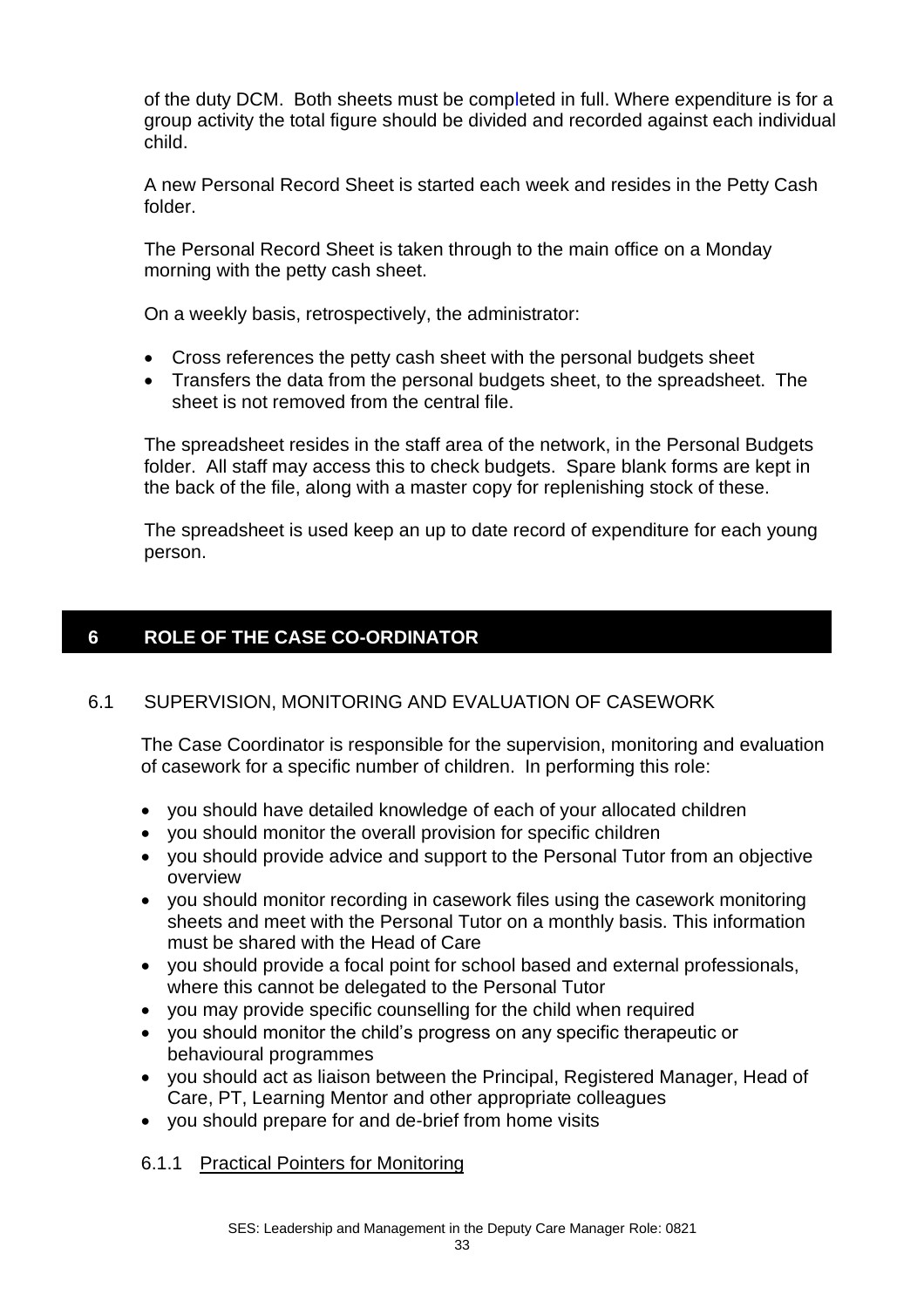The DCM role puts obvious demands on your time. It is crucial therefore to adapt "systems" whereby regular monitoring takes place so as to spread the work load evenly and yet still stay abreast of each individual child you are case co-ordinator to. It will soon become second nature once you are into the routine and the benefits will quickly become apparent. Chiefly it will keep you up to date so that you can intervene with positive reinforcement for good work or nip a possible problem in the bud at an early stage. The list below is by no means exhaustive but is merely to serve as an example of some practical options that will assist in providing the quality service that we are continually striving for.

- Reading the selected child's diary at some point on each shift.
- Check the Casework files once a month and record your monitoring and copy to the Head of Care.
- Take time to refer back to the child's Review Report to see that any objectives or actions described in the review report are being met.
- Check the child's Main File in line with the review process.
- Check the selected child's Portfolio of Achievements and Needs in line with the review process.

It is the Case Co-ordinator's responsibility to ensure that casework is kept up to date by the Personal Tutor.

Following the casework monitoring a detailed monthly update should be emailed to the social worker, this should include information about their progress, family contact, activities, behaviour programmes, medical issues and details of any incidents. The case coordinator must attach the updated daily care and risk assessments as part of the update. This email should be copied to the senior management team and placed on the network and in the child's file in the relevant sections.

## **Don't let the Personal Tutor struggle.**

- Give help and advice where needed.
- Let them know not only where recording can be improved but also how this can be achieved through the designated support meetings scheduled on a monthly basis.
- Have clear discussion with the Personal Tutor over casework and current individual programmes running.
- Give positive feedback on good casework.

## 6.2 PAN MEETINGS

The SES Principal/Deputy Principal or Registered Manager/Head of Care chairs the PAN meetings.

It is your role to support and help the Personal Tutor/Learning Mentor partnership to function in terms of SES policy, contacts with external professionals and agencies, colleagues and parents.

SES: Leadership and Management in the Deputy Care Manager Role: 0821 • You must take an objective role and maintain an overview.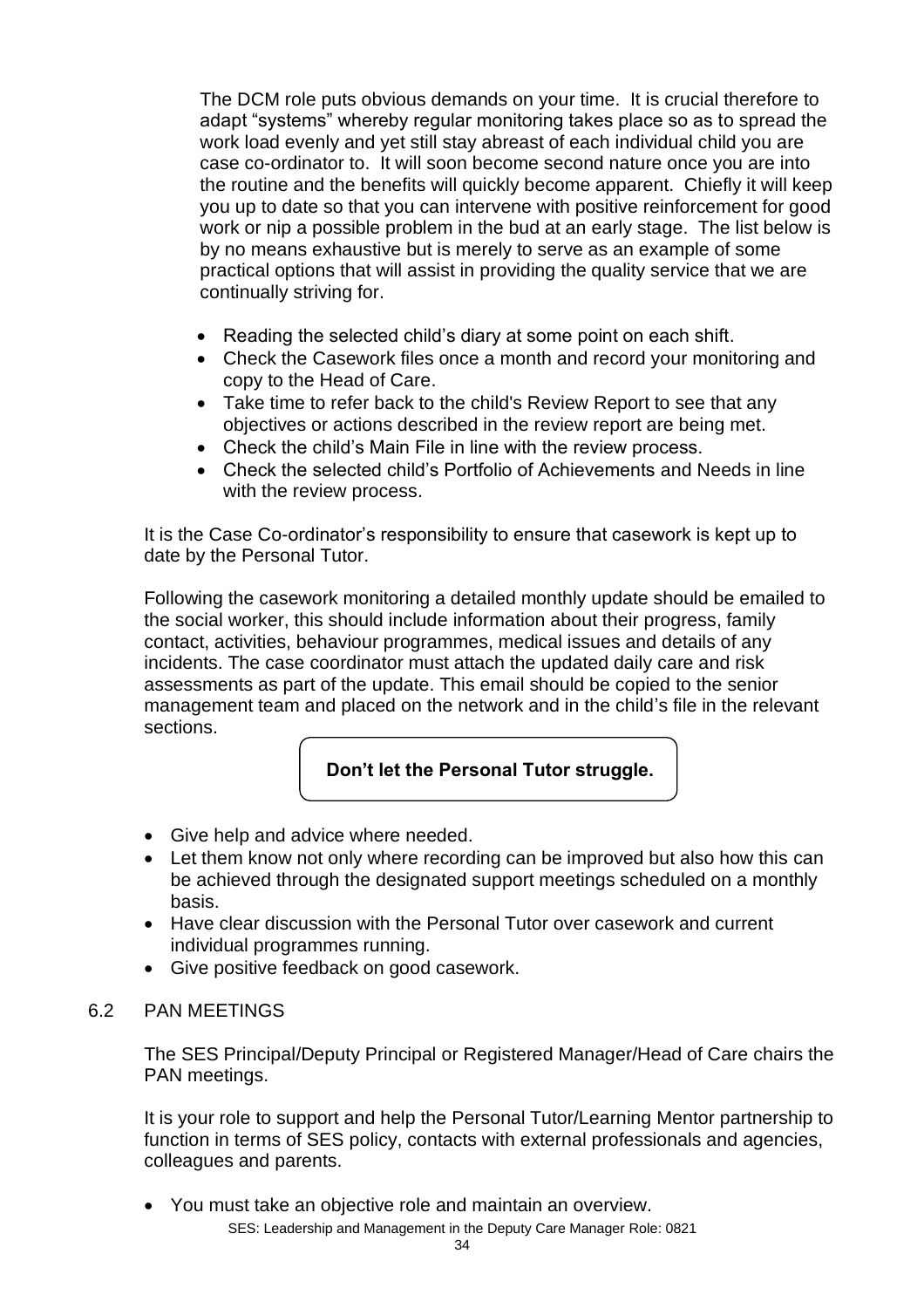- Any plans involving the wider staff team will need to be relayed to the Management Team Meeting in order to maintain consistency.
- You will act as a liaison between Registered Manager and senior colleagues for the decision making process and feedback.
- You should contribute to the agenda.
- You should help order and clarify issues when needed.
- Always give practical advice.

#### 6.3 24 Hr LEARNING

24 Hr learning is supported by the implementation of specific Learning Activities.

A Learning Activity is a planned, documented and evaluated activity that has direct links with the academic curriculum and/or PAN Targets. You should be familiar with the range of planning documentation for 24 hr Learning.

#### *Read and understand the Learning Assessment, Recording and Reporting Policy and Practice document.*

#### 6.4 ADMISSIONS

#### *Read and understand the Referral and Admissions Policy and Practice document.*

Currently a Case Co-ordinator is responsible for components of the admission process. The SES Principal or Deputy Principal and Registered Manager handle the initial phases of referral and admission. At the moment the Case Co-ordinator is involved once the place has been offered and visits to Avocet House or Turnstone House are taking place.

Completion of the admission paperwork with the placement authority, (usually the social worker), and the family is the responsibility of the Case Co-ordinator. This might take place at Avocet House or Turnstone House or in the home, or its locality.

Admission documentation is available from the SES Principal. These comprise the Admissions Pro-forma itself and consent forms for various purposes. A checklist, which is part of the Admissions Pro-forma, will serve to ensure all points of information are covered.

The admission date is timed to allow at least 2 weeks for the information to be available to the staff team and for the Case Coordinator and Personal Tutor to give a case presentation at a Care Team Meeting prior to admission.

It is the responsibility of the Case Coordinator and Personal Tutor to complete relevant Care Planning and Risk Assessments by admission, and to commence Casework files.

It is your responsibility to ensure that the Personal Tutor has completed their preparations for the arrival of the child and to support that process, ensuring a satisfactory settling in period.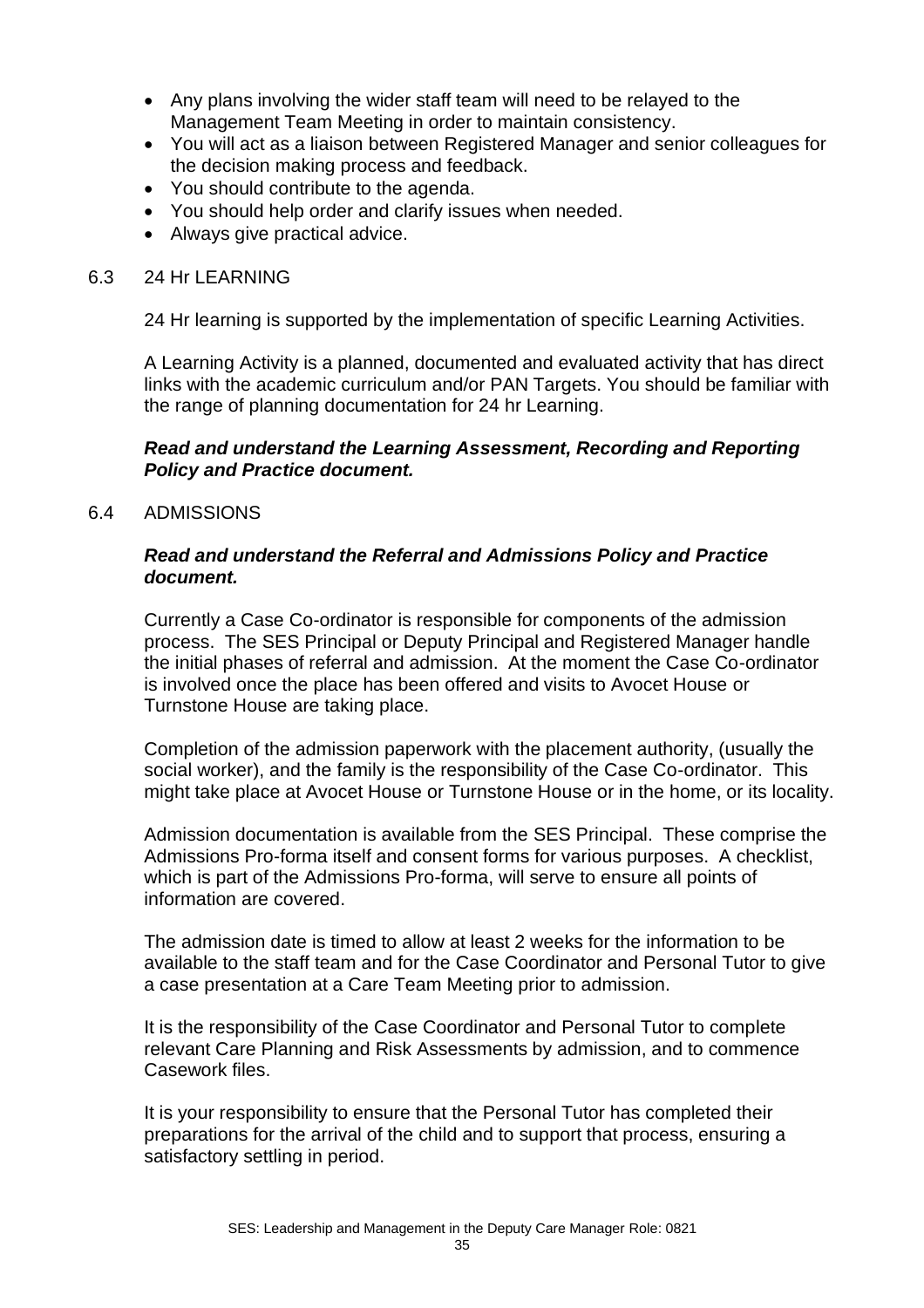## 6.5 CONTACT WITH OUTSIDE AGENCIES

Maintain a professional approach with other agencies.

- Have facts at your fingertips when explaining a problem.
- Log phone calls and ensure you return calls promptly.
- Answer letters and compile necessary reports as quickly as possible.
- Ensure these contacts are recorded in casework files.
- Be prepared to provide support for your child's family as well as for the referred agency.

Work to your own limits of experience and expertise.

If you feel you cannot tackle a task, admit it. Either you will be given guidance or a more experienced person will work with you on difficult tasks. The SES Principal or Deputy Principal is always available to you for reflection and/or advice

The case coordinator has the responsibility to email a monthly update to the child's placing authority covering the following areas:

- Learning Centre attendance
- general behavior
- activity and visits update
- emotional and physical health
- achievements
- significant events
- family contact.

As part of this update the risk assessments and daily care plans are also provided.

## 6.6 HOME VISITS

As part of our family liaison work we aim to do Home Visits as often as is appropriate to the individual case and in keeping with the child's Placement Plan, but also ensuring that the minimum criteria of 3 visits per year is adhered to.

Once agreed Home Visits by the Personal Tutor and/or others should be arranged in liaison with the Case Co-ordinator as part of the casework, and noted in the main office diary.

A report of the visit should be completed within 48 hrs for filing and checked by the Case Co-ordinator who then ensures a copy is placed on the Main file.

## 6.7 REVIEWS

The Review is a milestone on the road of general progress and as such brings together different aspects of casework and practice. If casework has been kept in good condition the preparation for a Review will be a simple process. If a report is required for a young person that you case co-ordinate:

- write the relevant deadlines in to your diary
- it is your role to ensure that the process runs smoothly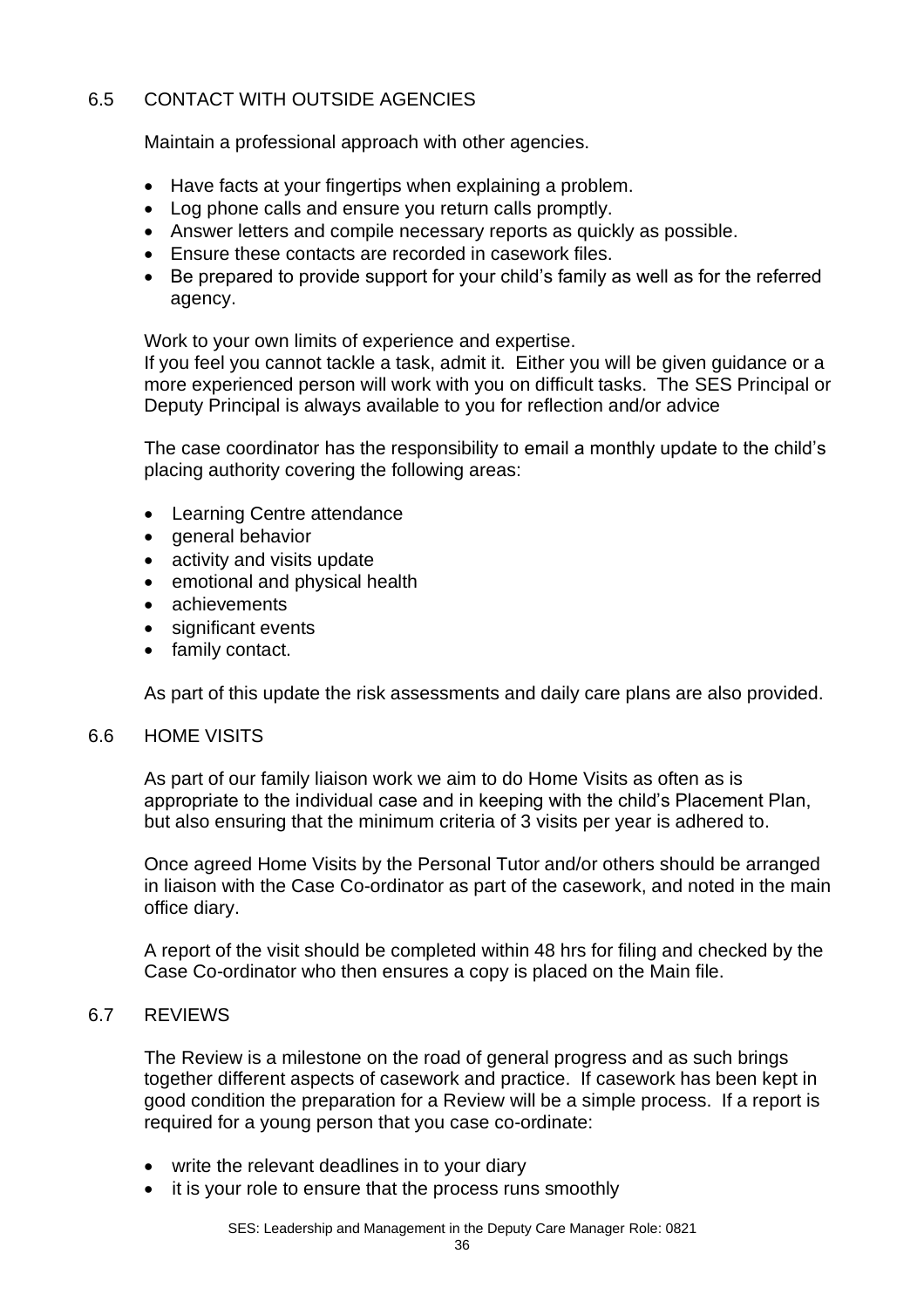- check the Review Timetable published on the staff area of the Network so that you are aware of when the reports are required
- it is the Personal Tutor's role to write the social care report. It is your role to ensure the Personal Tutor does not struggle but is supported at a level they require
- when you are presented with the draft review report your Personal Tutor colleague will be looking for constructive advice both on the actual wording of the review and on any data and content
- firmly but supportively recommend some alterations where there may be contention or lack of clarity
- it is better to allow time to support a PT to make changes rather than rewriting it yourself
- ensure all the recommendations from the previous review have been addressed in the intervening period and that outcomes are clearly stated in the report
- encourage a positive expression of the child's progress so that even the more negative comments tend to indicate successes not yet achieved
- give as much time as possible to the Personal Tutor to sit and run through the Review Report
- be clear about what you are asking the Personal Tutor to do
- the Personal Tutor may need some help with rehearsing the presentation of the report
- a finished report must be handed to you as case co-ordinator 4 weeks in advance of the review. You must hand it to the RM 3 weeks and 4 working days in advance of the review
- available two weeks before the review so that the RM and Principal have time to see it, prior to it being posted out. At best this stage will just be an endorsement; at worst it should be a final honing of expression
- ensure that plenty of time is allowed for contact with the parents and for the Parent Report to be completed
- ensure that all documents are ready for reviews, including the Parent Review Report and the Pupil Review Report

Before the Review day:

- check on arrangements such as the parents' transport arrangements
- advise the Personal Tutor on external agencies and professionals who will need to be invited to the review and to know if they are attending
- ensure the main office is aware who needs to be invited and that the contact details for each are on the Essential Contacts list for each young person

In the Review Meeting:

- be prepared to make any comments that reflect your overview of the period since the last review and which will further inform the meeting
- make notes of decisions made and action to be taken so that these can be acted on before the report is published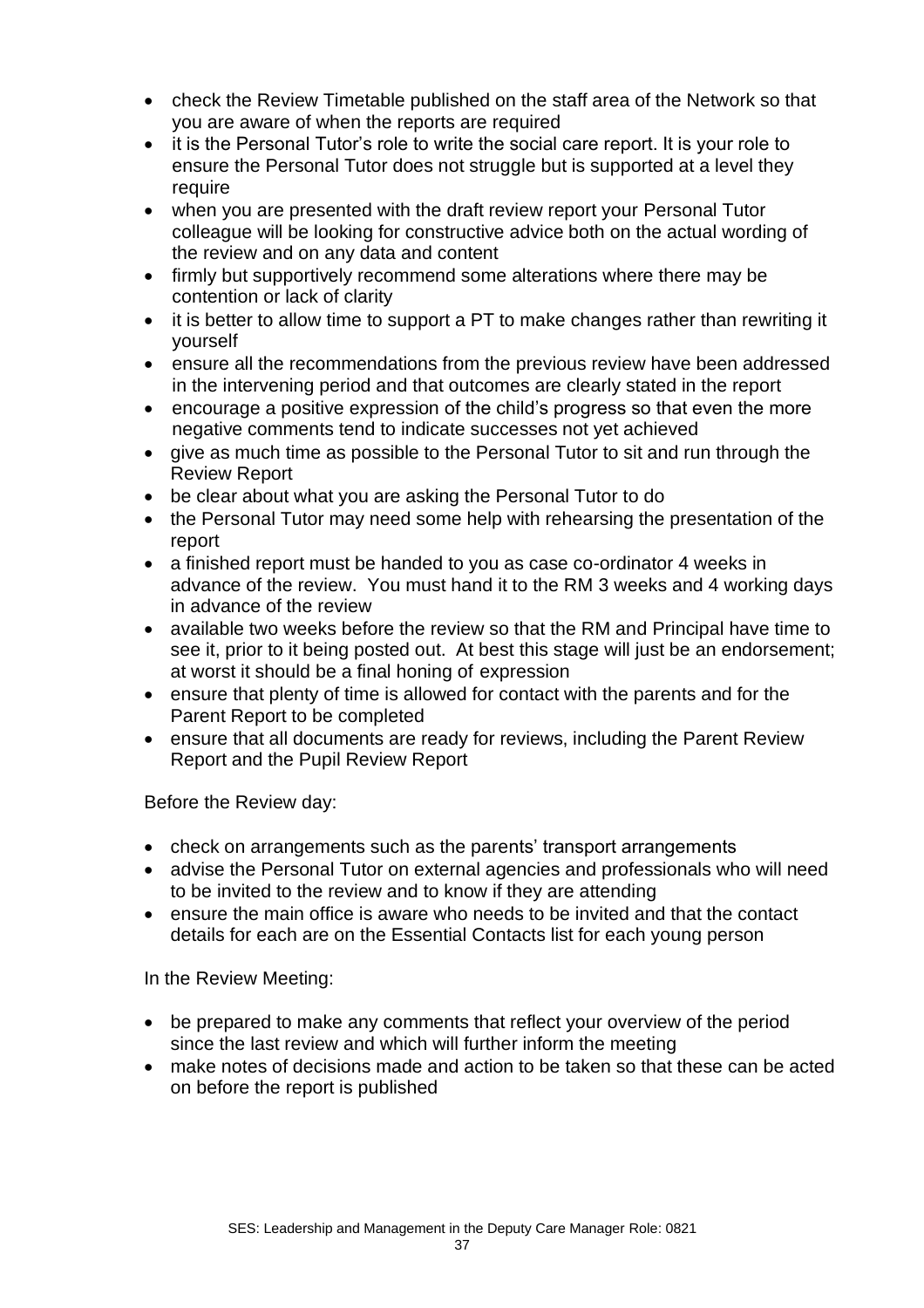## **7 LINE MANAGEMENT RESPONSIBILITIES**

## 7.1 QUALITY ASSURANCE

## *Read and understand the Monitoring, Evaluation and Review Policy and Practice document*

Quality Assurance is perpetuating the highest standards of excellence. The aims of quality control are:

- To achieve the highest standards which are suitable for the children in our care.
- To offer a better service to satisfy the expectation of children, parents/carers, staff team, external agencies and Placement Authority.
- To enhance Personal and Professional Development within the establishment.

This can be achieved by:

- Monitoring the measurable elements and identifying improvements to be achieved.
- Evaluating practice standards.

## 7.2 QUALITY OF SERVICE TO CHILDREN

Each DCM is responsible for a component of the residential setting. However all DCMs should ensure that:

- The basic care of the children as detailed in section 3.5 is of a consistently high standard.
- Children's care plans are being adhered to.
- All risk assessments are adhered to.
- 24 hr planning is facilitated.
- Children's' behaviour and well being is being monitored at all times including bedtime.
- Children are listened to and their expressed wished taken into account.
- Evening and weekend activities are varied and of a high standard.
- Management agenda items are discussed, acted on and fed back to the team.
- All children wear clean and appropriate clothing.
- Children's' living accommodation is comfortable and welcoming.

As Case Coordinators who are providing quality service to the children, he/she will monitor casework once a month to ensure that the following objectives are being met:

- Each young person having regular PAN meetings, case coordinating meetings and reports are being written and filed as required.
- Home Visits are taking place in line with the care planning and reports are being written and filed in main files.
- Risk Assessments and Care Plans are updated and evaluated regularly.
- PAN planning structures are in place and of high quality
- Six monthly summary sheets are completed and filed in main files.
- Casework frequency monitoring sheet is updated regularly.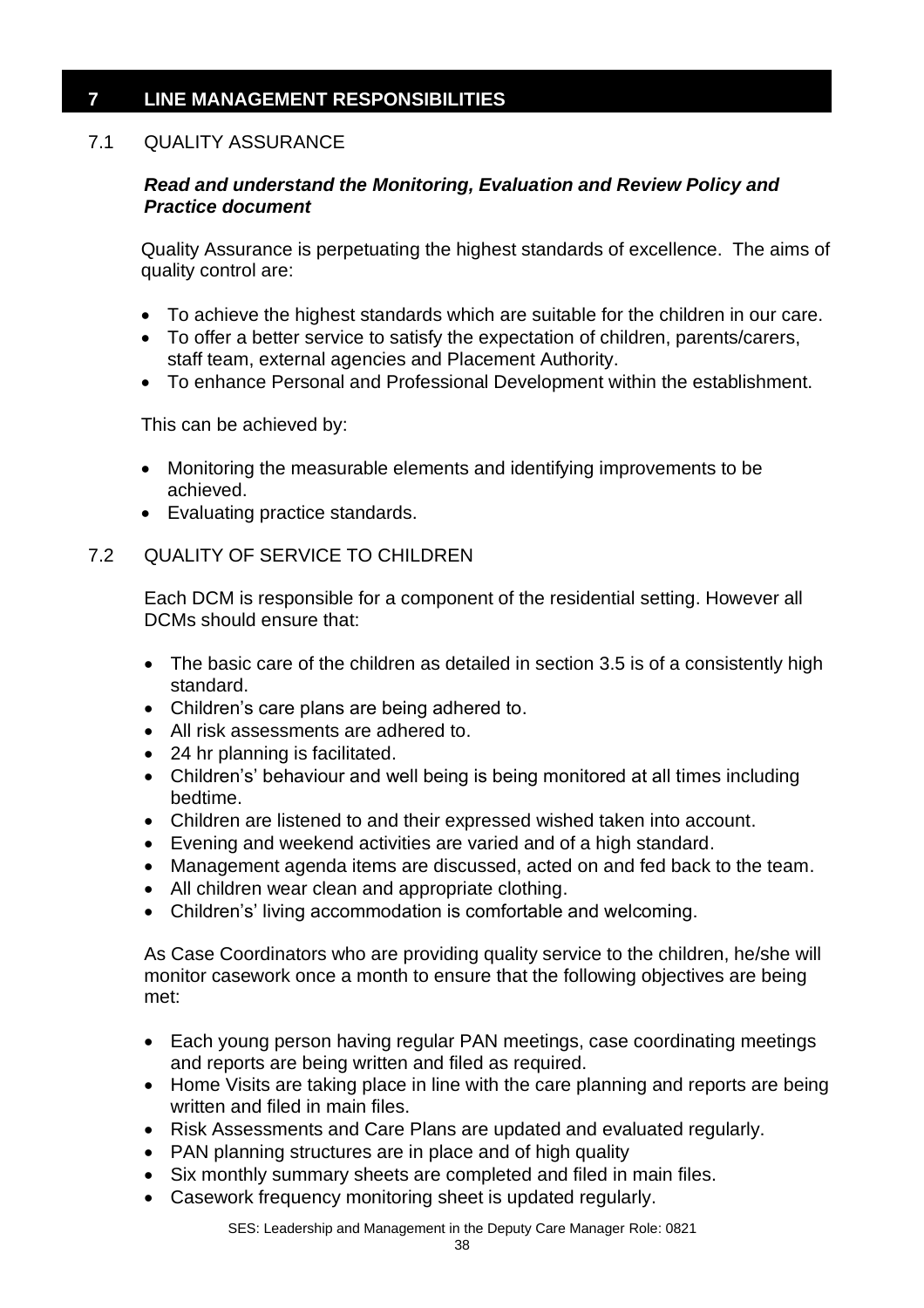- contacts with other outside agencies are maintained and recorded
- Children's medical and psychological needs are being met, any referral is followed up.
- Finance updates/reviews are taking place at the required frequency and recorded appropriately.
- Young person's monthly meetings are being held at required frequency and are of a high quality

## 7.3 QUALITY OF SERVICE TO ADULTS

## *Read and understand the Staff Support and Development Programme Policy and Practice document*

The line managers who are directly responsible for the individual staff's personal and professional development should ensure the following objectives are being met:

- Professional Development and Personal Support Meetings are taking place at the required frequency.
- Sessions are monitored and evaluated at regular intervals.
- Staff are supported in their completion of diploma courses.
- Staff are encouraged and supported to attend relevant courses.
- All courses are recorded, monitored and evaluated through PD sessions and where relevant feedback should be arranged to the staff team.
- Staff are supported in completing their professional core standards and relevant impact reports

## 7.3.1 Personal Support Meetings

Colleagues are encouraged to use PSMs to explore personal and practice pressures, gain an understanding of their own feelings and responses to interactions at both child and colleague levels and to seek advice and appropriate safety-valving.

## 7.3.2 Stress

As line managers, it is vital that we make ourselves aware of the following factors:

- Helping colleagues to become aware of and acknowledge stress.
- Ensuring they are not associating stress with personal weakness and professional incompetence.
- Stress varies from person to person and is context specific.

Three major approaches to understanding stress:

- 1. To be aware of the pressures exerted on staff within the organisation; from the job itself, from the environment in which they work and from their relationships with their colleagues.
- 2. To be aware of staff reactions to these pressures.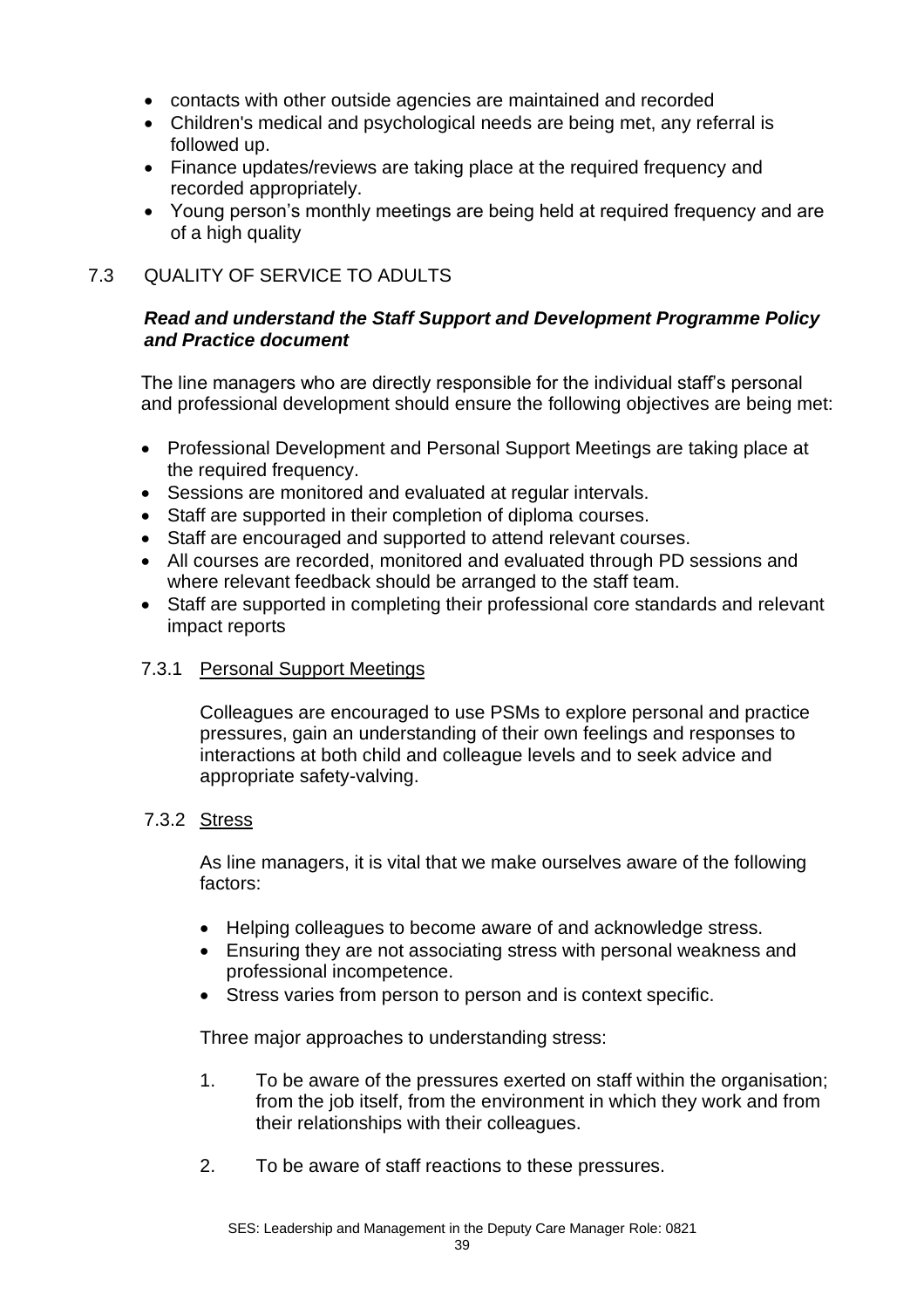3. To be aware of stress in terms of the interactions between staff and the organisation. We need to identify the pressures and reactions which staff define as stressful and help them develop strategies to reduce or prevent stress.

Sources of stress:

- Child misbehaviour
- Poor working conditions
- Time pressures
- Change in working conditions
- Role conflict and role confusion
- personal circumstances external to the working environment Some of the coping methods:
- Personal resources work strategies.
- Positive attitudes.
- Out-of-work activities.
- Interpersonal resources talking with a partner/friend etc.
- Organisational resources.
- Community resources.
- Using the external independent Helpline offered by the company

## 7.4 YOUR COMMUNICATION SKILLS

Listening:

- Convey interest, attention and a degree of immediacy.
- Think about your non-verbal signals, such as posture, ideally facing the person with appropriate amounts of eye contact.
- Be sincere, empathetic and non-judgmental.
- Consider how you respond tone, pace, style.
- Help keep the talker focused prompts are often useful to bring the talker back to the main issues, e.g.; "It would help me to have more details on."
- Help the talker identify the real nature of the problem.
- Resist rushing in with solutions "What do you want to do about it?" is often better than, "This is what you must do about it"

## When talking:

- Resist monopolising the conversation.
- Stay focused, identifying the real issues under discussion .
- Resist taking over and overriding others contributions- don't rush in with solutions.
- Maintain interest talk in and at a level appropriate to the listeners, the way it looks through the eyes of a staff member can be completely different to that of a manager.
- Avoid inflexibility, although staying focused is important you need to recognise when a legitimate and immediate concern needs a new direction in the conversation.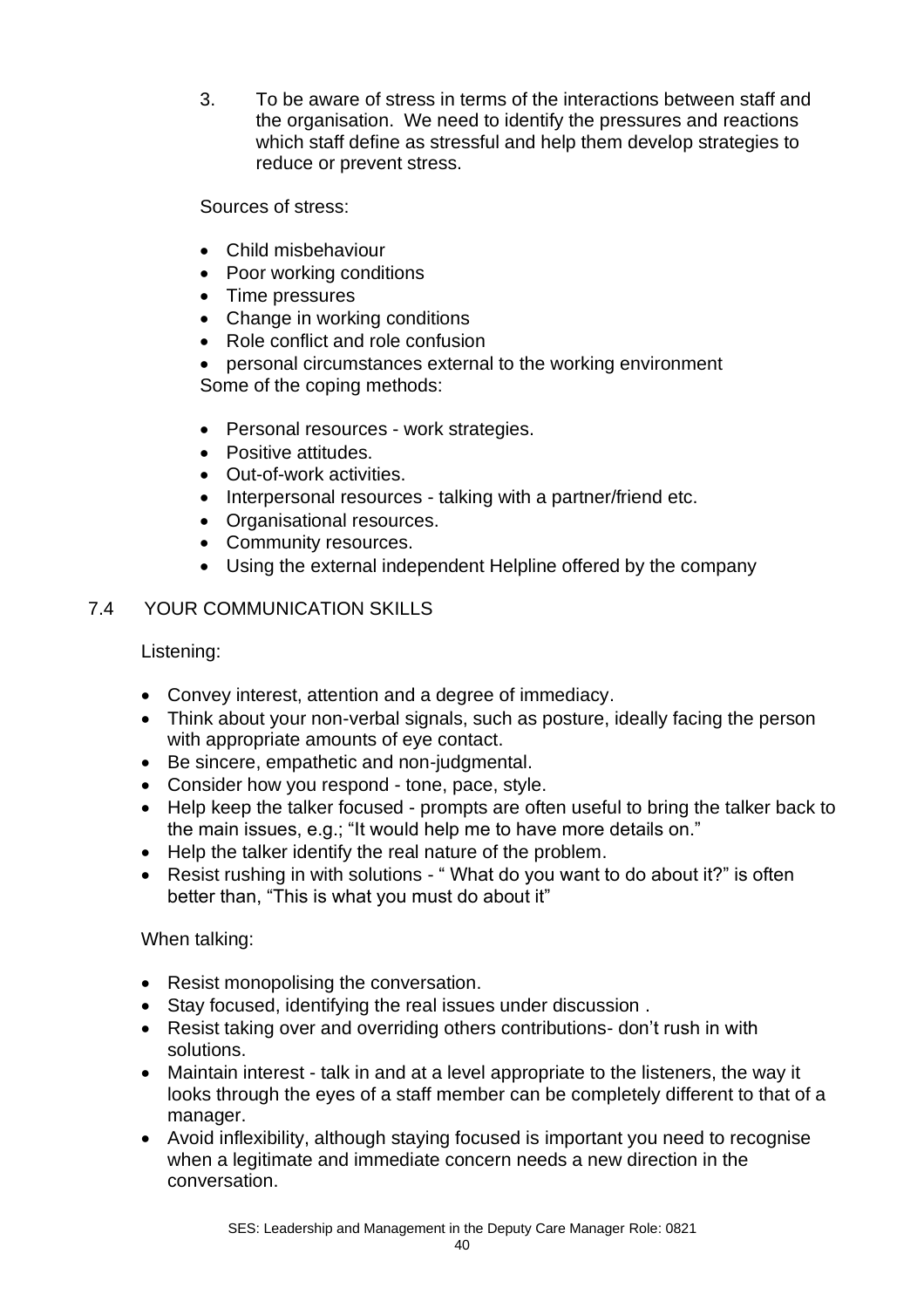Effective communication - maintain a good oversight of recording and ensure the necessary recording has taken place in:

- Daily log
- Young People's diaries
- Restorative Approaches Log
- Handover Sheet
- Planning Sheet
- Medical Folder

Make clear decisions about what information needs to be communicated and at what level

- Management Team meeting level
- Team meetings
- Through a line manager
- Individually

Seek opportunities to gather information on issues; do not regard communication as a one way process from the top downwards.

Have a clear system of ensuring information gets passed on early enough and does not get forgotten, e.g. write a diary entry, write a memo to relevant staff, send an email, enter on handover sheet.

Be sensitive to the quality of interaction and possible hidden messages that can be communicated purely by the way in which you pass on/receive information.

Act as a strong role model for other staff.

Be professional, in all aspects of work. As a DCM you need to be everything that you expect other staff to be. For example a senior member of staff who is late on duty is in a tenuous position when faced with having to deal with a member of staff who is late. This applies across the spectrum from punctuality, dress, to time scales for documentation and tasks.

## 7.5 MANAGING CHANGE AND HELPING OTHERS MANAGE CHANGE

Consulting appropriately with staff about change is a necessary part of the process of helping them manage change. Much depends on the degree and extent of change as to what form and how much consultation is necessary. Information may be gathered by, group discussion in the form of a meeting, or individually across all or a section of the staff team, by discussion, enquiry or questionnaire. Good and early communication is necessary prior to the implementation of change. If for any reason timescales are shorter, then appropriate explanations as to why this is the case would be necessary.

Staff should be supported in a practice sense in dealing with and implementing the change (often people may have seemed to have grasped the concepts and thinking behind change but their operation in practice illustrates a wrong interpretation or misunderstanding of the requirements). Equally some changes may put more onus on staff skills and unknown development needs can be exposed by change. Be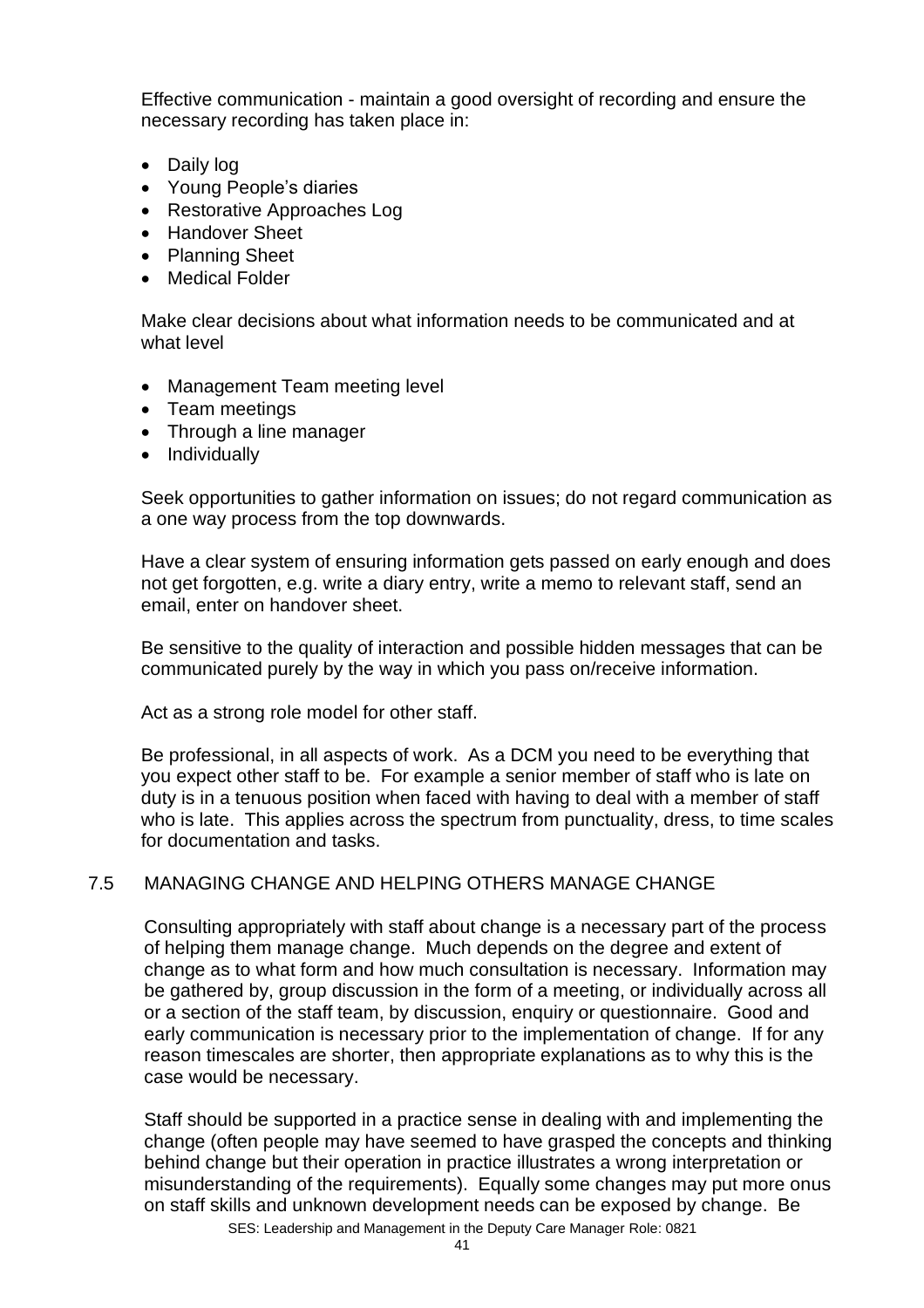positive and supportive in helping staff build up the appropriate levels of operation. Be sensitive to the demands of change on individuals.

## 7.6 RESOLVING STAFF CONFLICT SITUATIONS

For others:

- Be proactive plan ahead, information gather, anticipate problems.
- Be decisive; don't leave things on the back burner if there is potential for the pot boiling over again.
- Make decisions about your approach and your role in facilitating the resolution of the situation - talk with individuals? Arrange a meeting? Use a restorative approach?
- Keep discussions free from verbal attacks and keep focused on the issues.
- Be consistent with all staff involved, don't be drawn into expressing opinions that might reflect a bias.
- Depersonalise the discussion and draw attention to professional requirements and respect for others.
- Remember it is possible that both people could be right, more often than not it is perceptions that differ.

With regard to yourself:

- Be non-aggressive in response, therefore acknowledging the strength of the other persons feelings.
- Focus on and address the issues involved.
- Don't be pushed onto the defensive.
- Hear the other person out avoiding interruptions.
- Respond to the facts and not what might be natural feelings and emotions (i.e., don't let them surface if they are there).
- Correct any facts that are inaccurate.
- If the grievance is genuine, then give an appropriate apology and address attention towards how things can be put right.
- If the grievance is unfair or based upon misunderstanding your motives, make this firmly but politely clear.
- Don't set out to score debating points, make the other person look foolish or rub salt in wounds.
- Whatever the basis of the grievance, thank the person for raising the matter.

Picking up an issue with an individual:

Don't steam in on your own without due consideration with a senior colleague if it is a major issue. Reflection and distance from an event can be useful in many ways. Minor points and issues can often be picked up throughout the flow of a day. These form part of an open and honest professional organisation, in other words those aspects that are simply helping people to do their job.

There will be issues that are of greater significance that arise through misunderstanding, awkwardness, ignorance or unprofessionalism that will come under the remit of a senior member of staff to pick up. Often these situations will demand time, therefore it is important to choose the right moment to pick the issue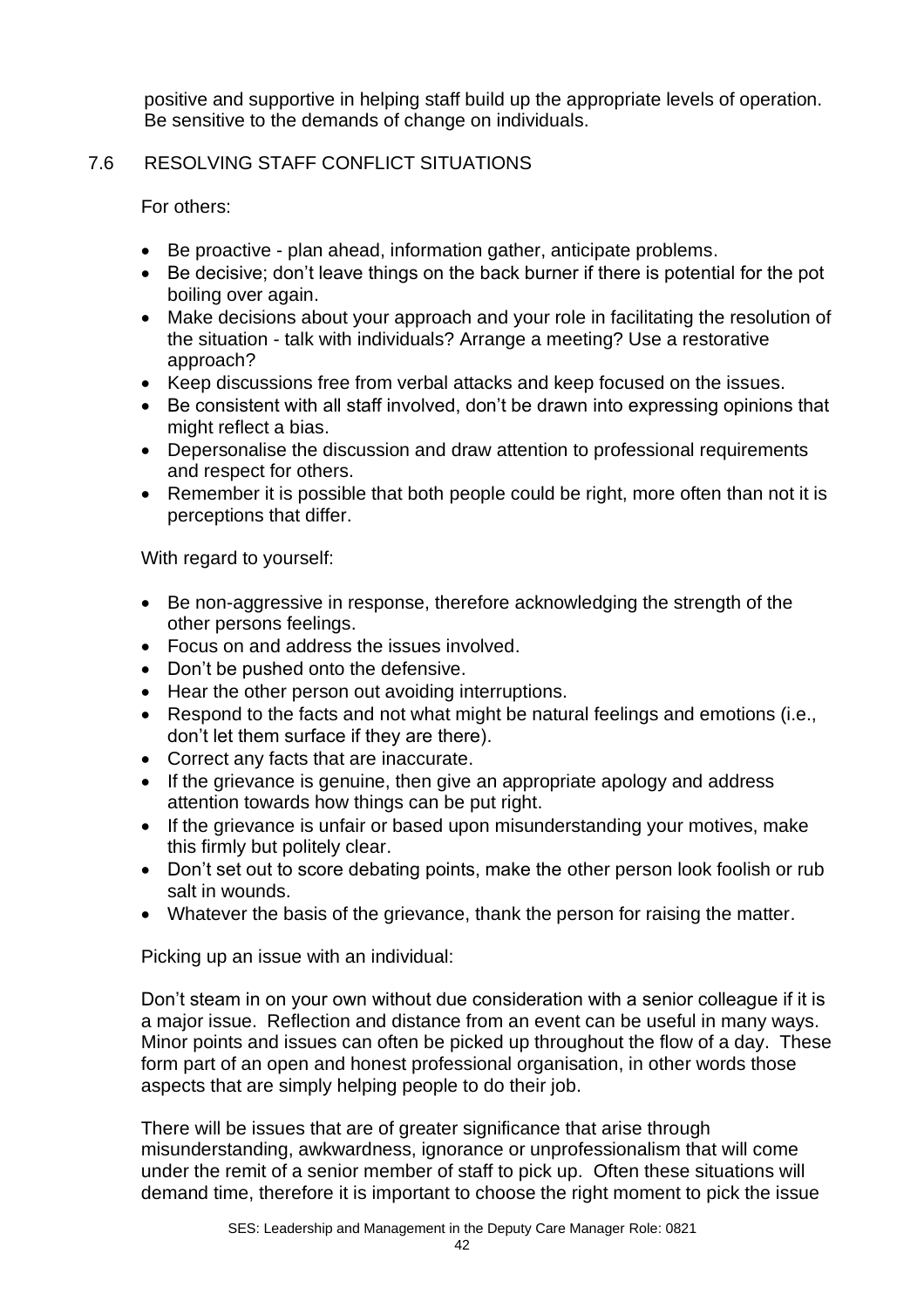up; (it is no use having a situation half resolved because a party has to leave to be elsewhere), equally interruptions can present problems therefore one also has to consider the venue.

Be as fully briefed as you possibly can before discussing the issues with the person concerned. It may be useful to speculate/anticipate explanations in your own mind beforehand in order to make sure there isn't anything that you might have overlooked (but don't get bogged down with this).

Don't wade straight into the discussion, as your final aspect of information gathering is to let the person concerned have their say first. Things may come to light through this explanation.

Again it is important to be measured, stick to the issues and have clarity in terms of outcome. If the whole thing proves to be unresolvable or going beyond your remit then refer it on to the Registered Manager or SES Principal or Deputy Principal.

## 7.7 MOTIVATING STAFF

- Give constructive feedback to colleagues when appropriate.
- Take opportunities to give positive feedback to colleagues.
- Lead by example displaying quality professional leadership.
- Do not be afraid to seek others' advice whatever their role and responsibility.
- Help staff understand the goals/vision that Avocet House is aiming for.
- Help staff to feel valued and appreciated for their part in the team effort.
- Appropriate use of staff development.
- Make yourself aware of the work of the staff.
- Delegate responsibilities effectively.
- Your personal style and demeanour is important in everything you do.

## 7.8 PERSONAL SELF-EVALUATION

- Develop the willingness and ability to reflect on practice and seek feedback for yourself.
- Develop an open and approachable style.
- Invite comment and feedback at various levels (e.g.; individual, small group such as a shift team, use of self evaluation grids). Be very clear on what aspects of your operation you are requiring feedback.
- Role model honest personal reflection.

## 7.9 STAFF PERSONAL AND PROFESSIONAL DEVELOPMENT

Individual staff's personal professional development is the direct concern of their line manager. At all times through personal observation and discussion with other senior colleagues the line manager should be aware of individual staff needs in a developmental sense. Similarly it is the responsibility of each line manager to ensure that where significant points exist other senior colleagues are updated and informed in order that they may support and enhance development needs when and where appropriate.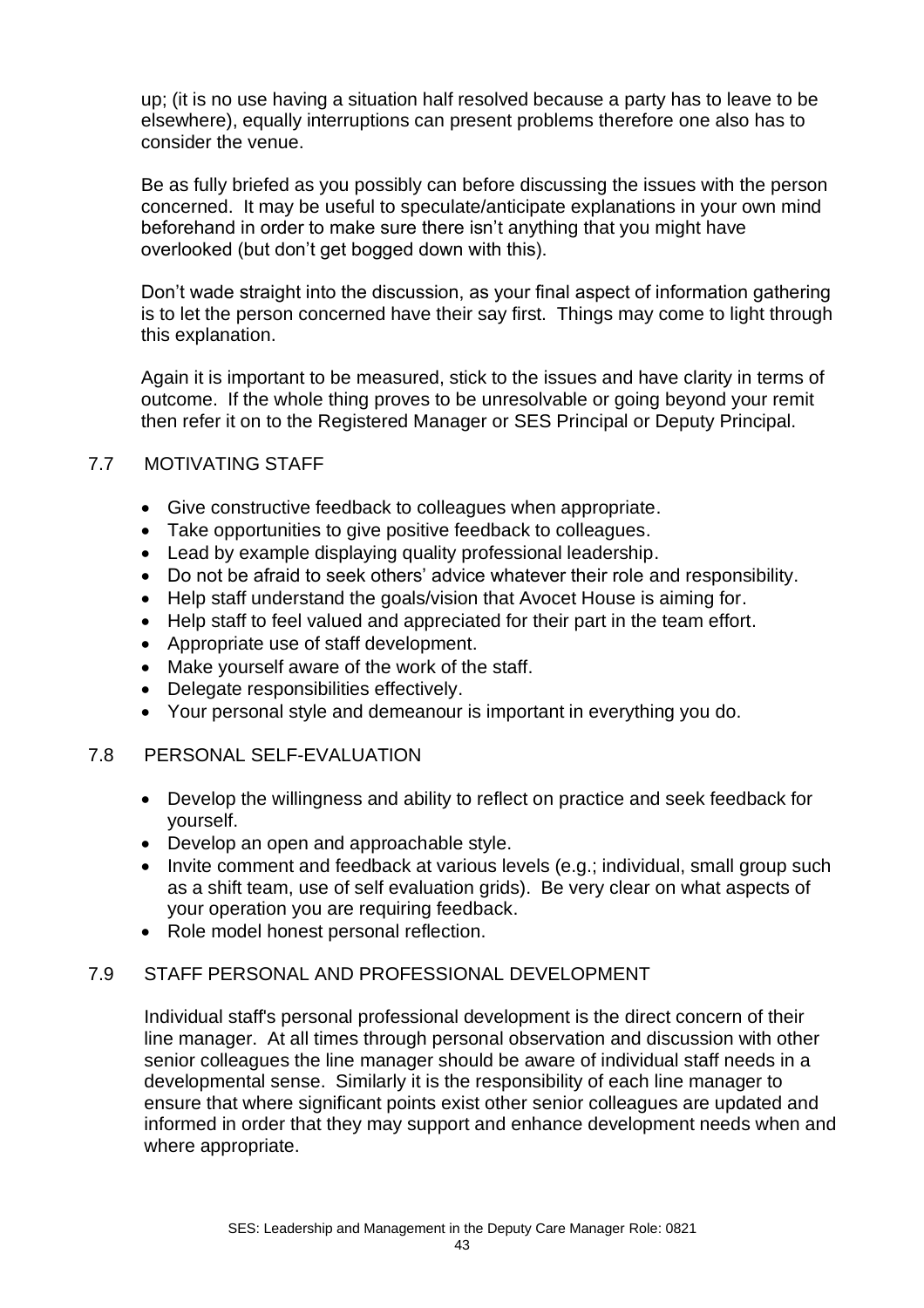## **The QUALITY of your involvement in Staff Development is what will produce the QUALITY in the TEAM.**

The detail and thoroughness of your approach should be evident to staff.

The role and scope of staff development is well enough explained in the documentation on that subject. The objectives are significant:

- To recognise and support effective practice among staff leading to personal and professional development.
- To provide an opportunity to discuss professional development and give critical feedback and/or counselling when necessary.
- To identify and develop potential, talents and skills.
- To increase objectivity and fairness.
- To assist in planning.
- To assist and enable staff increasingly to undertake self-analysis.
- To identify areas for development and improvement.
- To identify obstacles to improving performance in the service.
- To identify training needs.
- To develop inter-staff dialogue.

The consequent areas, which may be covered in achieving these objectives, are given as follows but are not intended to be exclusive;

- Ongoing Personal Development Plan areas/tasks.
- Professional Core Standards and impact reports.
- Basic physical care of the children.
- Personal organisation and management of time.
- Interpersonal skills with the children (motivation skills, intervention, control).
- Interpersonal skills with colleagues (individual, care team, teachers, TAs seniors).
- Recording and administration (individual programmes, casework, contact with families, review reports).
- Organisational skills (planning of activities, lessons, etc.)
- Interest and involvement in specific areas/projects in school.
- Reinforcing and supporting successful work.
- Handling stress.

Although line manager/client driven the whole idea of development is that the client takes gradually more and more responsibility for their own development as the line manager gradually fulfils more and more the role of facilitator and advisor/mentor.

## 7.10 PROFESSIONAL DEVELOPMENT PLANS

PDPs are the vehicle through which staff are enabled and empowered to steer their own development needs. To begin with staff will need your support in thinking out the detail of their plans even though they have clarity on the major issues. Eventually our hope is that they will be able to construct more and more of their own development plan with your help in polishing it.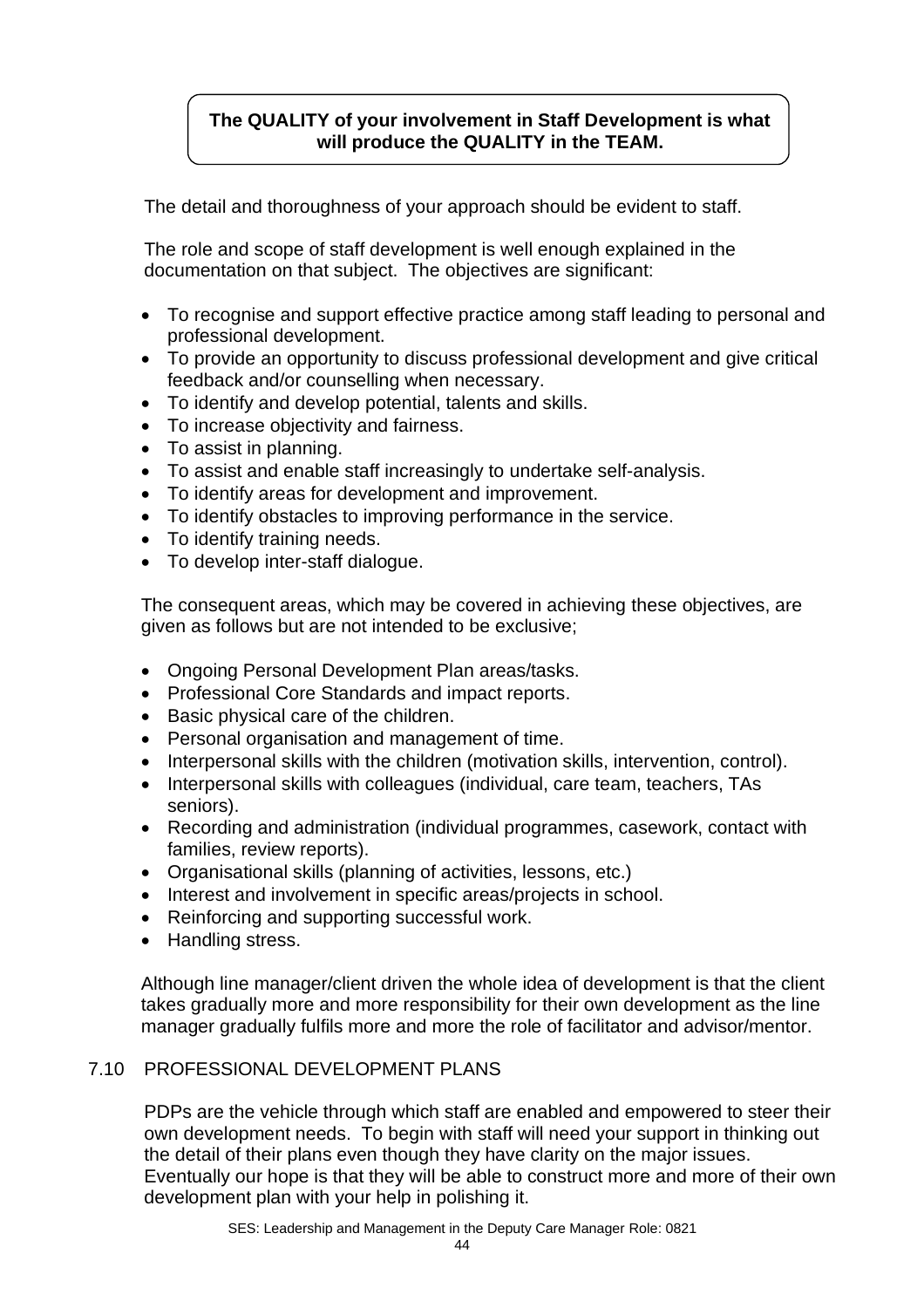Use your knowledge and experience to bring an overview to their work particularly in helping them break down the action points into manageable detailed steps. Ensure the monitoring and evaluating of plans is carefully thought out at their inception. Remember you will have to link carefully with the Avocet House aims and objectives in order to provide evidence that individual, team and organisational needs are met.

## 7.11 RUNNING A PROFESSIONAL DEVELOPMENT MEETING

During the Induction period there is a specific requirement around running development meetings and their content. Essentially you are required to ensure that staff have a full grasp of procedures, structures, systems and documentation.

The structure of the development session once outside the probationary period may well vary from time to time but it should fall in to two halves essentially:

- a. The PDP itself. This involves going through the plan line by line, discussing what has been achieved in meeting actions outlined, etc.
- b. Any other development issues the staff member wishes to raise outside the PDP.

## 7.11.1 The Difference Between Managing Staff and Working with Staff Development

## **Staff Development is not staff management.**

If you need to address the working practice of a member of staff then that should be done outside development sessions. This is not to say that issues do not arise in development sessions that overlap a management issue but the essential difference is that you do not leave management issues to be dealt with through development but pick them up immediately through other channels. Overlap that occurs through development sessions will be brought about by the staff member themselves either unwittingly or deliberately, and because they are interested in working at that themselves through development support.

Staff management on the other hand is a process that you instigate yourself as a line manager and must be clearly separate from development. Where problems exist meetings should not be just an exercise in criticism, but must offer a constructive programme of advice and practical help.

## 7.12 PERSONAL SUPPORT MEETINGS

PSMs are client driven in their entirety, but in having benefits to the individual they also have a consequent benefit to the establishment. If used productively they should:

- provide an open agenda on any personal and professional issues
- provide a forum to address feelings aroused by working with people and children in stressful situations
- help senior colleagues to stay in touch with the quality and extent of support they should be providing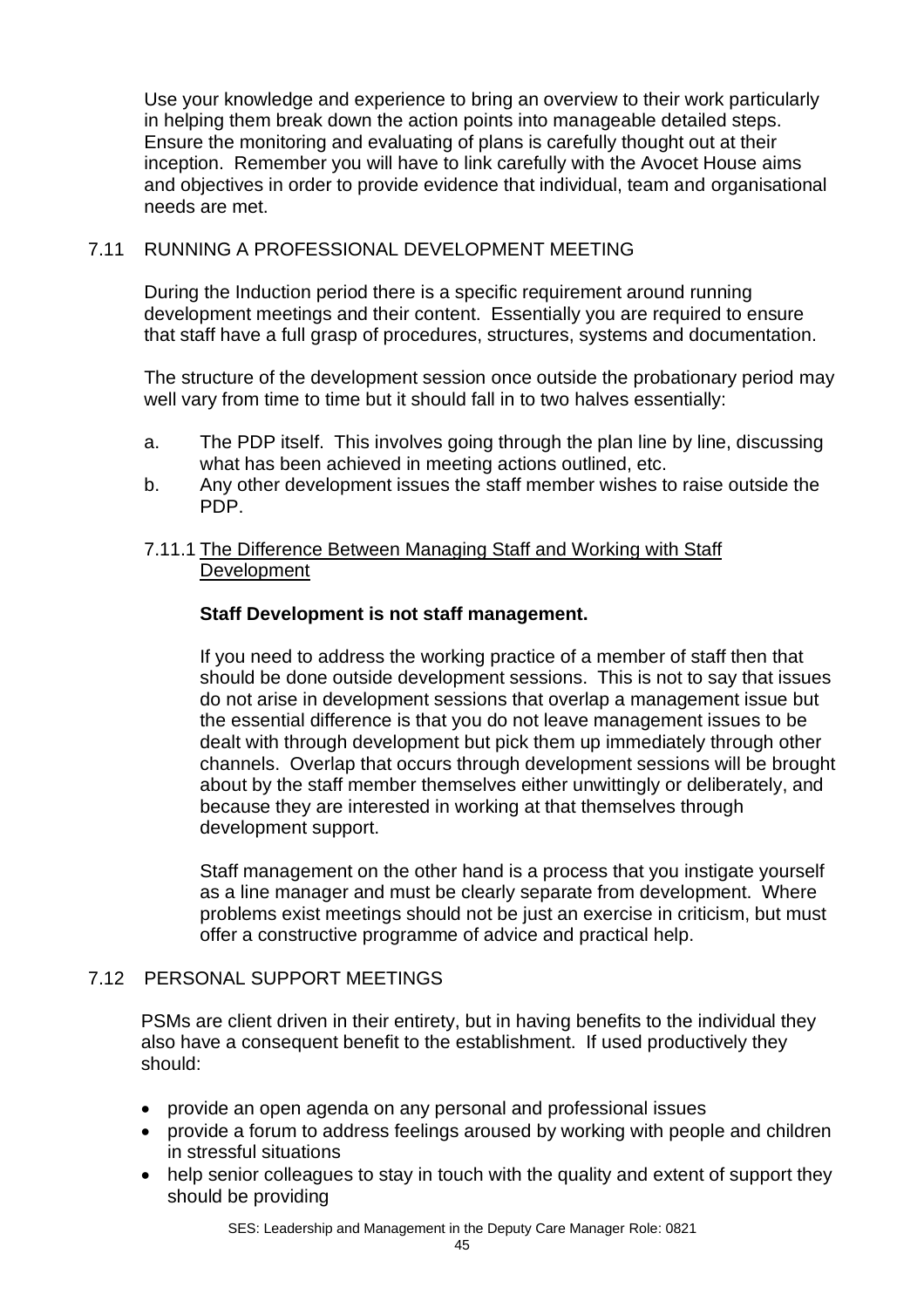- provide a safe environment to "safety valve" issues
- be a relaxed occasion enabling supervisees to fully explore their ideas, feelings and attitudes.

#### 7.13 PREVENTING CONFUSION BETWEEN PROFESSIONAL DEVELOPMENT AND PERSONAL SUPPORT

To prevent confusion between the two roles it is important that the two functions for an individual are handled by different people. The essential difference is in the fact that Personal Support is client driven in terms of the agenda of issues covered. Your role in Personal Support is one of another listening person rather than that of an active agent, unless that is required by the client in the way they wish supervision to be handled. Supervision is pastoral.

## **8 HOW DOES THE DIPLOMA LINK WITH YOUR ROLE**

As part of your Role as a Deputy Care Manager you will be expected to complete the Level 5 Diploma, in line with the 'Guide to the Children's Homes Regulations including the quality standards' (April 2015). Please read SES Staff Handbook entry.

## **9 APPENDICES**

## **APPENDIX A**

Delegation of Authority Policy and Practice document.

## **APPENDIX B**

Registered Manager's and Head of Care Job Descriptions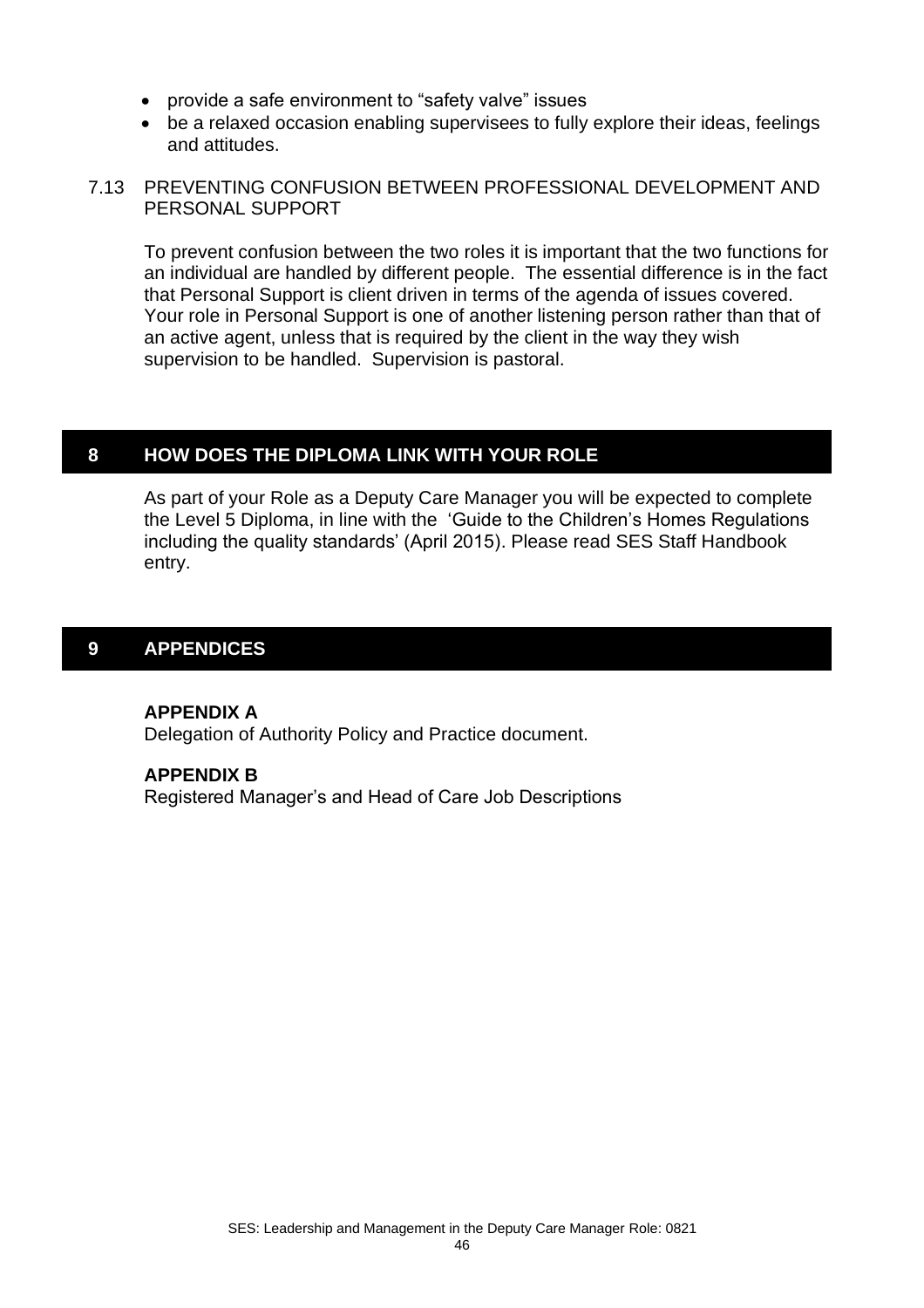# **SPECIALIST EDUCATION SERVICES**

 $\overline{\phantom{a}}$ 

**Delegation of Authority Policy and Practice**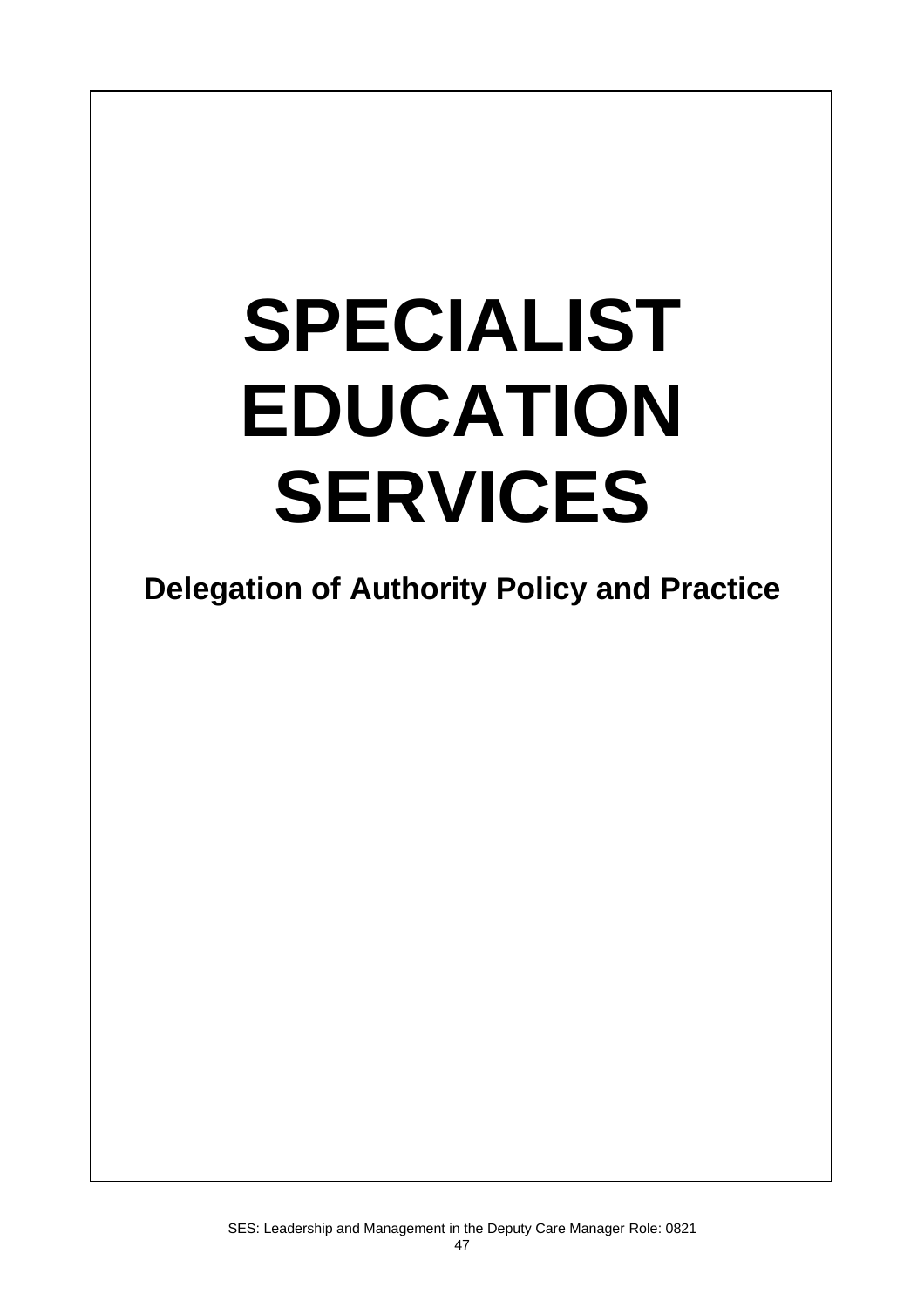## **CONTENTS**

## **1 INTRODUCTION**

## **2 ROLES**

- 2.1 TEAM LEADER
- 2.2 DEPUTY CARE MANAGER
- 2.3 HEAD OF CARE
- 2.4 REGISTERED MANAGER
- **3 SCOPE**
- **4 RATIONALE**
- **5 AIMS**
- **6 EXPECTATIONS**
- **7 IMPLEMENTATION**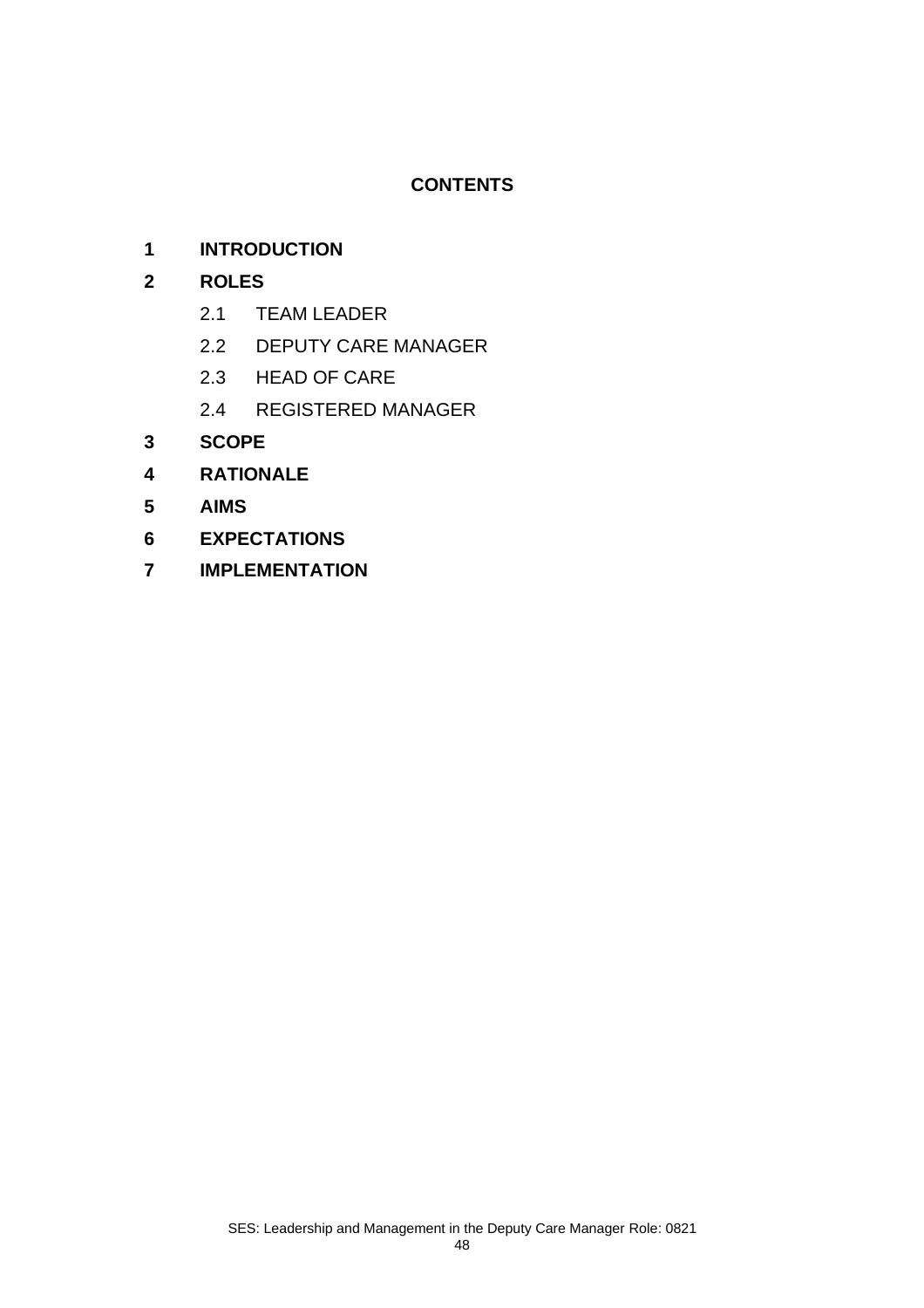## **1 INTRODUCTION**

Traditionally the Registered Managers in residential homes have assumed total responsibility for their efficient and effective management at all times. Avocet House and Turnstone House both hold dual registration as a Residential Special School and as a Children's Home, therefore there is an SES Principal in overall charge, supported by a Deputy Principal.

However at each establishment it is considered good practice to increase the number of staff who are able to assume responsibility for 'day to day' management of the home. This policy is designed to ensure clarity among those assuming the role.

## **2 ROLES**

## 2.1 TEAM LEADER

Team Leader status is achieved after successfully completing a period of time (not less than 4 months) as an acting team leader under the guidance of a Deputy Care Manager. Team Leader status is purely about competency in running a shift, but without many of the wider managerial responsibilities of a DCM. Even when holding Team Leader status a senior colleague is always available in person or via the telephone for support and advice.

## 2.2 DEPUTY CARE MANAGER

The Deputy Care Manager is the person(s) to whom the Registered Manager has delegated decision making in respect of the homes good management, for a specified period of time, but within the clear framework provided by its policies, practices, and structured environment. They also formally "deputise" for the Registered Manager. Even DCMs have access to the Registered Manager and/or the Head of Care in person or via the telephone for support and advice.

## 2.3 HEAD OF CARE

The Head of Care also has the full responsibilities of a Deputy Care Manager and fulfils that role in exactly the same way as other DCMs being directly responsible for the home's operation during any period of duty management. However the Head of Care has additional responsibilities over and above a DCM as can be seen from the job description attached as an appendix to this document. They co-ordinate all aspects of care and liaise with and support the Registered Manager in quality assurance. They share the "First Port of Call" responsibility with the Registered Manager.

## 2.4 REGISTERED MANAGER

The home's Registered Manager is responsible for the overall operation of the home and as such should be the ultimate point of reference for Team Leaders or Deputy Care Managers where doubt exists or advice is required. As with many aspects of home life Team Leaders and Deputy Care Managers should, before making major decisions, consult with the Head of Care, Registered Manager, SES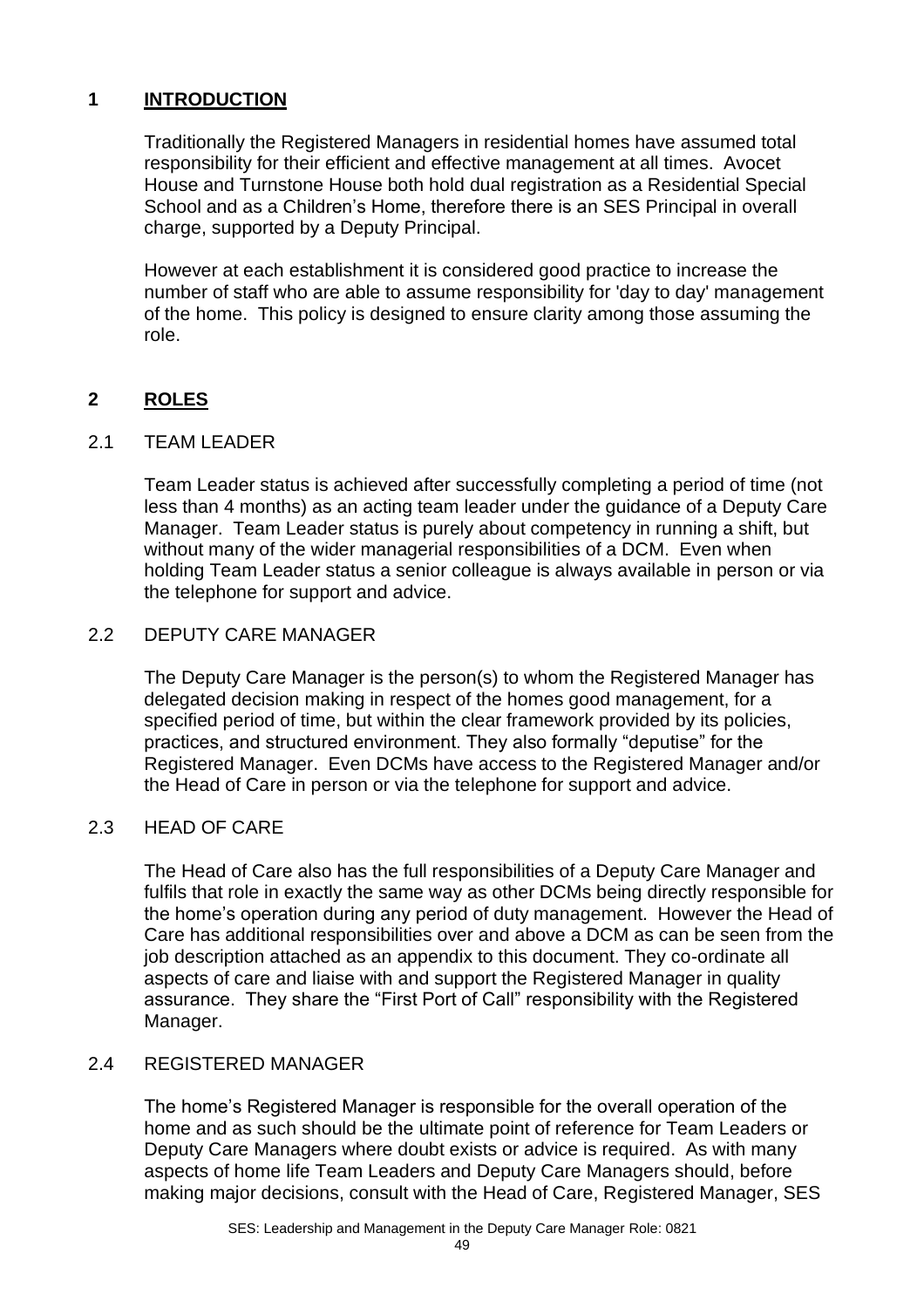Principal or Deputy Principal in order to facilitate consistency and to avoid knee jerk, emotive or ill-informed responses.

## **3 SCOPE**

This policy and practice document applies to all those members of staff undertaking the Team Leader and Deputy Care Manager role.

## **4 RATIONALE**

Staff and children need, in a variety of circumstances, an easily available person as a point of reference, who has the authority to make decisions. Extending the number of staff who assume a traditionally senior management role provides staff with career development opportunities that might otherwise have been denied them, and allows senior staff to play a larger range of roles than would otherwise have been the case.

## **5 AIMS**

The aim of duty managing is to provide for the efficient and effective 'day to day' management of the home in respect of:

- the good management, health, safety, and personal well-being of children,
- effective deployment of staff
- appropriate use of home resources,

and to raise awareness of problems by maintaining good communication and alleviating difficulties with resources.

## **6 EXPECTATIONS**

All staff undertaking the role of duty managing should do so within the framework provided by the home's aims, objectives, policies and practices.

At all times either the home's Registered Manager or SES Principal or Deputy Principal should be consulted where any doubt about the above exists.

## **7 IMPLEMENTATION**

Team Leaders and Deputy Care Managers should be aware that familiarity with all aspects of policy and provision, systematic planning, clear communication, the ability to take an overview, and good decision making ability are essential to the role being executed appropriately.

These roles necessitate:

• the considered deployment of staff,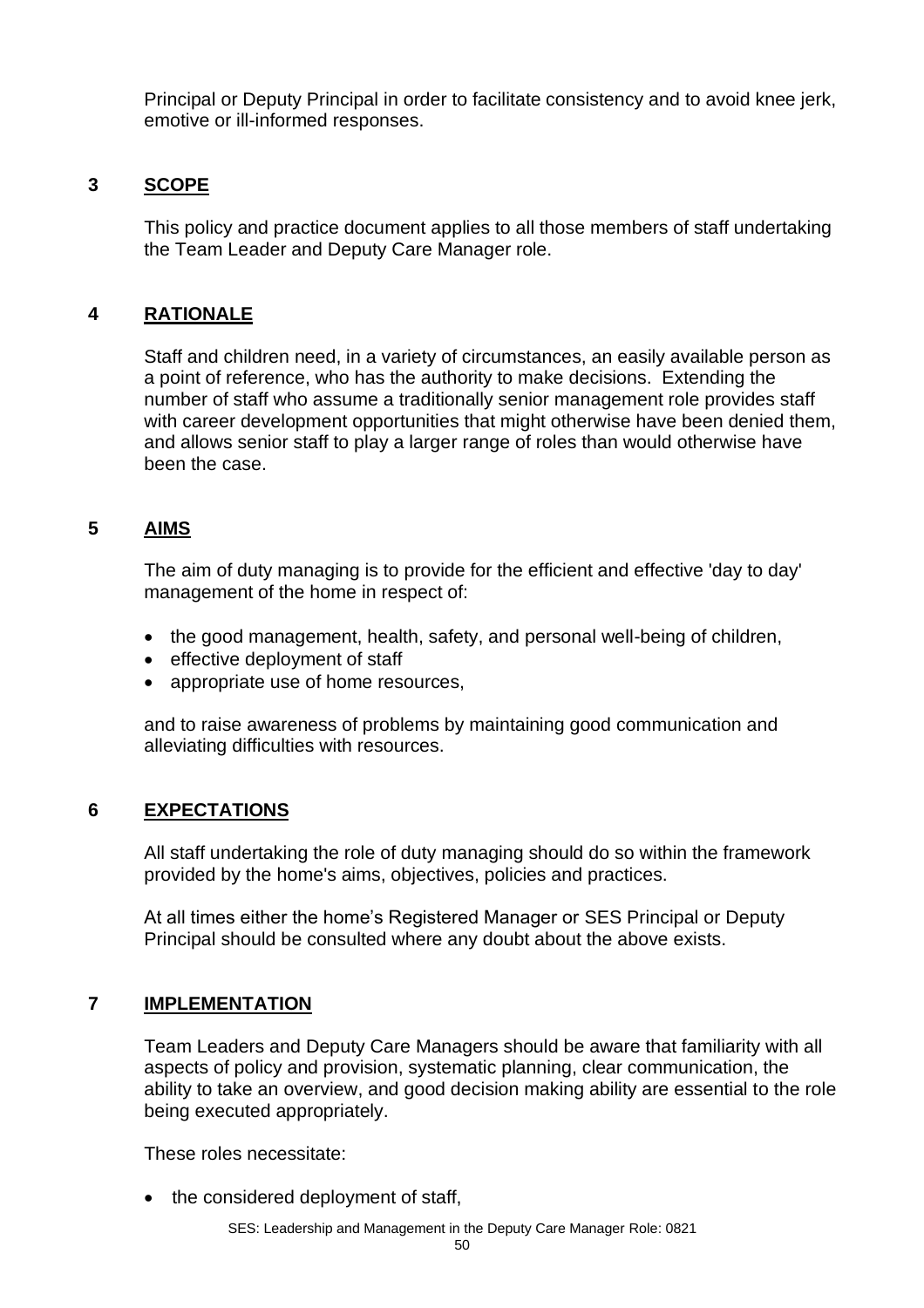- making effective and efficient use of home resources, and an appropriate use of those within the community,
- encouraging children to maintain socially acceptable standards of behaviour, and making provision for service user guidance and counselling as necessary,
- liaising with other professionals, external agencies, and parents/carers as appropriate,
- co-ordinating a recreational and social programme that engages children in an extended range of leisure pursuits, and
- ensuring that guidelines are given to those staff assuming responsibility for activities outside of the home.

It will be important to monitor:

- children's need for personal support
- staff need for additional support
- any improper absences,
- sanctions imposed on children,
- damage to the building or its fixtures, fittings and equipment which could effect children's and staff health and safety,
- staff and children's adherence to home routines, and
- the legitimacy of unknown persons in home

Team Leaders and Deputy Care Managers are responsible for all aspects of the home's operation during their period of duty management; this includes the deployment of staff, the management of children and the allocation of resources.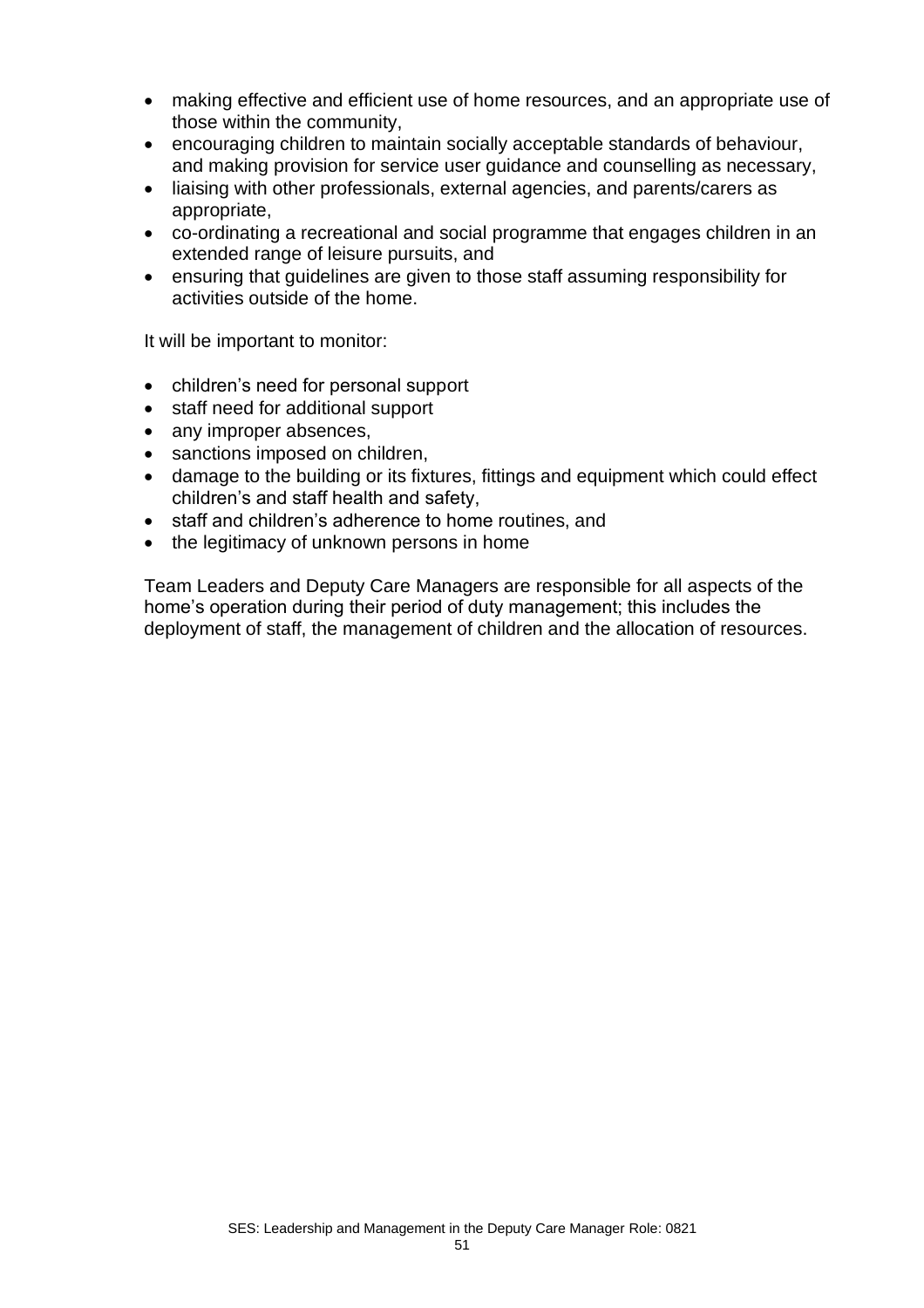## **SPECIALIST EDUCATION SERVICES**

## **Registered Manager**

## **JOB DESCRIPTION**

| <b>POST TITLE:</b>      | <b>Registered Manager</b>                                                                 |
|-------------------------|-------------------------------------------------------------------------------------------|
| <b>RESPONSIBLE TO:</b>  | Principal                                                                                 |
| <b>RESPONSIBLE FOR:</b> | All aspects of care provision and 24hr learning in liaison<br>with the Head of Education. |

## GRADE:

POSTHOLDER:

SES Ltd is committed to safeguarding and promoting the welfare of children and young people and expects all staff and volunteers to share this commitment.

## TO BE RESPONSIBLE FOR ALL CHILD CARE FUNCTIONS

- 1.1 To lead by example and provide inspiration and motivation for others in order to create a shared culture and positive climate
- 1.2 To be conversant with, and work towards, fulfilling the establishment's Statement of Purpose in relation to the 'Guide to the Children's Homes Regulations including the quality standards', ensuring that the SES philosophy, ethos, aims and objectives are reflected in its organisation and practice.
- 1.3 To establish and monitor appropriate and adequate assessment, reporting and recording systems that maintain high quality standards of care in line with the establishment's Statement of Purpose in relation to the 'Guide to the Children's Homes Regulations including the quality standards', and develop quality assurance measures to ensure these standards are maintained.
- 1.4 To maintain good practice, be informed on current practice, and in liaison with the Principal, implement changes in accordance with developments in the child care field.
- 1.5 To maintain up to date knowledge of the statutory and procedural framework for residential care and communicate this to staff as appropriate.
- 1.6 To be conversant with and implement, the SES Directors philosophy and policies, and to make decisions in accordance with the Directors, Principal and Ofsted Inspection expectations for the home.
- 1.7 To take the lead role in developing and co-ordinating any family work arising from placement of a child.
- 1.8 To be conversant with and adhere to all procedures relating to child protection, health, safety and security, confidentiality and data protection, reporting all concerns to an appropriate person.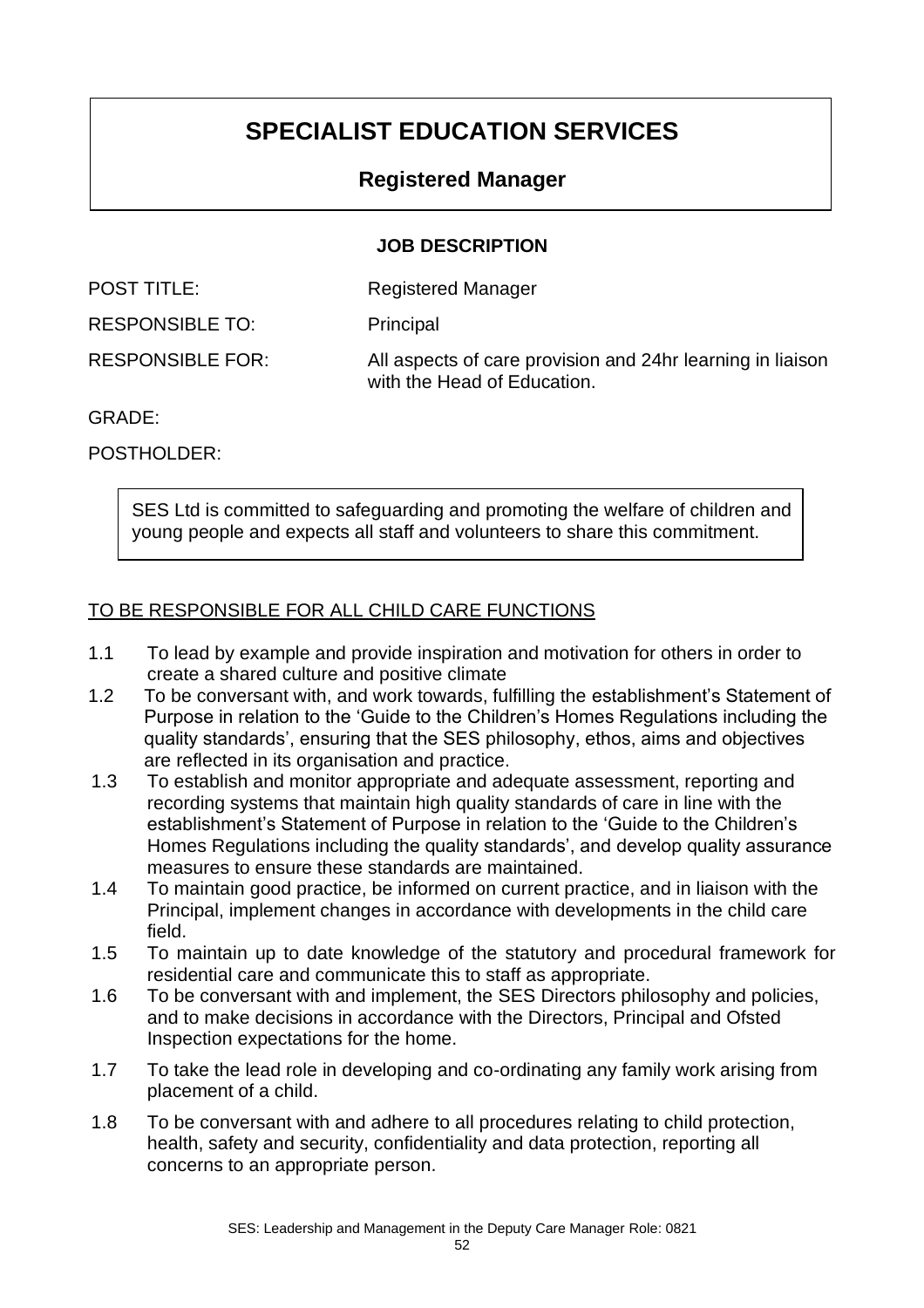1.9 To act as the Lead Designated Person for Child (LDPCP), as outlined in the SES Safeguarding and Child Protection Policy and Practice Document.

## TO PROMOTE GOOD CHILD CARE PRACTICE WITHIN THE HOME

- 2.1 To take the lead in developing and maintaining a nurturing, domestic environment that demonstrates positive unconditional regard for children without compromising appropriate caring boundaries for each young person that helps them make the transition from dependence to autonomy
- 2.2 To demonstrate good child practices in own direct work with children to provide a model for other staff members.
- 2.3 To co-ordinate, support and lead the childcare team with regard to standards of care in line with the National Minimum Standards for Children's Homes.
- 2.4 To develop ones own knowledge, practice, resources and style of leadership, which ensures open and participatory management and practice.
- 2.5 To ensure that each young person has a plan which reflects their care, education, social, emotional, cultural, therapeutic and health needs and that these plans are regularly reviewed and evaluated.
- 2.6 To ensure that full and complete casework records for young people are maintained and that sound decisions are made and carried out.
- 2.7 To contribute to the implementation and evaluation of specific programmes, which provides a framework for the effective management of individuals and group behaviour.
- 2.8 To clarify expectations in relation to maintaining XXX House in a clean and orderly condition.
- 2.9 To develop ways in which young people are consulted about the quality of care they receive.

## TO BE DIRECTLY INVOLVED IN CASE CONFERENCES, REVIEWS AND PLANNING **MEETINGS**

- 3.1 To compile reports as and when necessary
- 3.2 To actively seek the views and opinions of children and provide a platform from which they can be heard.
- 3.3 To support other staff in compiling reports and encourage them to involve the children in reviews.
- 3.4 To attend and participate in case conferences/reviews/planning meetings as and when appropriate.
- 3.5 To be involved in planning for admissions and in planning exit strategies for children

## TO ENSURE THAT SPECIFIC ADMINISTRATIVE TASKS ARE PERFORMED ACCURATELY

- 4.1 To be responsible for all administrative functions/operations of the home
- 4.2 To monitor and assist other staff members in carrying out their administrative duties.
- 4.3 To effectively manage and monitor all financial budgets allocated in the home.
- 4.4 To be involvement in the recruitment and retention of staff
- 4.5 To ensure adequate staffing levels that meet the needs of XXX House
- 4.6 To be responsible for preparing working rotas which utilise staff resources most effectively in line with the needs of both children and staff.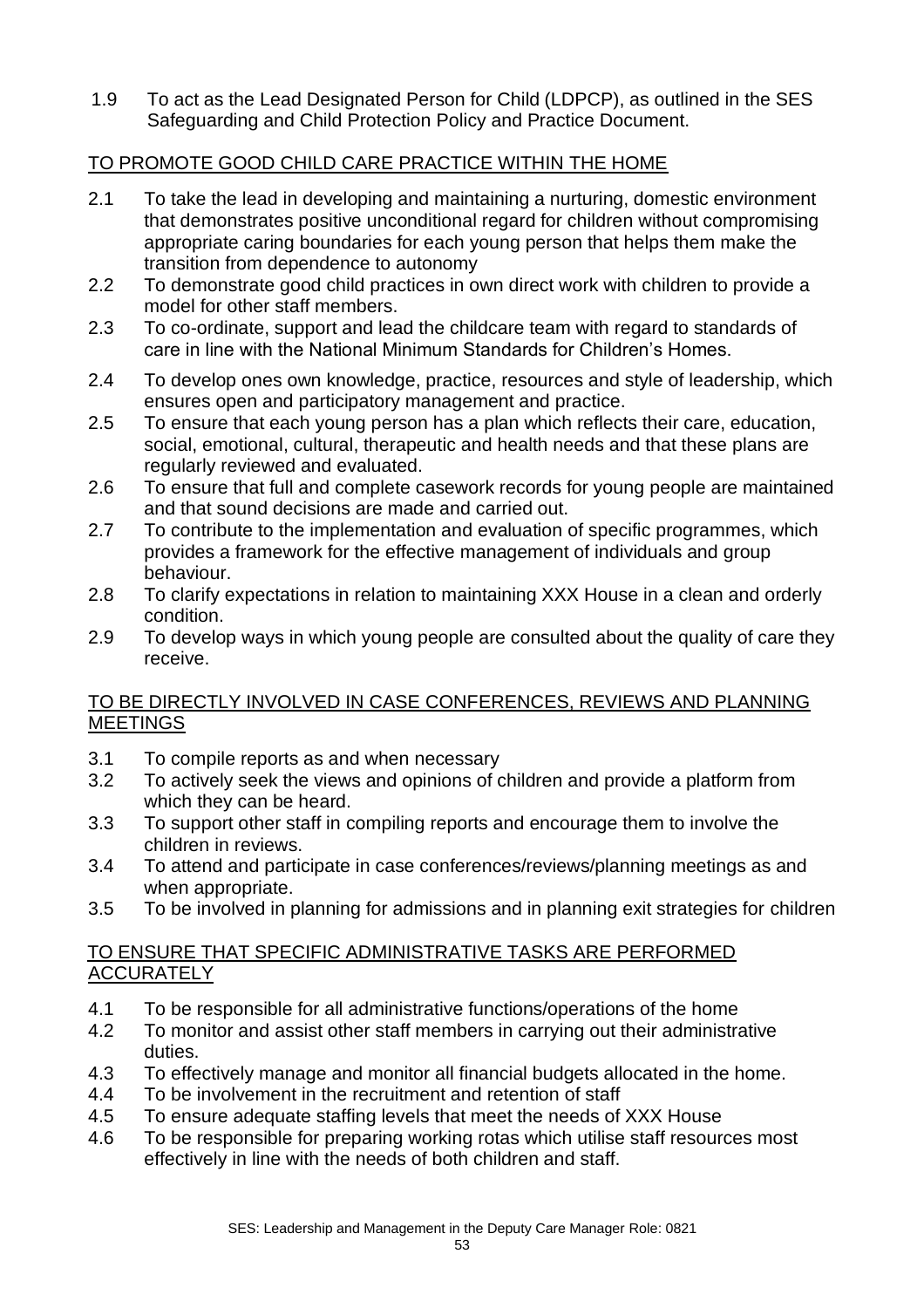- 4.7 To monitor closely the fabric of the building (including fixtures, amenities and grounds) and taking remedial action where necessary.
- 4.8 To monitor, collate and evaluate incidents involving ground recovery holds and provide data to the Principal and TT sub-committee on an 8 week rolling cycle.

## TO MANAGE THE STAFF TEAM IN A MANNER THAT MAXIMISES THEIR OUTPUT AND ENABLES THEM TO ACHIEVE THEIR POTENTIAL

- 5.1 To play a lead role in the Staff Support and Development Programme to enhance team performance by ensuring the provision of induction, supervision, support, NVQ assessment, training and appraisal; and to respond to underperformance.
- 5.2 To develop a management style which balances the need to exercise control and give direction with the need to offer staff the opportunity to contribute to decision making.
- 5.3 To identify training needs within the team and participate in enabling these needs to be met.
- 5.4 To prepare and lead staff meetings.

## GENERAL RESPONSIBILITIES

- 6.1 To contribute to the strategic and business planning of the service, the development of policies, procedures and implementation of quality assurance systems.
- 6.2 To maintain clear, effective and impartial communication between education and care staff, and the senior management team.
- 6.3 To monitor objectively the quality of relationships between children, between staff and children, and between staff, with the constant aim of improvement.
- 6.4 To discriminate effectively between those decisions which can be deferred and those that need immediate attention.
- 6.5 To ensure good relationships with near neighbours and the wider community
- 6.6 To co-ordinate and participate in any out of hours on-call service.
- 6.7 To perform sleeping-in duties as required.
- 6.8 To undertake any other duties appropriate to the post as may from time to time be required by the Principal.

## WORKING TIME

This job description allocates responsibilities and duties but does not direct the particular amount of time to be spent on carrying them out and no part of it may be so construed. There are no definitive working time arrangements for the Registered Manager role however in allocating time to the performance of responsibilities and duties the postholder must adhere to the company's policies and plans on the use of time and as such requires a minimum of 37 hours per week. This is a management post and is paid at an annual salary not an hourly rate.

## REVIEW

This job description will be reviewed at least once per year and may be subject to amendment or modification at any time after consultation with the postholder through the company's Staff Support and Development Programme. It is not a comprehensive statement of procedures and tasks but sets out the main expectations of the company in relation to the postholder's professional responsibilities and duties.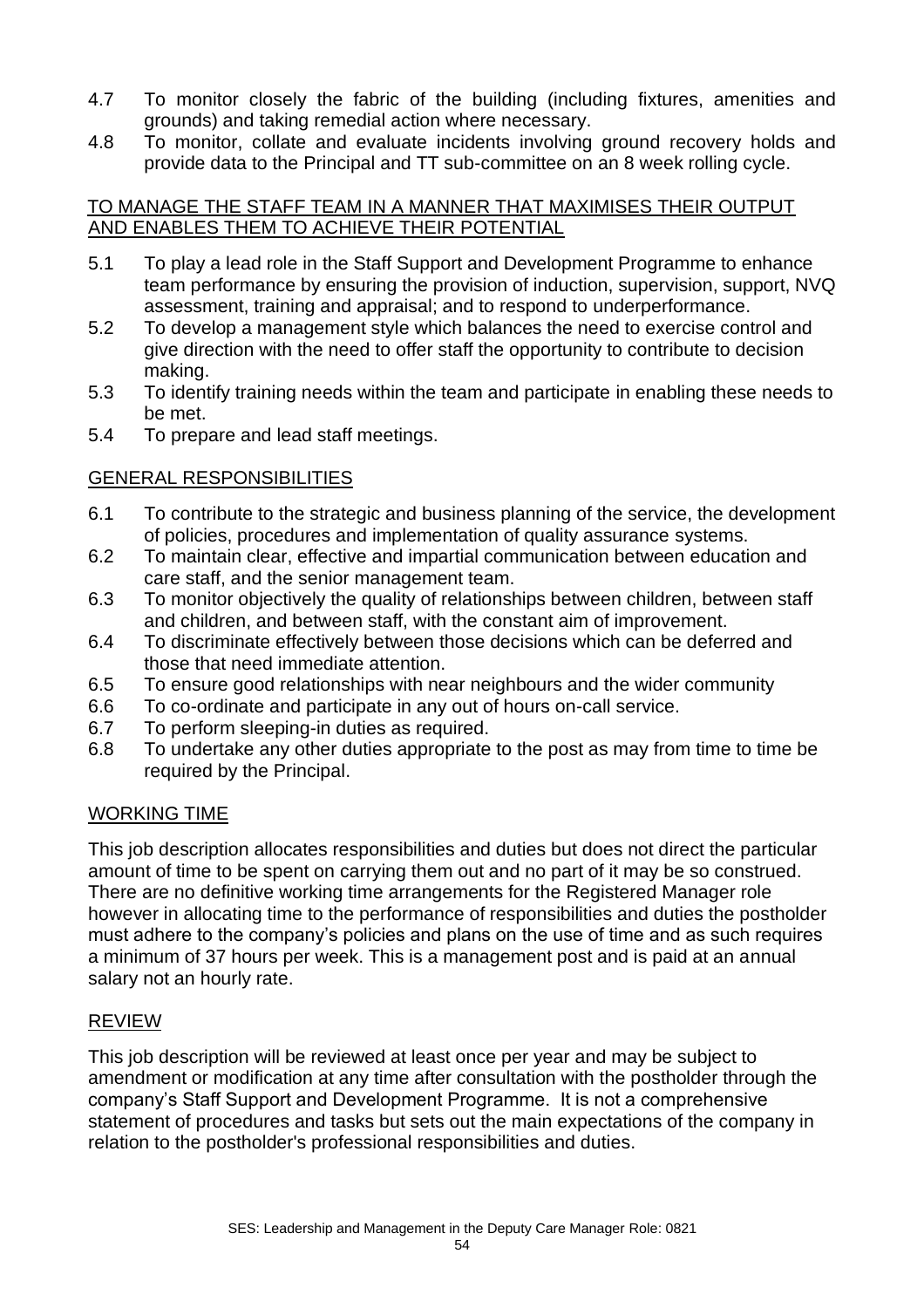## **SPECIALIST EDUCATION SERVICES**

## **Head of Care**

## **JOB DESCRIPTION**

| <b>POST TITLE:</b> | <b>Head of Care</b> |
|--------------------|---------------------|
|                    |                     |

RESPONSIBLE TO: Registered Manager

GRADE:

POSTHOLDER:

SES Ltd is committed to safeguarding and promoting the welfare of children and young people and expects all staff and volunteers to share this commitment.

## GENERAL RESPONSIBILITIES:

- 1.1 To lead by example and provide inspiration and motivation for others in order to create a shared culture and positive climate
- 1.2 To be conversant with, and work towards, fulfilling the Statement of Purpose of XXX House in relation to the 'Guide to the Children's Homes Regulations including the quality standards' (April 2015), ensuring that the home's philosophy, ethos, aims and objectives are reflected in its organisation and practice.
- 1.3 To maintain good practice, be informed on current practice, and in liaison with the Registered Manager, implement changes in accordance with developments in the child care field.
- 1.4 To maintain clear, effective and impartial communication between education and care staff, and the senior management team.
- 1.5 To monitor objectively the quality of relationships between children, between staff and children, and between staff, with the constant aim of improvement.
- 1.6 To liaise with staff of all disciplines as necessary to promote co-operation within the home and ensure minimum disruption to the smooth running of the establishment.
- 1.7 To be conversant with and adhere to all procedures relating to child protection, health, safety and security, confidentiality and data protection, reporting all concerns to an appropriate person.
- 1.8 To act as the Deputy Lead Designated Person for Child (LDPCP) in the absence of the Registered Manager, as outlined in the SES Safeguarding and Child Protection Policy and Practice Document.

## MANAGEMENT RESPONSIBILITIES:

- 2.1 To hold financial responsibility for designated areas of the home's budget
- 2.2 To be a member of the Senior Management Team and deputise for the Registered Manager in their absence with regard to their overall responsibilities.
- 2.3 To attend weekly Communications Meetings in a liaison and advisory capacity.
- 2.4 To chair DCM and whole Care Team Meetings where designated.
- 2.5 To be responsible for the planning and administration of rotas, including alterations for shift cover as a result of staff absence.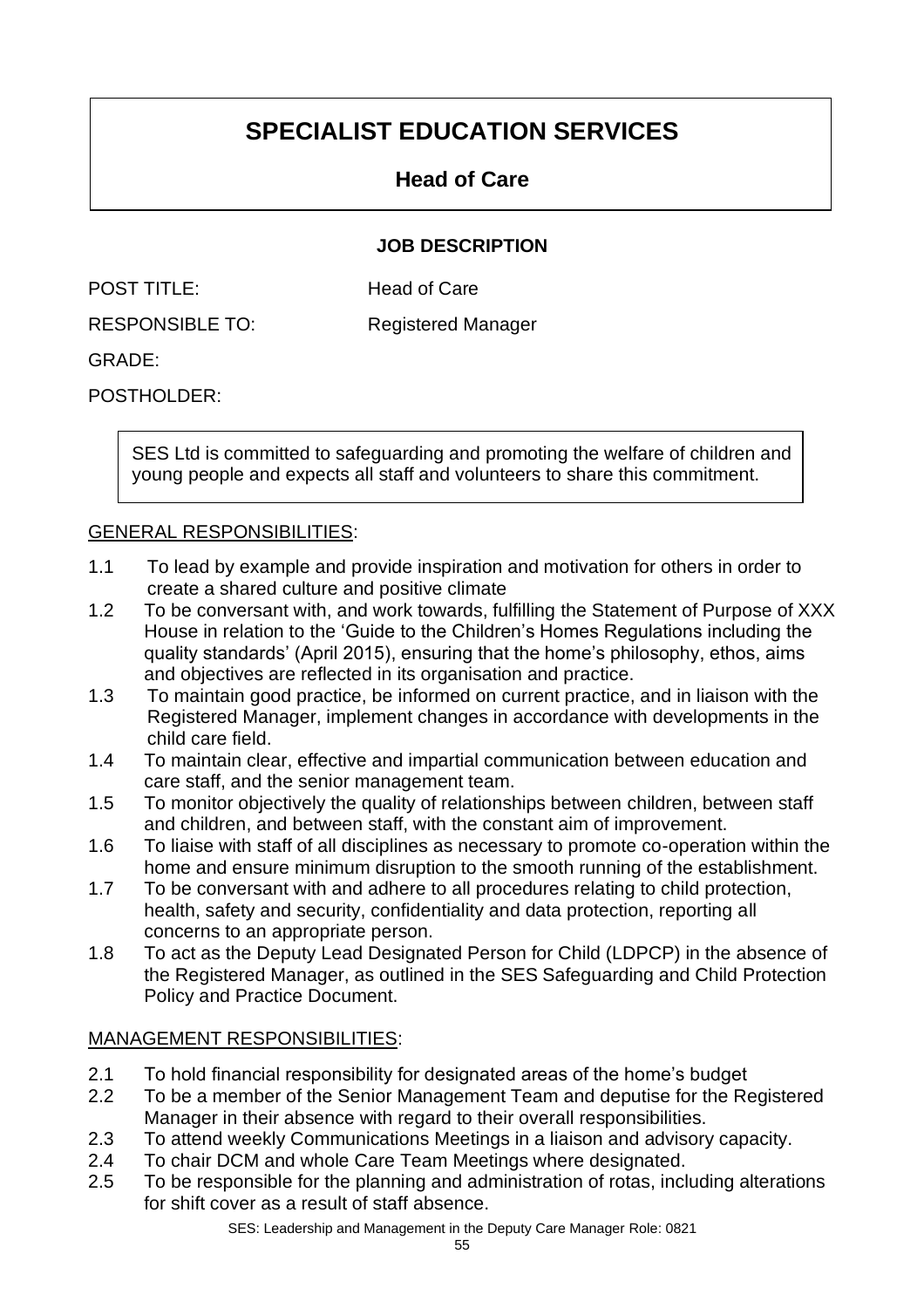- 2.6 To offer formal Supervision to members of the staff team as delineated in the Staff Support and Development Programme.
- 2.7 To offer Line-Management within the Staff Support and Development Programme for Child Care Staff.
- 2.8 To hold a responsibility for the general organisation and operation of the home on agreed designated shift times.
- 2.9 To play a lead role in the training and induction of Child Care Staff.
- 2.10 To develop and maintain a monitoring and evaluation role with regard to the general operation of the home and where necessary specific children, in liaison with, and support of, the Registered Manager.
- 2.11 To monitor and support the work of Deputy Care Managers, (and where appropriate Personal Tutors and Link Tutors) in all liaison work with families, carers, significant others and placement agencies, particularly as part of the home's referral and admission procedures.
- 2.12 To monitor, support and advise Deputy Care Managers on their case co-ordinating role.
- 2.13 To monitor and evaluate the records of pupil progress and the decisions made and carried out for individual children.
- 2.14 To monitor the effectiveness and appropriateness of the day to day recording of children's progress and behaviour.
- 2.15 To take a lead role in developing and running "Voice of the Child" meetings.
- 2.16 To lead and co-ordinate evaluation of the recreational and social programmes that engage children in constructive, enterprising and socially extending leisure activities both in the evening and at weekends, ensuring the right balance of activity and relaxation on specific evenings.
- 2.17 To co-ordinate and have oversight and supervision of volunteers and students of child care/social work placed at the home for periods of practice or observation.
- 2.18 To monitor the use of children's activity and personal allowance money.
- 2.19 To be responsible when on shift for the co-ordination of all medical aspects of the running of the home with regard to children.
- 2.20 To monitor Child Protection issues as described in the Avocet House Child Protection Policy and Practice document.
- 2.21 To be fully conversant with other management roles and responsibilities, and other areas of specialism within the home and school so as to be able to liaise and work effectively with colleagues.
- 2.22 To be part of an admission panel that considers the referral and placement of children at Avocet House.
- 2.23 To have detailed knowledge of Local Authority Services, placing agencies and how they are involved with the home.
- 2.24 To lead a multi-disciplinary team and "sleep-in" as per agreed rota.
- 2.25 Perform any other task that the Registered Manager or Principal may reasonably request.

## WORKING TIME:

This job description allocates responsibilities and duties but does not direct the particular amount of time to be spent on carrying them out and no part of it may be so construed. There are no definitive working time arrangements for the Head of Care role however in allocating time to the performance of responsibilities and duties the postholder must adhere to the company's policies and plans on the use of time and as such requires a minimum of 37 hours per week. This is a management post and is paid at an annual salary not an hourly rate.